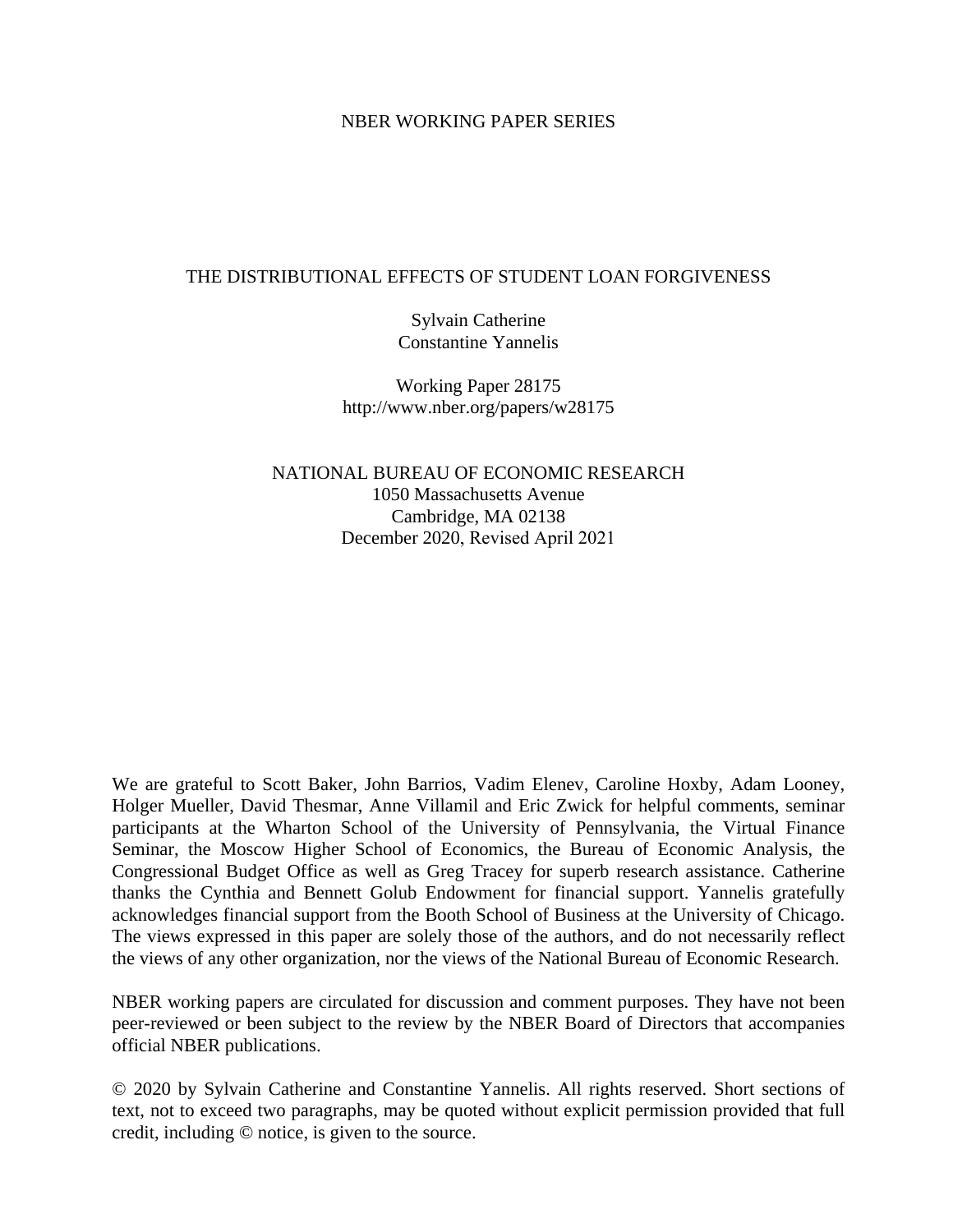The Distributional Effects of Student Loan Forgiveness Sylvain Catherine and Constantine Yannelis NBER Working Paper No. 28175 December 2020, Revised April 2021 JEL No. D14,G18,G5,G51,H52,H81,J18,J24

#### **ABSTRACT**

We study the distributional consequences of student debt forgiveness in present value terms, accounting for differences in repayment behavior across the earnings distribution. Full or partial forgiveness is regressive because high earners took larger loans, but also because, for low earners, balances greatly overstate present values. Consequently, forgiveness would benefit the top decile as much as the bottom three deciles combined. Blacks and Hispanics would also benefit substantially less than balances suggest. Enrolling households who would benefit from incomedriven repayment is the least expensive and most progressive policy we consider.

Sylvain Catherine Wharton, Finance Department Steinberg-Dietrich Hall 3620 Locust Walk, Philadelphia, PA 19104 sylvain.sc.catherine@gmail.com

Constantine Yannelis Booth School of Business University of Chicago 5807 S. Woodlawn Avenue Chicago, IL 60637 and NBER constantine.yannelis@chicagobooth.edu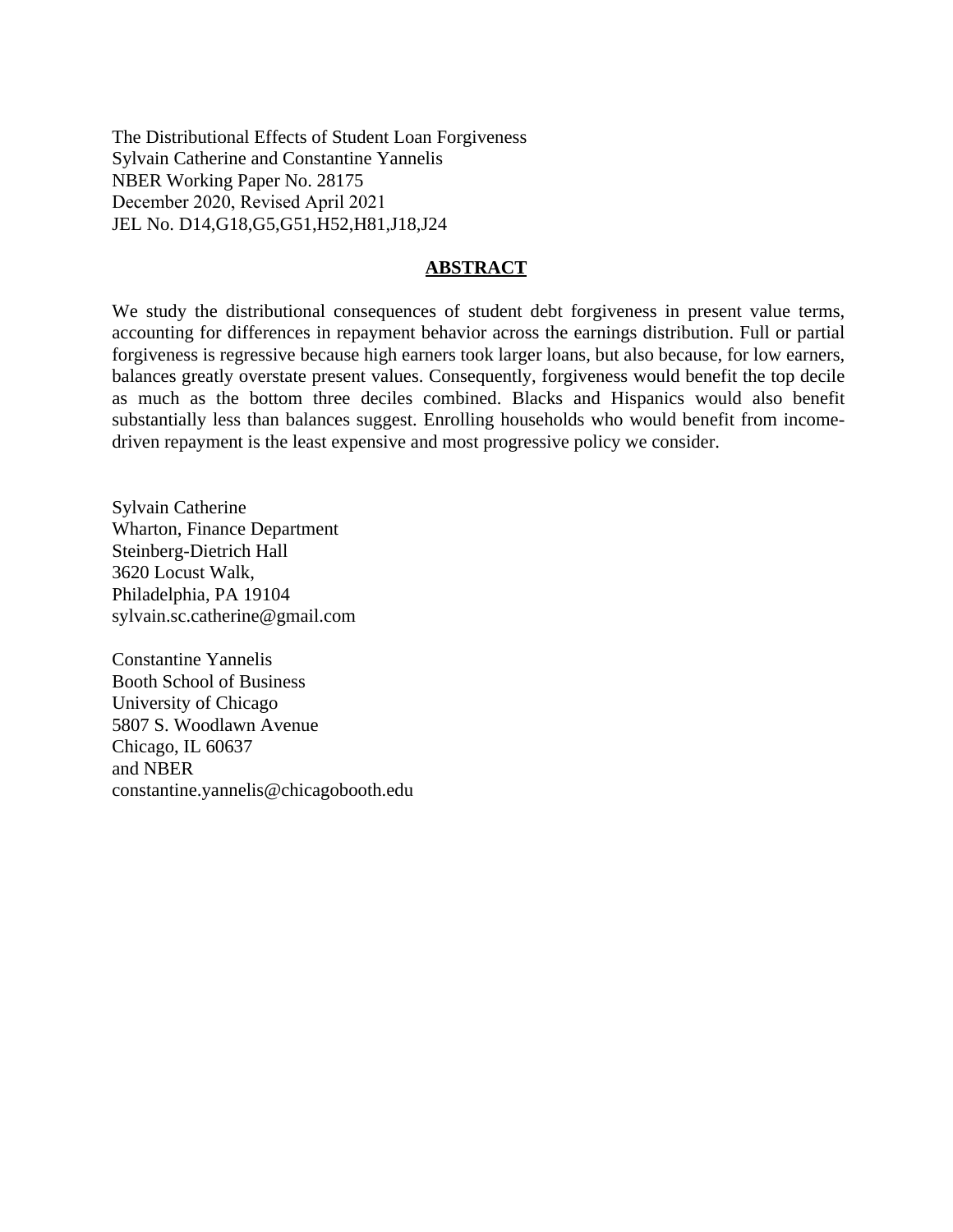# **1 Introduction**

Education debt in the United States stands at \$1.6 trillion in 2020, and is growing rapidly. Growing debt burdens have led to both increased calls for loan forgiveness, as well as recent policies forgiving debts for some borrowers.<sup>[1](#page-2-0)</sup> At the same time, income and wealth inequality has led to concerns about the distributional effects of debt forgiveness. Many holders of high loan balances completed graduate and professional degrees, and consequently earn high incomes. Untargeted debt forgiveness policies could thus disproportionately benefit high earners. High earners, on the other hand, are likely to pay down debts earlier, and thus might have lower unpaid balances remaining, making debt cancellation less attractive to them. Which effect dominates is ultimately an empirical question.

Alleviating soaring student loan burdens by providing debt relief to borrowers has increasingly been discussed by policymakers, academics and the media. There are a number of ways in which debt can be discharged, with important distributional implications. For example, forgiveness can be universal, capped or targeted to specific borrowers. These debt cancellation policies can benefit different socioeconomic and ethnic groups. This paper explores their distributional impacts. We find that the benefits of universal debt forgiveness policies largely accrue to high-income borrowers, while forgiveness through expanding income-contingent loan plans instead favors middle-income borrowers.

It is well known that student loan balances and income are positively correlated.<sup>[2](#page-2-1)</sup> However, student loan balances do not accurately represent the actual cost of forgiving student debt nor the distribution of benefits between low and high-income households. Many low-income families struggle in making sufficient payments for their balance to decrease substantially –or at all– over time. However, to the extent that, under current law, their debt will ultimately be forgiven, their balance can greatly overstate the value of actual future payments, and therefore how much canceling their debt would benefit these families financially and how much it would

<span id="page-2-0"></span><sup>&</sup>lt;sup>1</sup>There have been a number of recent policy proposals relating to student loan forgiveness. For example, see the *[New York Times](https://www.nytimes.com/2020/11/13/business/biden-student-loans.html)*, November 18, 2020 and *[CNBC](https://www.cnbc.com/2020/10/30/heres-what-a-trump-or-biden-plan-will-mean-to-student-loan-borrowers.html)*, October 30, 2020. Significant student debt forgiveness also exists under current programs for public sector employees, teachers and for borrowers in income-driven repayment plans for more then twenty years. [Amromin and Eberly](#page-23-0) [\(2016\)](#page-23-0) and [Avery and Turner](#page-23-1) [\(2012\)](#page-23-1) provide a review of work on student loans.

<span id="page-2-1"></span><sup>&</sup>lt;sup>2</sup>For example, the [People's Policy Project](https://www.peoplespolicyproject.org/2020/11/16/what-is-the-current-student-debt-situation/) and the [Brookings Institution](https://www.brookings.edu/blog/up-front/2019/04/30/a-better-way-to-provide-relief-to-student-loan-borrowers/) provide analysis of the relationship between student loan balances and earnings.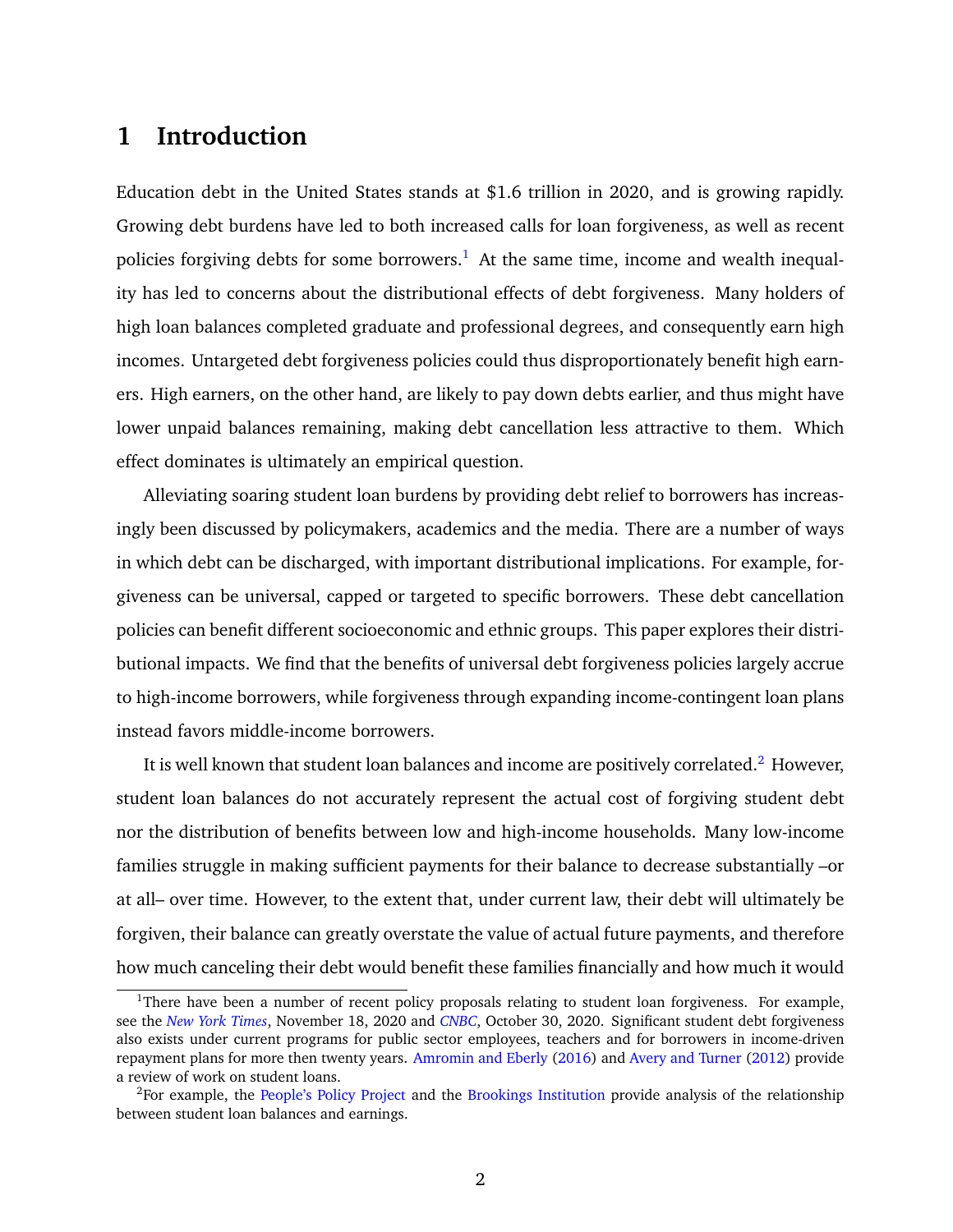cost taxpayers.

While direct debt discharge has dominated many public discussions, much of the public discourse misses the fact that significant targeted debt forgiveness already exists in the United States for some borrowers. Importantly for most borrowers, Income-Driven Repayment (IDR) plans offer substantial loan forgiveness to low-income borrowers who have balances remaining after twenty to twenty-five years, depending on a borrowers' specific plan.<sup>[3](#page-3-0)</sup> In the meantime, IDR plans link payments to income, so borrowers with persistently low incomes will only reim-burse a fraction of their debt before it is forgiven.<sup>[4](#page-3-1)</sup> Increasing enrollment in IDR, or increasing these plans' generosity is another option for targeted debt forgiveness.

In this paper, we use the 2019 Survey of Consumer Finances (SCF) to estimate the present value of each loan. The SCF contains information on student debt and, unlike administrative credit data, earnings, ethnicity and wealth, making it ideally suited to study the distributional impacts of loan forgiveness. Specifically, we rely on detailed loan-level data to forecast future payments and the evolution of a loan's balance until it reaches zero or is forgiven. Our analysis takes into account the current balance and most recent payments, family size, earnings, and the number of years left before the loan is forgiven under current law. We define the present value as the sum of expected payments discounted at the risk-free rate. We use these estimates to explore the distributional impacts of forgiveness policies.

We first explore universal and capped forgiveness policies, either discharging all debt, or all debt amounts up to a cap. Loan forgiveness from these policies disproportionately accrues to high-income households. Under a universal loan forgiveness policy, in present value terms, the average individual in the top earnings decile would receive \$6,267 in forgiveness, while the average individual in the bottom earnings decile would receive \$1,276 in forgiveness. Individuals in the bottom half of the earnings distribution would receive approximately one-quarter of the dollars forgiven. Households in the top 30% of the earnings distribution receive twofifths of all dollars forgiven. Patterns are similar under policies forgiving debt up to \$10,000 or \$50,000, with higher-income households seeing significantly more loan forgiveness.

<span id="page-3-0"></span> ${}^{3}$ In addition to forgiveness under IDR, Public Sector Loan Forgiveness (PSLF) offers loan forgiveness to borrowers who work in the public sector or qualified non-profits for ten years, and Teacher Loan Forgiveness offers partial loan forgiveness to some educators.

<span id="page-3-1"></span><sup>4</sup>Under current IDR plans, borrowers pay 10-15% of their income above 150% of the federal poverty line. Outstanding balances are forgiven after twenty to twenty-five years in repayment.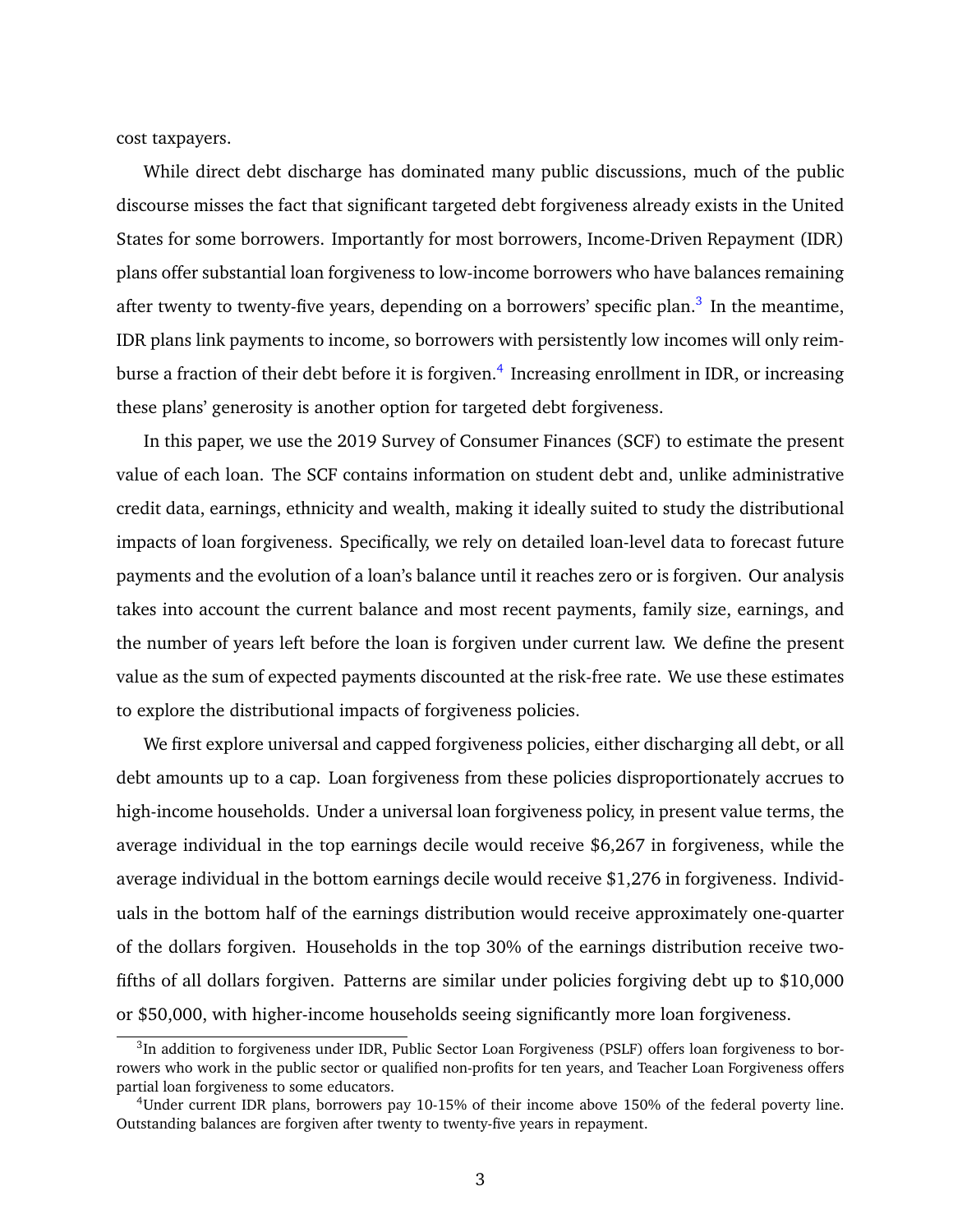We then turn to a second form of loan forgiveness, through expanding IDR plans, which tie loan payments to income and forgive balances after a certain number of years in repayment. We examine enrolling all borrowers who would benefit from IDR, and increasing the generosity of IDR by raising the threshold above which borrowers must pay a portion of their income, and by accelerating loan forgiveness. In contrast to universal forgiveness, expanding IDR leads to substantial forgiveness for the middle of the earnings distribution. Under a policy enrolling all borrowers who would benefit from IDR, individuals in the bottom half of the earnings distribution would receive three-fifths of dollars forgiven and borrowers in the top 30% of the earnings distribution receive one-third of dollars in forgiveness. Raising the threshold above which borrowers pay a portion of their income and earlier loan forgiveness both lead to a large increase in forgiveness. However, under accelerating loan forgiveness, these benefits accrue to the top of the earnings distribution, while increasing the repayment threshold leads to large benefits for middle-income borrowers.

This paper primarily joins a literature within household finance on student loans. This paper presents a simple framework for computing the present value of student loans, and uses it to present new results on the progressivity of loan forgiveness options. [Amromin and Eberly](#page-23-0) [\(2016\)](#page-23-0) and [Avery and Turner](#page-23-1) [\(2012\)](#page-23-1) discuss the conceptual framework for student loans and review the literature. [Looney and Yannelis](#page-25-0) [\(2015\)](#page-25-0) provide an overview of recent empirical trends in the student loan market. Recent work has focused on student loans and housing [\(Goodman, Isen and Yannelis,](#page-24-0) [2021;](#page-24-0) [Amromin, Eberly and Mondragon,](#page-23-2) [2016\)](#page-23-2), the relationship between credit supply and tuition [\(Lucca, Nadauld and Shen,](#page-25-1) [2019;](#page-25-1) [Kargar and Mann,](#page-25-2) [2018\)](#page-25-2), guaranteed versus direct lending [\(Lucas and Moore,](#page-25-3) [2010\)](#page-25-3), enrollment [\(Solis,](#page-26-0) [2017;](#page-26-0) [Sun and](#page-26-1) [Yannelis,](#page-26-1) [2016\)](#page-26-1), raising borrowing limits [\(Black et al.,](#page-23-3) [2020\)](#page-23-3), the role of institutional control on outcomes [\(Eaton, Howell and Yannelis,](#page-24-1) [2020;](#page-24-1) [Armona, Chakrabarti and Lovenheim,](#page-23-4) [2017\)](#page-23-4), interactions of private and federal borrowing [\(Lochner and Monge-Naranjo,](#page-25-4) [2011\)](#page-25-4) , loan discharge [\(Maggio, Kalda and Yao,](#page-25-5) [2019\)](#page-25-5), racial gaps [\(Scott-Clayton and Li,](#page-25-6) [2016\)](#page-25-6) as well as behavioral aspects of student loans [\(Cadena and Keys,](#page-24-2) [2013;](#page-24-2) [Cornaggia, Cornaggia and Xia,](#page-24-3) [2019;](#page-24-3) [Cornaggia and Xia,](#page-24-4) [2020;](#page-24-4) [Marx and Turner,](#page-25-7) [2018;](#page-25-7) [Mueller and Yannelis,](#page-25-8) [2021\)](#page-25-8).<sup>[5](#page-4-0)</sup>

<span id="page-4-0"></span> $5$ This paper also joins a growing body of work in finance and inequality. Recent notable papers include [Agar](#page-23-5)[wal et al.](#page-23-5) [\(2020\)](#page-23-5), [Agarwal, Mikhed and Scholnick](#page-23-6) [\(2016\)](#page-23-6), [Bloom et al.](#page-24-5) [\(2019\)](#page-24-5), [Chiappori and Meghir](#page-24-6) [\(2015\)](#page-24-6), [Catherine et al.](#page-24-7) [\(2020\)](#page-24-7), [Fagereng, Guiso, Malacrino and Pistaferri](#page-24-8) [\(2016\)](#page-24-8), [Mian, Straub and Sufi](#page-25-9) [\(2021\)](#page-25-9), [Mueller,](#page-25-10)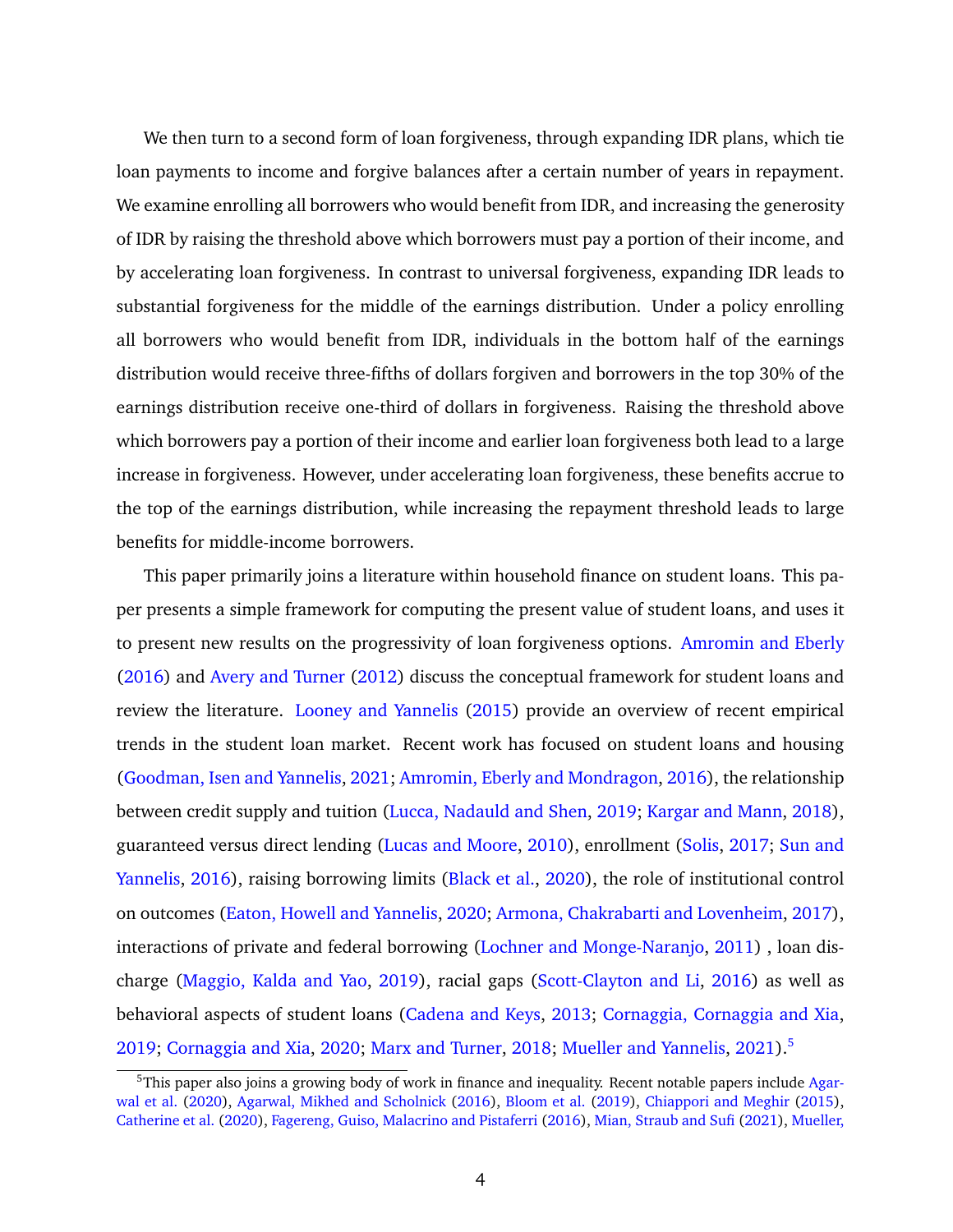[Within work on student debt, this paper links to a growing literature on IDR plans. Our pa](#page-25-10)[per shows that IDR plans are a useful tool for targeted loan forgiveness, and the benefits of this](#page-25-10) [forgiveness largely accrue to middle-income individuals. Income contingent loans for higher](#page-25-10) [education have been discussed at least since](#page-25-10) [Friedman](#page-24-9) [\(1955\)](#page-24-9) and [Nerlove](#page-25-11) [\(1975\)](#page-25-11). Previous [work has largely focused on the insurance benefits of IDR plans to borrowers, and selection](#page-25-10) into these plans. [Mueller and Yannelis](#page-25-12) [\(2019\) show that IDR plans provided insurance to bor-](#page-25-10)rowers during the Great Recession. [Herbst](#page-24-10) [\(2019\) studies how IDR plans affect credit bureau](#page-25-10) outcomes and [Britton and Gruber](#page-24-11) [\(2019\) study the labor supply effects of IDR.](#page-25-10) [Karamcheva,](#page-24-12) [Perry and Yannelis](#page-24-12) [\(2020\) discuss trends in IDR over time, and selection of borrowers in these](#page-25-10) [plans. Despite significant pushes to increase the utilization of these plans, take-up remains](#page-25-10) low. [Mueller and Yannelis](#page-25-8) [\(2021\) show that administrative costs are a significant barrier to](#page-25-10) [enrollment, which is consistent with college students not having information about financial](#page-25-10) [aid options \(Bettinger, Long, Oreopoulos and Sanbonmatsu,](#page-25-10) [2012;](#page-23-7) [Hoxby and Turner,](#page-24-13) [2015\)](#page-24-13).

[The remainder of this paper is organized as follows. Section](#page-25-10) [2](#page-5-0) discusses institutional back[ground, the SCF data used in our main analysis and modeling the present value of student loan](#page-25-10) balances. Section [3](#page-12-0) [analyzes the distributional effects of loan forgiveness options, with a focus](#page-25-10) [on income and ethnic heterogeneity. Section](#page-25-10) [5](#page-22-0) concludes.

# <span id="page-5-0"></span>**[2 Value of Student Debt](#page-25-10)**

#### **[2.1 Institutional Background](#page-25-10)**

[In 2020, there was approximately \\$1.6 trillion in outstanding student loan debt, according to](#page-25-10) [the Federal Reserve Bank of New York. The vast majority of student debt in the United States](#page-25-10) [is directly disbursed or guaranteed by the federal government. Modern federal student loan](#page-25-10) [programs began in 1965, with the passage of the Higher Education Act. There have been two](#page-25-10) [large federal student loan programs in the United States. The first was the Federal Family](#page-25-10) [Education Loan Program \(FFEL\), which began in 1965, and which was terminated in 2010.](#page-25-10) [The FFEL program was a guarantee program, under which private lenders provided capital for](#page-25-10) [highly regulated loans. These funds were in turn guaranteed by the government. The William](#page-25-10)

[Ouimet and Simintzi](#page-25-10) [\(2017a\)](#page-25-10) and [Mueller, Ouimet and Simintzi](#page-25-13) [\(2017b\)](#page-25-13).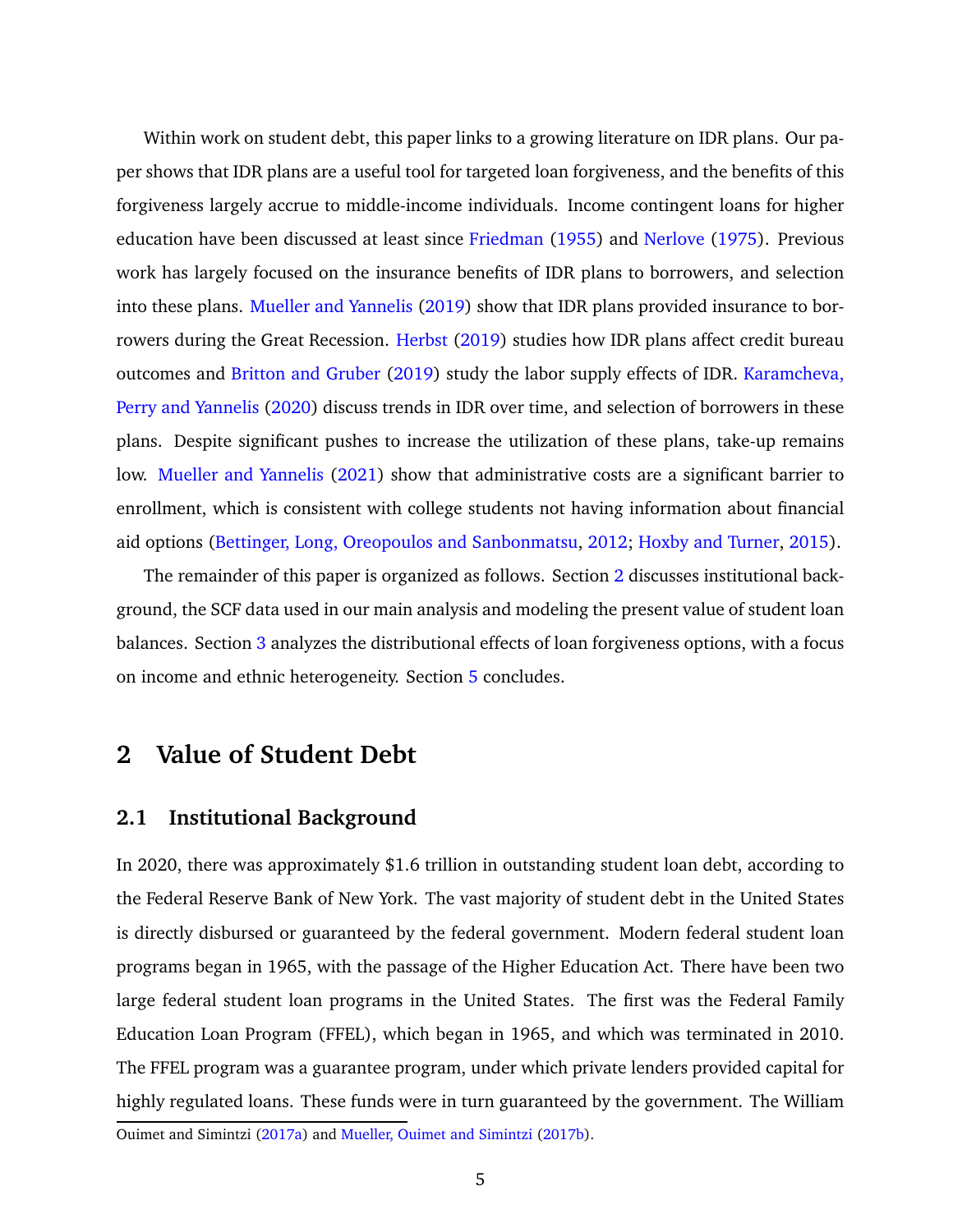D. Ford Federal Direct Loan Program (DL) was authorized in 1992. Under the DL program, the US Treasury directly provides funds for student loans. Borrowers take either Subsidized or Unsubsidized loans. All borrowers are eligible for Unsubsidized loans, while borrowers from lower-income families are eligible for Subsidized loans. While the loans are quite similar, for Subsidized borrowers, interest does not accrue while borrowers are in school. Loan balances were historically relatively small, and grew rapidly from 2000 onwards [\(Looney and Yannelis,](#page-25-14) [2021\)](#page-25-14).

Federal student loans are highly regulated, with interest rates and borrowing limits set by Congress. Pricing does not vary based on risk, and all students of the same level face the same interest rate.<sup>[6](#page-6-0)</sup> Borrowing limits vary by class level, and are higher for upper level and graduate students. Loans are serviced by private companies, with contracts from the Department of Education [\(Amromin and Eberly,](#page-23-0) [2016\)](#page-23-0). If borrowers default on their loans, 15% of their wages are garnished and tax payments can be withheld. Unlike other consumer loans, wages are garnished without a court order and are typically seized directly from payroll. Student loans are nearly impossible to discharge in bankruptcy, as borrowers have to prove a very stringent legal standard called "undue hardship."

Traditionally, most borrowers were in the Standard Plan. This plan is similar to a ten-year mortgage, and depending on the year could be fixed or variable rate. Some borrowers also choose the Extended Repayment Plan, which increases the loan maturity to twenty-five years. There are also a number of IDR plans, which all have the same basic features. IDR plans tie a borrower's loan payment to their income. Under these plans, borrowers pay ten or fifteen percent of their discretionary income. After twenty or twenty-five years, outstanding balances are forgiven. These have increased in popularity since 2009, following the introduction of the Income-Based Repayment (IBR) Plan.<sup>[7](#page-6-1)</sup> Under IBR, borrowers pay 15% of their discretionary income, defined as income above 150% of the poverty line. Under most IDR plans, payment amounts are capped by a borrower's payment under the standard plan. Outstanding balances are forgiven after 25 years. Subsequently a number of more generous IDR plans were in-

<span id="page-6-0"></span><sup>6</sup>There are slight differences in effective interest rates based on whether borrowers are Subsidized or Unsubsidized. Additionally, in some years subsidized borrowers had lower interest rates. Interest rates also differ for graduate and undergraduate borrowers.

<span id="page-6-1"></span> $<sup>7</sup>$ Prior to the IBR plan, there was one IDR plan available, the Income-Contingent Plan. This was less generous,</sup> with borrowers paying 20% of their discretionary income and take-up was very low.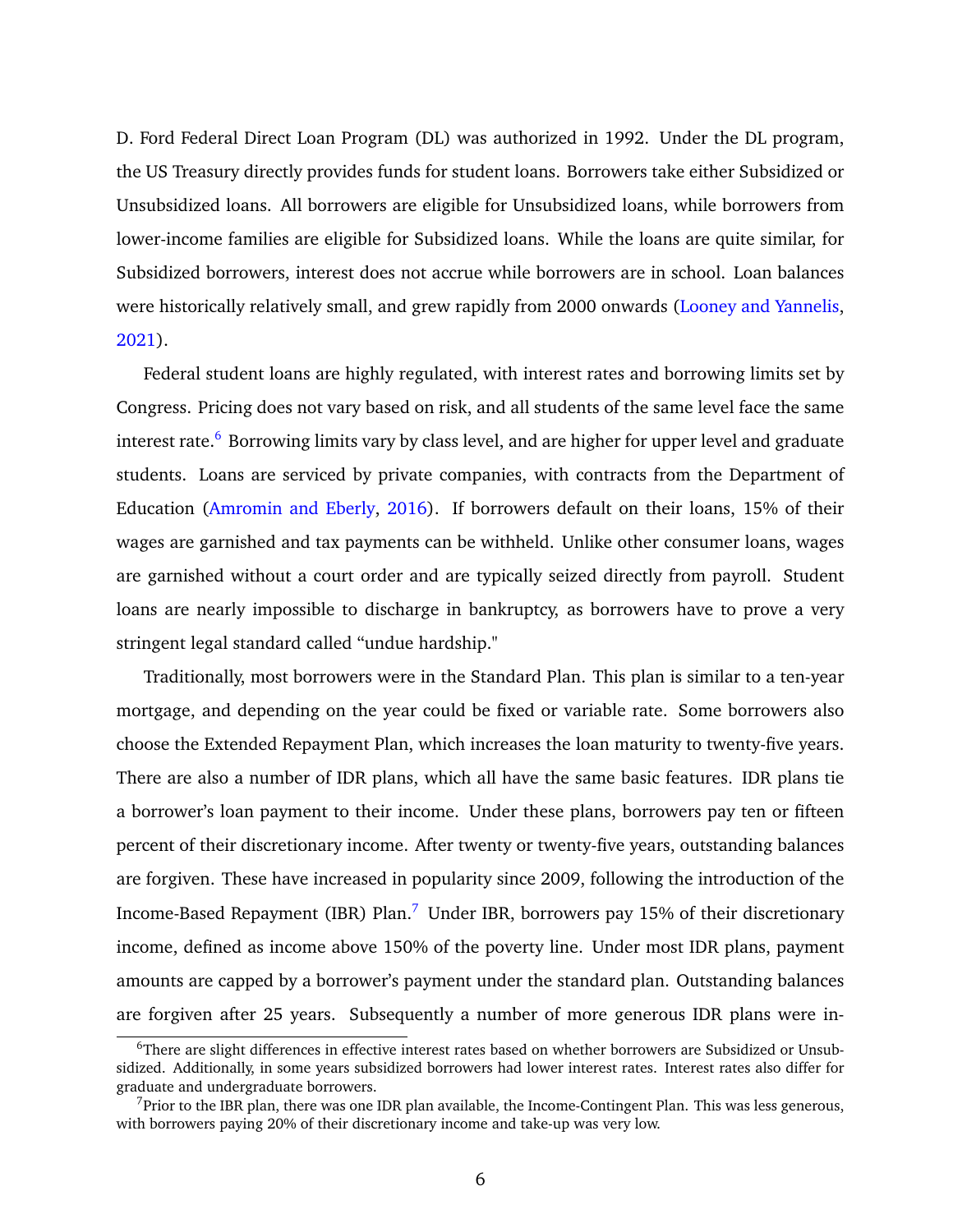troduced, including the Pay As You Earn Plan and the Revised Pay As You Earn Repayment (REPAYE) Plan. Under these plans borrowers pay 10% of their discretionary income, and outstanding balances are forgiven after 20 years. $8\,$  $8\,$  Most new borrowers in 2020 who choose IDR plans are in the new more generous plans. Borrowers are also able to stop payments through deferment or forbearance for a number of reasons, including job-loss, returning to school, joining the military, or at a loan servicer's discretion.

#### **2.2 Data**

Our primary data source is the 2019 SCF, a nationally representative survey conducted trienially by the Federal Reserve Board of Governors. The SCF surveys households on income, balance sheets, credit use, and financial outcomes including education debt. Crucially for our analysis, the survey contains information on earnings and demographics, as well as detailed information on student loan balances, interest rates and repayment. Importantly, the SCF includes information on whether borrowers are in IDR plans. [Bhutta et al.](#page-23-8) [\(2020\)](#page-23-8) provide a detailed description of the 2019 SCF, with a discussion of student borrowing. We include individuals between the ages of 22 and 60 in our main analysis sample, and only exclude borrowers at school or in the grace period. Due to the lack of granularity of the SCF, some households represent several centiles of the earnings distribution within a cohort and span over two deciles, in which case we allocate them on a proportional basis. Appendix table [A.1](#page-39-0) provides a list of the main analysis variables.<sup>[9](#page-7-1)</sup>

The SCF is ideal for our analysis, as it includes information on income, demographics, student debt balances and detailed loan repayment information. The SCF is also reasonably large, surveying thousands of households. This allows us to have precision within earnings deciles and ethnic groups.<sup>[10](#page-7-2)</sup> The main limitation of the SCF, that it does not contain panel data, is irrelevant in our context. This is because we project incomes, and hence need to make

<span id="page-7-1"></span><span id="page-7-0"></span><sup>8</sup>[The Department of Education](https://studentaid.gov/manage-loans/repayment/plans) provides information on details of various repayment plans.

 $9$ The SCF has some limitations regarding student debt. In particular, it undercounts student debt aggregates relative to administrative sources as it only counts debt of the core economic unit of the household. Thus some individuals, such as adult children living with parents, many not be counted in student debt aggregates. This leads to the aggregate student debt in the 2019 SCF being about \$1.2 trillion, which is lower than administrative sources. Approximately one-third of this debt is held by individuals still in school.

<span id="page-7-2"></span> $10$ The main alternative to using the SCF would be administrative data. Beyond administrative barriers, the main limitation of administrative student data is that it does not include information on ethnic groups.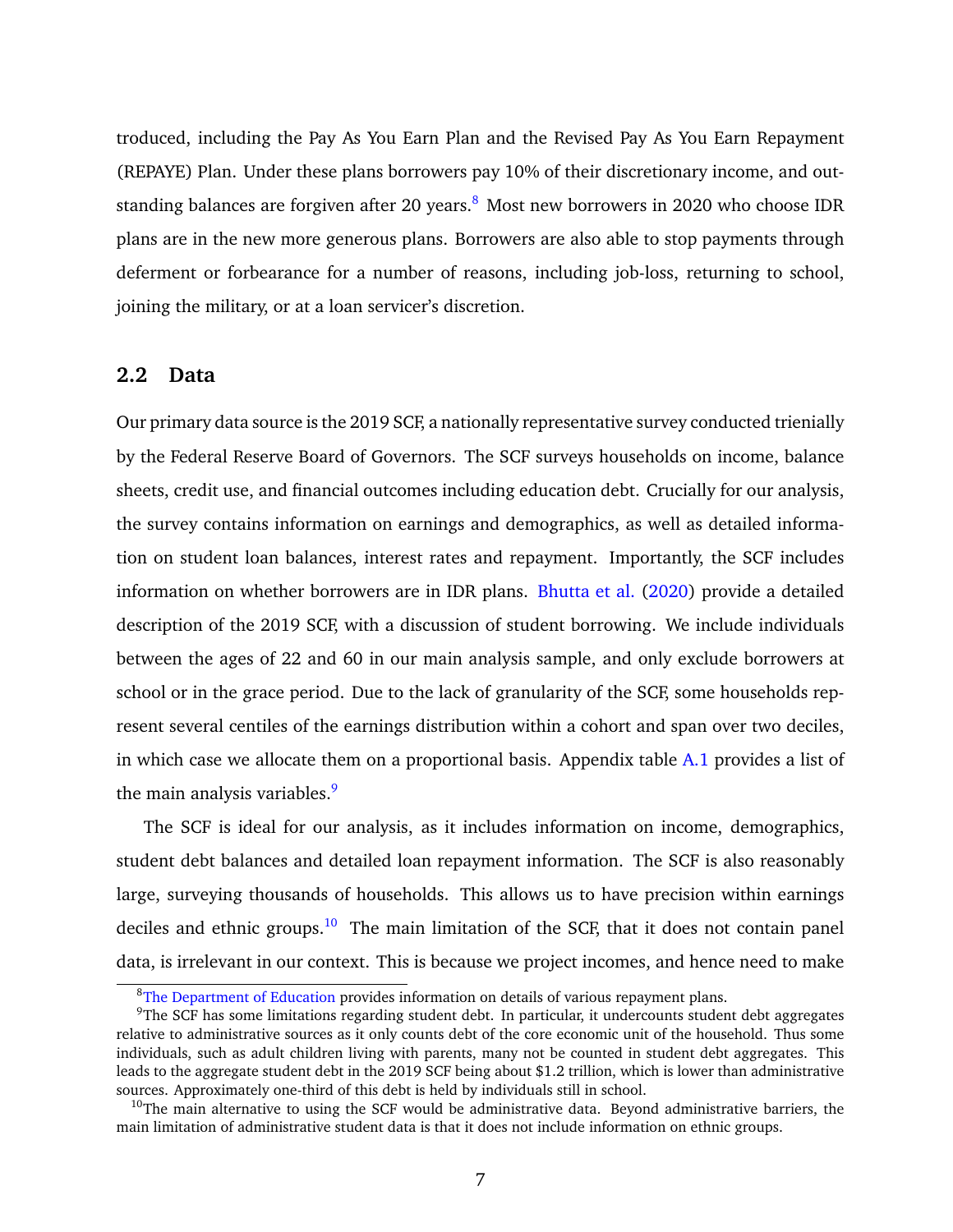assumptions on earnings growth in our analysis.

Our analysis compares all individuals in the SCF and individuals with student debt. We have 5,777 households in the sample, and 1,052, or 22% after accounting for survey weights, have education debt. In our analysis of student loan borrowers, we restrict the sample to borrowers who left college and are between the ages of 22 and 60, and are left with 758 households with debt. We take this restriction as our method of computing present values relies on observing initial repayment behavior. All estimates are weighted using SCF survey weights, to ensure that the estimates are nationally representative. Table [1](#page-35-0) shows summary statistics for the main analysis sample, split by individuals with and without student debt.<sup>[11](#page-8-0)</sup> The typical borrower in our sample left school in 2011, and their loan has an interest rate of 5.9%. Households with student debt have an average income of \$98,500. For households without student debt, the average income is slightly higher, but this reflects a highly skewed distribution. The median income of student loan borrowers is \$71,300, while the median income of the full sample is \$59,100. The average student loan balance, conditional on having any education debt, is \$41,800 in the 2019 SCF, up from \$36,400 in the 2016 survey. 40% of borrowers are in IDR plans. We compute age specific per capita earnings deciles, which are shown in appendix Table  $A.2.^{12}$  $A.2.^{12}$  $A.2.^{12}$  $A.2.^{12}$ 

Figure [1](#page-27-0) shows the share of households between age 22 and 60 with student debt (Panel A), the mean balance (Panel B) and yearly payment (Panel C), by decile, along with a 95% confidence interval. While the relationship is non-monotonic, on average higher income households are more likely to have student debt, and have higher student loan balances conditional on borrowing. Importantly, yearly payments increase much faster with earnings than balances. The average balance of borrowers in the top decile is only 17% larger than those in the bottom decile. But their payments are nearly four times larger. These differences in repayment behavior motivate our computation of present values to estimate how much low earners would actually save as a result of debt forgiveness.

<span id="page-8-0"></span> $11$ Due to the sampling design of the SCF, standard procedures for variance estimation cannot be applied. This does not affect our analysis.

<span id="page-8-1"></span> $12$ We focus on earnings because they represent the main way households finance their lifetime consumption. Households with high student debt in the lower half of the wealth distribution tend to be in the upper half of the earnings distribution. Table [A.3](#page-41-0) shows the relationship by both income and wealth quartiles.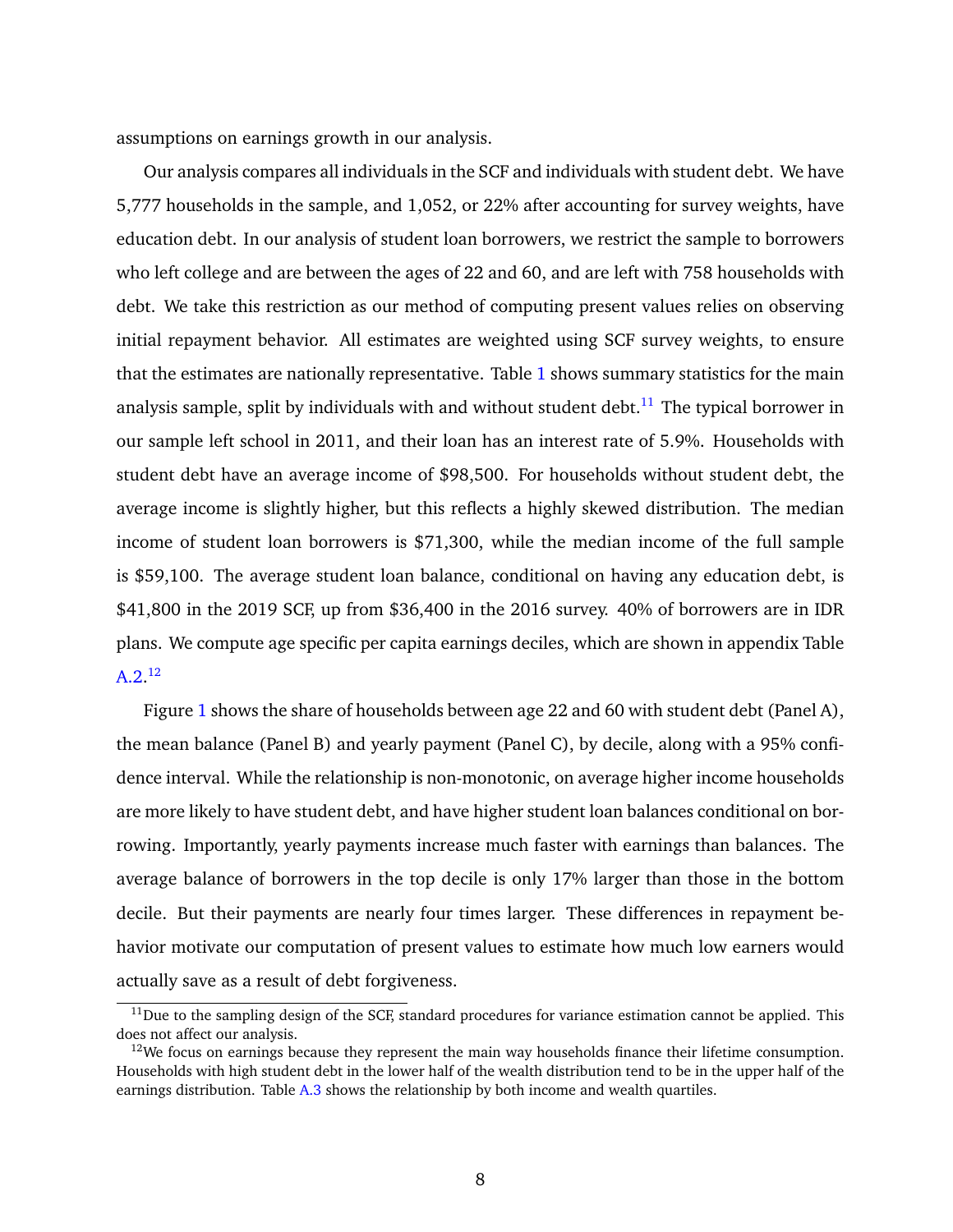#### <span id="page-9-2"></span>**2.3 Computing Present Values**

The outstanding balance of a loan is not its true present value, which depends on payments, maturity and discount rates. Put simply, the value of a loan reflects the timing of payments and how much future dollars are worth today. Assuming that non-repayment is caused by idiosyncratic risk, the present value of a loan is the sum of expected future payments  $\mathbb{E}[P_{ik}]$ discounted at the nominal risk-free rate  $r_f$ . Specifically, we denote the present value PV $_{ilt}$  of loan *l* of household *i* in year *t*:

<span id="page-9-0"></span>
$$
PV_{ilt} = \sum_{k=t} \frac{\mathbb{E}[P_{ilk}]}{(1+r_f)^{k-t}}.
$$
 (1)

Payments are made until the loan is forgiven or the balance reaches zero. The balance evolves as follows:

<span id="page-9-1"></span>
$$
B_{ilt+1} = B_{ilt}(1 + r_{il}) - P_{ilt},
$$
\n(2)

where  $r_{il}$  is the loan interest rate. Loans are forgiven after 25 years in repayment if they were originated before 2014, and 20 years otherwise.

By default, borrowers reimburse their loan over the ten years following their separation from school through a fixed-payment schedule under the Standard Plan. This fixed payment is:

$$
P_{il}^{\text{Fixed}} = \frac{B_{il}^0 \times r_{il}}{1 - (1 + r_{il})^{-10}},
$$
\n(3)

where  $\mathrm{B}_{il}^0$  is the total amount they borrowed. Borrowers can also enroll in IDR. In IDR, they pay a fraction *θil* of their discretionary earnings, which is defined as the share of their earnings above 1.5 times the federal poverty line, but no more than what they would have paid in the Standard Plan. If the household has a single student loan, the payment under IDR is:

$$
P_{ilt}^{IDR} = \min\left[\theta_{il} \times \max(Y_{it} - 1.5 \times FPL_{is}, 0), P_{il}^{Fixed}\right]
$$
(4)

where Y<sub>it</sub> represents the borrower's earnings and FPL<sub>is</sub> is the federal poverty line. If the household has several student loans, the payment is divided across loans. The IDR payment can be zero. Households can also defer repayment because of economic hardship for up to five years.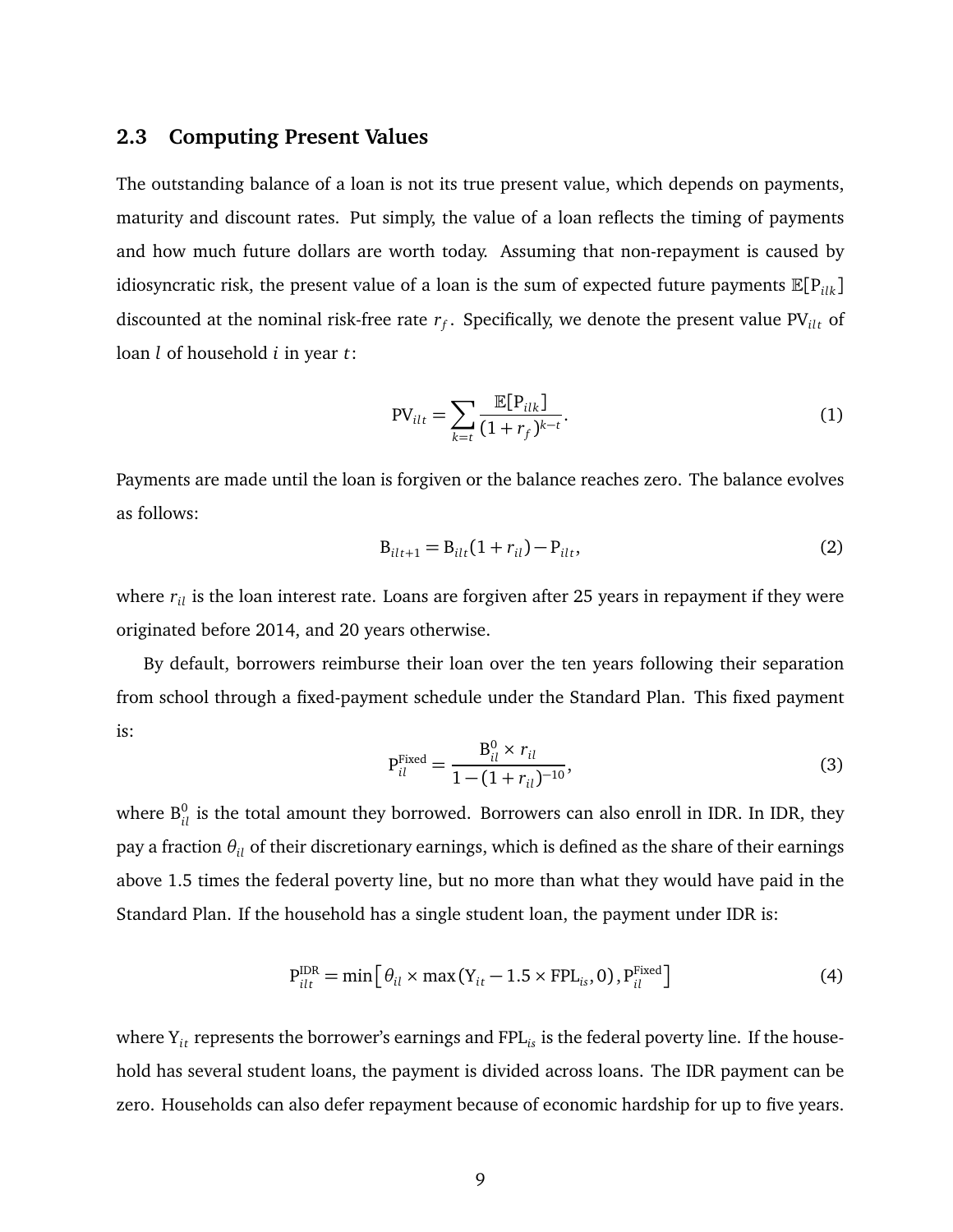We assume  $\theta$  is equal to .1 for borrowers in IDR in cohorts that left school after 2009, which is consistent with the newer IDR plans, in which borrowers in recent cohorts tend to enroll. For earlier cohorts in IDR, we assume that *θ* is equal to .15, consistent with the Income-Based Repayment plan that is available to all borrowers.

To estimate the present value of each loan in the data, we forecast yearly payments and iterate over equations [\(1\)](#page-9-0) and [\(2\)](#page-9-1) until the balance reaches zero or the loan is forgiven. The initial balance is set to its observed 2019 value. Our forecast of future payments depends on whether a loan was in repayment in 2019.

**Loans in repayment** If we observe a payment in 2019, we assume that, in expectation, households will allocate the same share of their earnings towards repaying their loan. We make two exceptions. First, payments cannot exceed current balances and interest due for the year. Second, households will not pay more than in the Standard Plan, unless they did so in 2019. Hence, the expected future payment in year  $s > t$  is:

• if  $P_{ilt} < P_{il}^{\text{Fixed}}$ , then:

$$
P_{ils} = min\left(P_{ilt} \times \frac{Y_{is}}{Y_{it}}, P_{il}^{Fixed}, B_{ils} \times (1 + r_{il})\right)
$$
(5)

• otherwise:

$$
P_{ils} = \min\left(P_{ilt} \times \frac{Y_{is}}{Y_{it}}, B_{ils} \times (1 + r_{il})\right)
$$
 (6)

where P<sub>ilt</sub> is the payment observed in 2019. For example, we would expect IDR payments to increase with a family's earnings, but only up to the default payment under the standard plan.

**Loans in IDR with zero payment** Some households in IDR had no earnings above 1.5 times the poverty line, and therefore made no payment in 2019 even though they were technically in repayment. We compute the present values of these loans by forecasting future IDR payments as a function of earnings. Hence, payment in year *s* will be:

$$
P_{ils} = \min(0.1 \times \max(Y_{is} - 1.5 \times FPL_{is}, 0), P_{il}^{Fixed}, B_{ils} \times (1 + r_{il}))
$$
(7)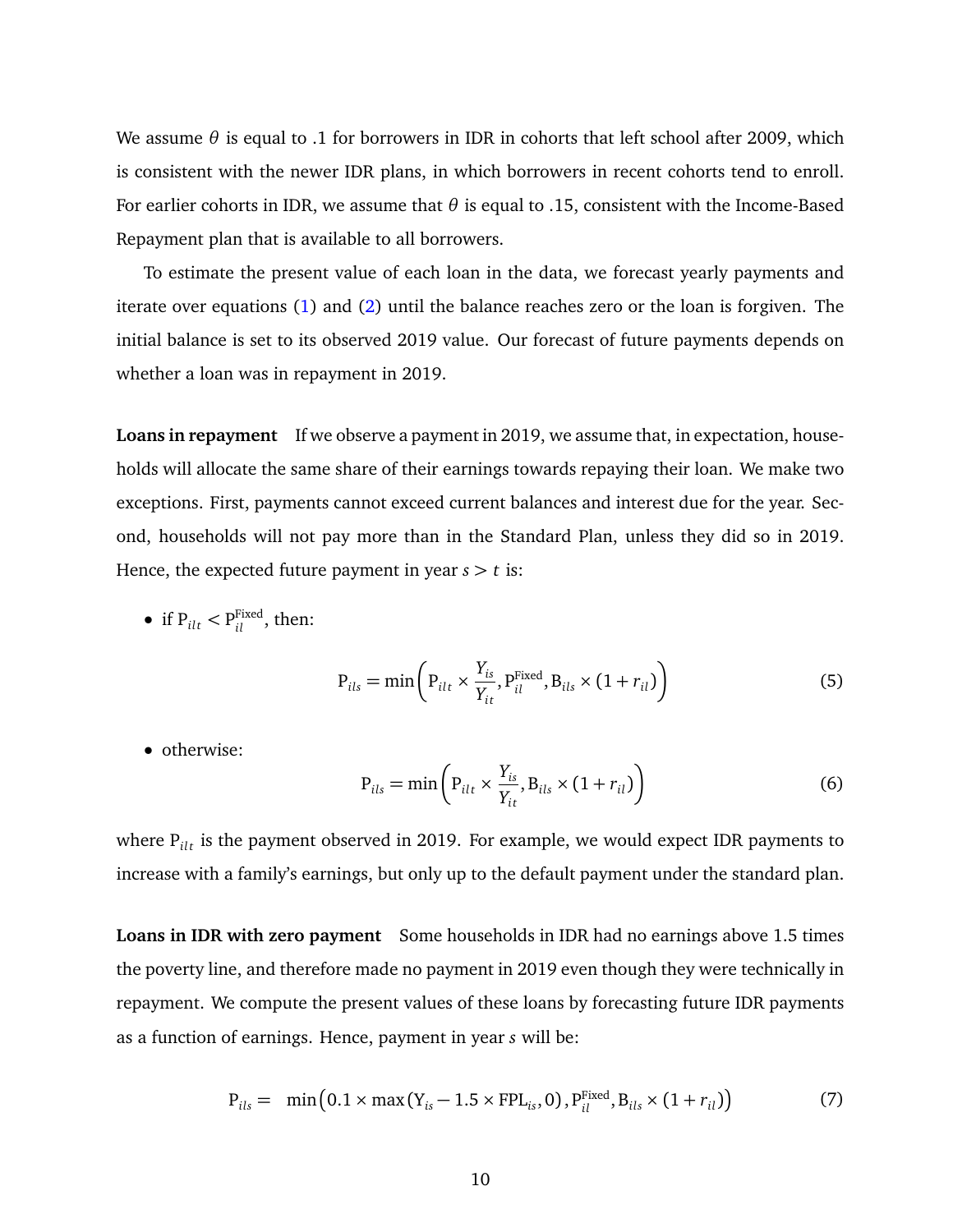**Loans in deferment or forbearance** For households who made no payment in 2019 because they were in forbearance or were in deferment, we assume that payments will start six years after leaving school. This assumption is motivated by the fact that payments can be deferred for up to three years and forbearance is allowed for several years. At this point, we assume that these borrowers will enroll in IDR with  $\theta = 0.1$  and that interest accrues in the meantime.<sup>[13](#page-11-0)</sup> Hence, expected future payment is:

• if  $s >$  Graduation Year<sub>i</sub> + 5, then:

$$
P_{ils} = \min(0.1 \times \max(Y_{is} - 1.5 \times FPL_{is}, 0), P_{il}^{Fixed}, B_{ils} \times (1 + r_{il}))
$$
(8)

• otherwise:

$$
P_{ils} = 0. \t\t(9)
$$

Family incomes in the first year are set to their observed value in the SCF. The poverty line is calibrated based on family size and federal guidelines for 2019. In our main analysis, we report pre-tax present values and discuss the taxation of forgiveness in Appendix [B.](#page-42-0) The overall progressivity of loan forgiveness options does not change with the imposition of taxes, while levels and costs change somewhat. When a borrower has several loans and is in IDR, we split the total IDR payment across loans in proportion to balance size at that point.

**Future earnings and poverty line** We assume that log earnings follow a random walk:

$$
\ln(Y_{it+1}) - \ln(Y_{it}) = g_E + g_P + \sigma_E \epsilon_{it}
$$
\n(10)

where  $g_E$  is the growth rate of earnings,  $g_P$  is the inflation rate and  $\sigma_E$  is the standard deviation of normally distributed permanent income shocks. In addition, we assume that the poverty line will grow at the rate of inflation.

<span id="page-11-0"></span> $13$ Borrowers could also not be making payments because loans are in default. We assume that default leads to a similar pattern of cashflows. If borrowers default, 15% of their wages are garnished above a threshold. In practice, some borrowers' wages are not garnished if they are self-employed, or it is difficult to contact their employer. We thus implicitly assume that recovery is imperfect and two-thirds of borrowers have their wages garnished.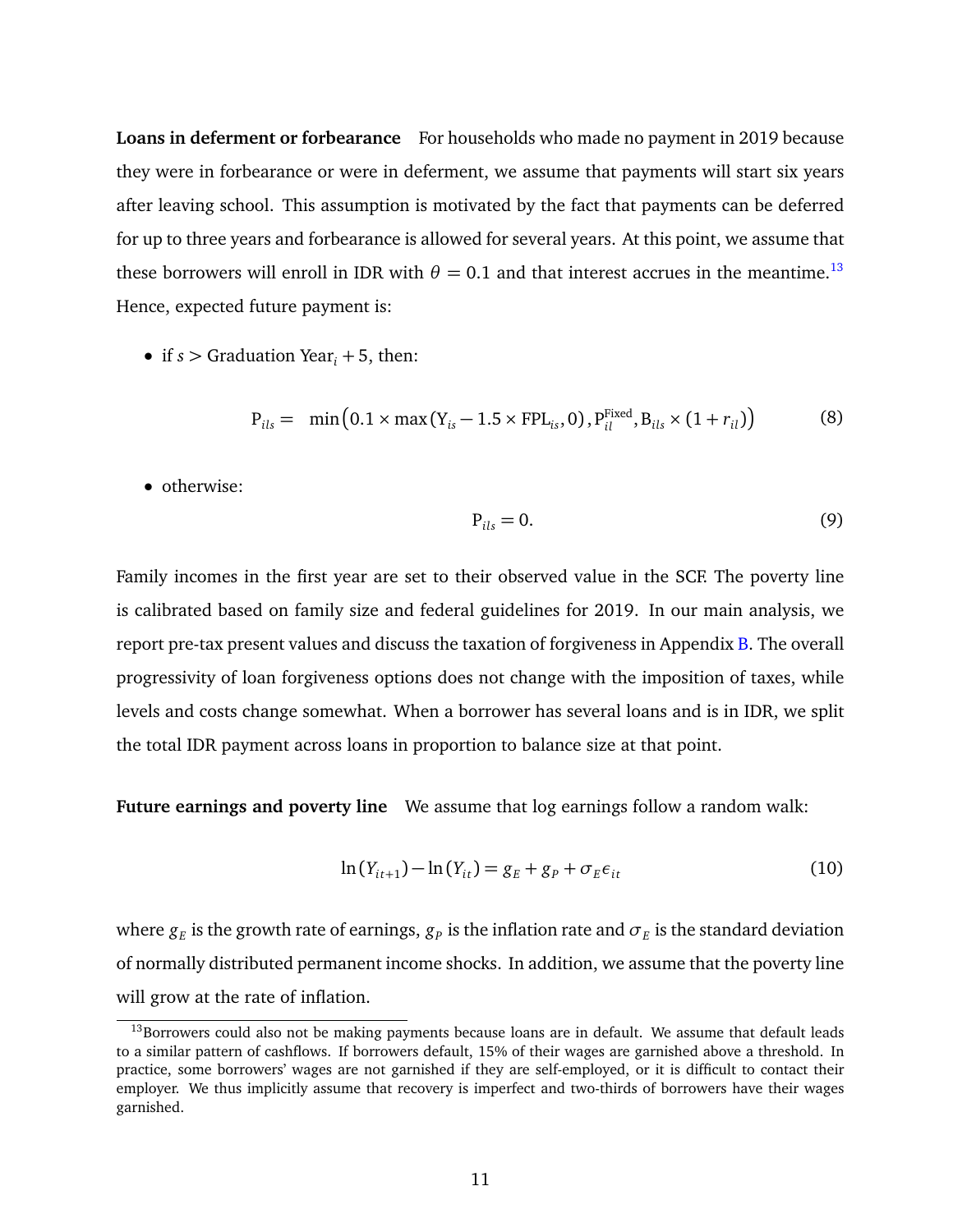$$
\ln(\text{FPL}_{it+1}) - \ln(\text{FPL}_{it}) = g_p \tag{11}
$$

**Calibration and simulation** We set the inflation rate to  $g<sub>P</sub> = 2\%$ , the nominal risk-free rate to  $r_f = 3$ %. We assume that households' earnings grow at a rate of  $g_E = 2$ %, which combines the nationwide growth in per capita earnings, and the growth of earnings over the life cycle, which we estimate to be close to 1% among student debt borrowers in the 2019 SCF. We set the volatility of permanent income to  $\sigma_E = .15$ , a commonly found estimate across the literature [\(Carroll and Samwick,](#page-24-14) [1997\)](#page-24-14). We conduct sensitivity analysis in appendix [C,](#page-46-0) and our basic conclusions remain unchanged.

For each borrower, we simulate 1,000 paths and average them to estimate expected payment in each year. We then sum the discounted value of expected cash flows to get to present values.

## <span id="page-12-0"></span>**3 Distributional Impacts of Loan Forgiveness Policies**

We next turn to exploring the distributional impacts of loan forgiveness. Table [2](#page-36-0) presents our main analysis of the present vale of loan forgiveness. Specifically, the table reports the total and per capita present value gains of the policies we valuate by earnings deciles, including households without any student debt, and ethnic groups. The first eight columns consider the present value of forgiveness amounts per person, the second eight columns consider aggregate amounts, and the final eight columns show the share of dollars given to each group.

We consider three policies related to direct cancellation of debt, canceling all student loan balances, or only \$50,000 or \$10,000 per person. We additionally consider three policies that increase IDR enrollment. First, borrowers pay 10% of their discretionary income, in line with current IDR rules. Second, loans are also forgiven 10 years after the first repayment. Finally, discretionary income is limited to earnings above three times the poverty line. The top panel shows the values by earnings decile, while the bottom panel shows values by ethnicity. The last two rows of the table report the present value gains and change in balance for the entire population.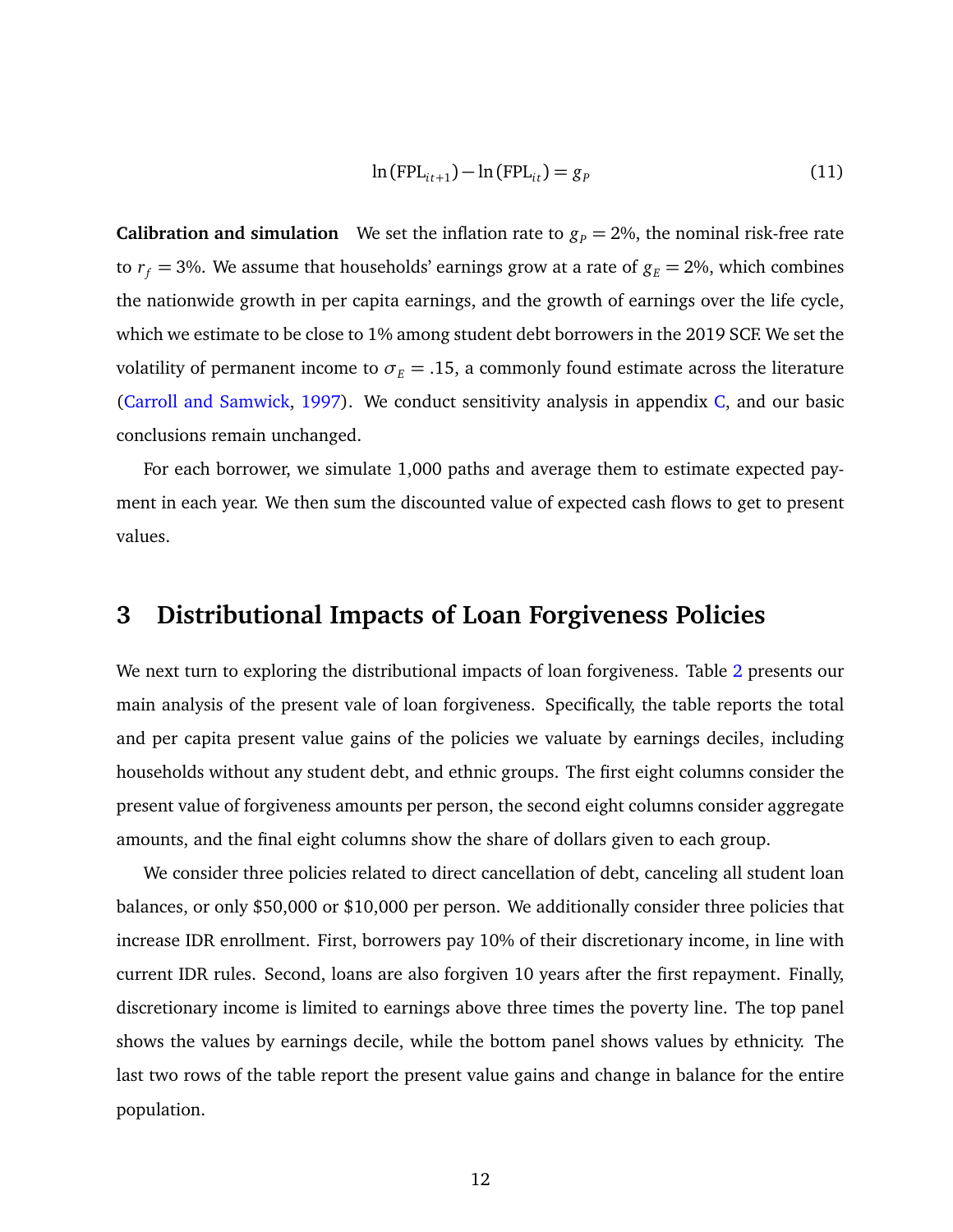#### **3.1 Loan Cancellation**

Figure [2](#page-28-0) shows student loan balances and present values by earnings decile and race. This figure effectively shows the benefits of universal loan discharge to borrowers in different groups, which can be viewed as the present values of the loans forgiven. Households with higher earnings have larger balances because they are more likely to be college graduates. However, the relationship between earnings and the present value of student debt is even steeper because low earners are less likely to fully repay their balance before it is forgiven. For the top decile, the present value is very close to the balance, but it is below 40% for the lowest decile.<sup>[14](#page-13-0)</sup>

Figure [2](#page-28-0) demonstrates that most of the benefits of universal loan forgiveness would largely accrue to higher income individuals. The top panel shows balances and present values split by earnings decile. The figure shows that most of the benefits of universal loan forgiveness would accrue to high-income individuals. Both balances and present values are increasing for the first nine earnings deciles. The bottom earnings decile has a balance of \$3,028, and a present value of \$1,276, while the ninth earnings decile has a balance of \$8,243 and a present value of \$8,274. The highest earnings decile has a balance of \$6,300 and a present value of \$6,267, which is slightly lower than that of the ninth earnings decile and comparable to the seventh earnings decile. The average individual in the highest earnings decile would receive a little less than five times more forgiveness than the average individual in the bottom earnings decile. The solid red line shows the ratio of present value to balance, which is a measure of the disparity between considering the value of forgiveness based on balances and its true cost. The ratio is increasing in earnings deciles. This suggests that, while using only balances to analyze the distributional consequences of loan forgiveness would generate the same basic result–that higher-income households would see larger benefits, it would overestimate the true value of loan forgiveness, in particular for low-earners.

The bottom panel shows balances and present values split by race and ethnicity. In terms of balances, Blacks have the highest average loan balance, at \$10,634. Whites have a lower average loan balance, at \$6,157, and Hispanics and others have a much lower average loan

<span id="page-13-0"></span><sup>&</sup>lt;sup>14</sup>To the best of our knowledge, there is no public benchmark to which we can compare our present value computation. However, *[The Wall Street Journal](https://www.wsj.com/articles/student-loan-losses-seen-costing-u-s-more-than-400-billion-11605963600)* recently reported that, based on internal estimates, the Department of Education expected to recover only 68% of the value of federal student debt.<sup>[15](#page--1-0)</sup> By comparison, we estimate the present value of student debt to represent 76% of total balance.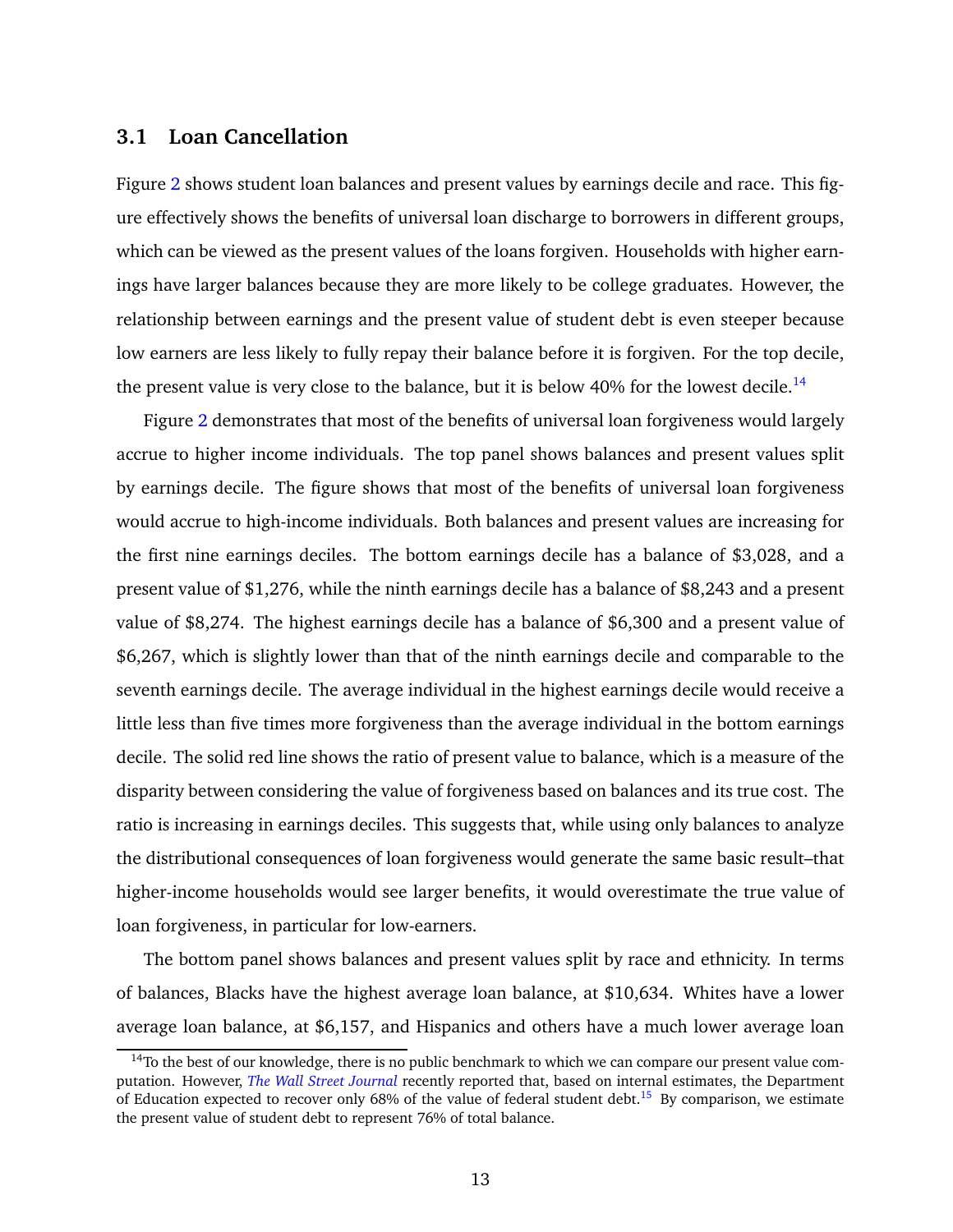balance of \$3,996. Computing present values presents similar overall patterns, but shrinks the gap between Blacks and Whites, who respectively have present values of \$7,942 and \$4,885. The ratio of present value to balance is lower for Blacks than Whites. Thus universal loan forgiveness would lead to larger average benefits for Whites and Blacks, and significantly lower average benefits for Hispanics and other groups.

Figure [3](#page-29-0) presents similar analysis to Figure [2,](#page-28-0) but focusing on more targeted debt forgiveness policies which forgive debt below a cap. The figure shows the value of projected debt forgiveness under two policies, forgiving up to \$10,000 of debt and forgiving up to \$50,000 of debt by borrower. We assume that partial forgiveness is determined at the individual level. For example, if one spouse has a balance of \$5,000 and the other a balance of \$15,000, forgiving \$10,000 by borrower reduces the household's overall student debt by only \$15,000. The top panels show average balances forgiven and present values of loan forgiveness under the policy forgiving \$10,000 of debt. The bottom panels shows average balances forgiven and present values of loan forgiveness under the more generous policy forgiving \$50,000 of debt. The left panels show splits by earnings decile, while the right panels show splits by race and ethnicity.

Under both limited forgiveness policies shown in Figure [3,](#page-29-0) the overall relationship between income and projected forgiveness is very similar to universal forgiveness. Under both policies, we see much greater levels of loan forgiveness for higher income households relative to lower income households. With a \$10,000 cap, the ratio of average present value forgiveness between the top and the bottom deciles is 3.6. With a \$50,000 cap, the ratio of average present value forgiveness between the top and the bottom decile rises to 4.75. While the general relationship between forgiveness and income is similar under each policy, the overall levels of forgiveness are much greater with a higher cap. For people in the bottom decile, they receive \$386 in forgiveness with a \$10,000 cap, and \$1,391 in the top decile. With a \$50,000 cap people in the bottom decile receive significantly more, or \$886 in forgiveness, as do people in the top decile, who receive \$4,223.

Finally, we consider a policy in which households with earnings below \$75,000 per person receive \$50,000 in balance forgiveness. Above \$75,000, forgiveness generosity decreases by one dollar for each additional dollar of earnings. Hence, households with at least \$125,000 of earnings per person do not benefit from the policy. Under this policy capping forgiveness by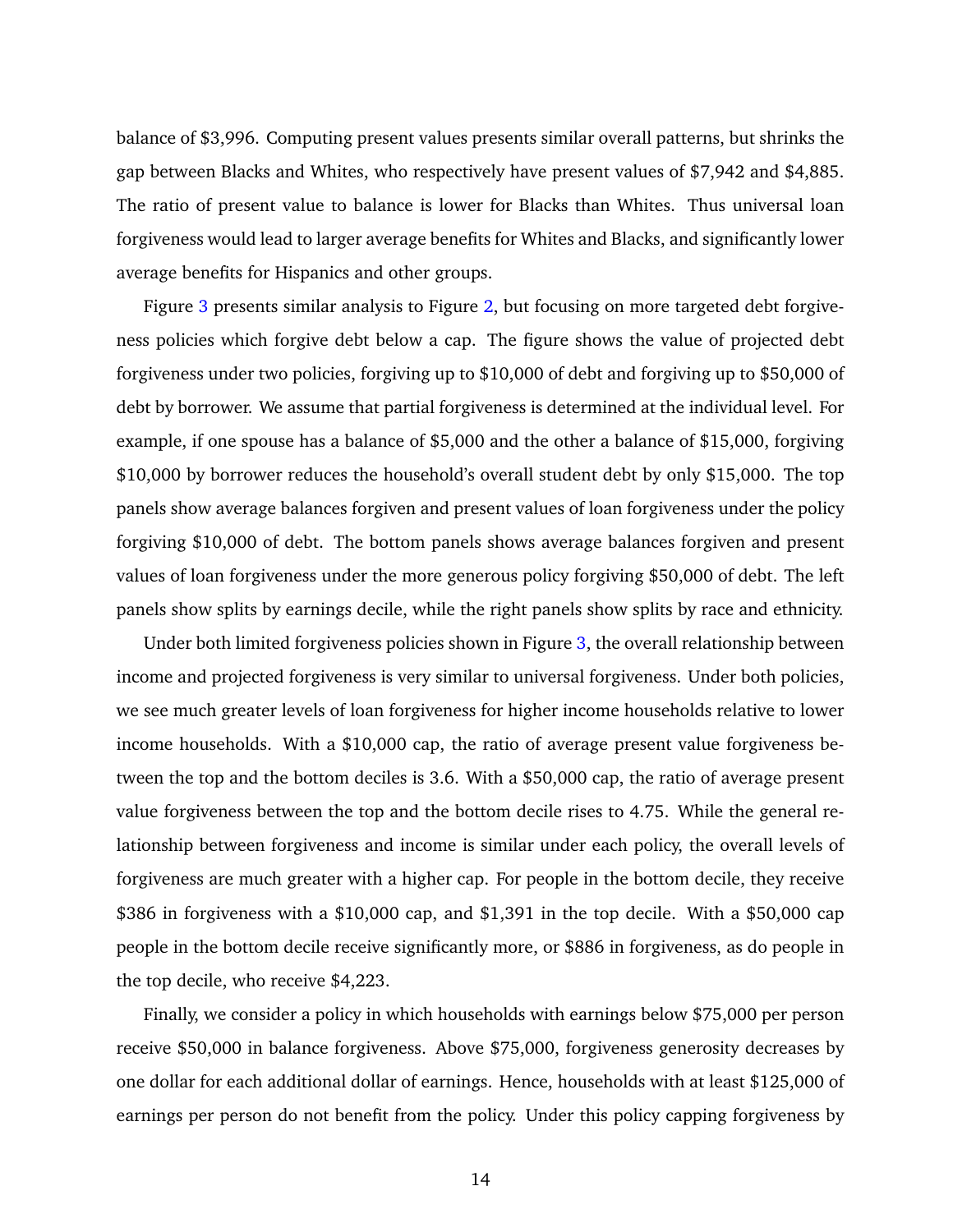earnings, the bottom decile receives \$886 and the top decile receives \$1,527. As reported in appendix Figure [A.1,](#page-37-0) for the bottom 90%, this policy is similar to canceling \$50,000 of debt and is still regressive within this sub-group. But the benefits going to the top 10% are substantially reduced.

Turning towards the effects by race, shown in the right panels of Figure [3,](#page-29-0) we see slightly lower average present value levels of forgiveness for Blacks relative to Whites with a \$50,000 cap. With a \$10,000 cap, present value forgiveness levels are roughly equal between Blacks and Whites. Under both policies, Hispanics and others see lower levels of loan forgiveness relative to Blacks and Whites. The level relationship between the two policies is similar to that regarding income.

#### **3.2 Income Driven Repayment**

We next turn to an alternative option for loan forgiveness, IDR. IDR plans tie borrowers' monthly payments to their income. There are a number of IDR plans, with slightly different parameters.<sup>[16](#page-15-0)</sup> Under current IDR plans, borrowers pay 10 or 15 percent of their discretionary income, above 150 percent of the poverty line. After 20 or 25 years, remaining balances are forgiven. IDR plans thus have a significant forgiveness component, but unlike more general forgiveness options, IDR targets forgiveness towards lower income borrowers. Indeed, some persistently low-income borrowers in IDR plans can end up paying nothing at all. Borrowers who earn below 150 percent of the poverty line for the duration of repayment will end up making no payments and receiving full loan cancellation.

We consider the distributional impact of three options expanding IDR. Policymakers effectively have two methods in terms of expanding IDR. One, more borrowers can be enrolled in IDR.<sup>[17](#page-15-1)</sup> Two, IDR plans can be made more generous, by lowering time to forgiveness or raising the threshold below which borrowers pay nothing. We consider three specific policies. First,

<span id="page-15-0"></span> $16$ The first modern IDR plan, Income Based Repayment (IBR), was introduced in 2009. Under this plan, borrowers pay 15% of this discretionary income and remaining balances were forgiven after 25 years. Under more recent plans such as the Pay as You Earn and new IBR plan, borrowers pay 10% of their incomes and remaining balances are forgiven after 20 years. Most borrowers in recent cohorts who choose IDR repayment options are in these newer, more generous plans, and thus our repayment model uses 10% repayment and 20 year forgiveness.

<span id="page-15-1"></span> $17$ This is common in may countries with higher education systems similar to the US. For example, in the UK and Australia all student loan borrowers are automatically enrolled into IDR plans that are administered by tax authorities. [Chapman](#page-24-15) [\(1997\)](#page-24-15) provides a discussion of IDR plans in other countries.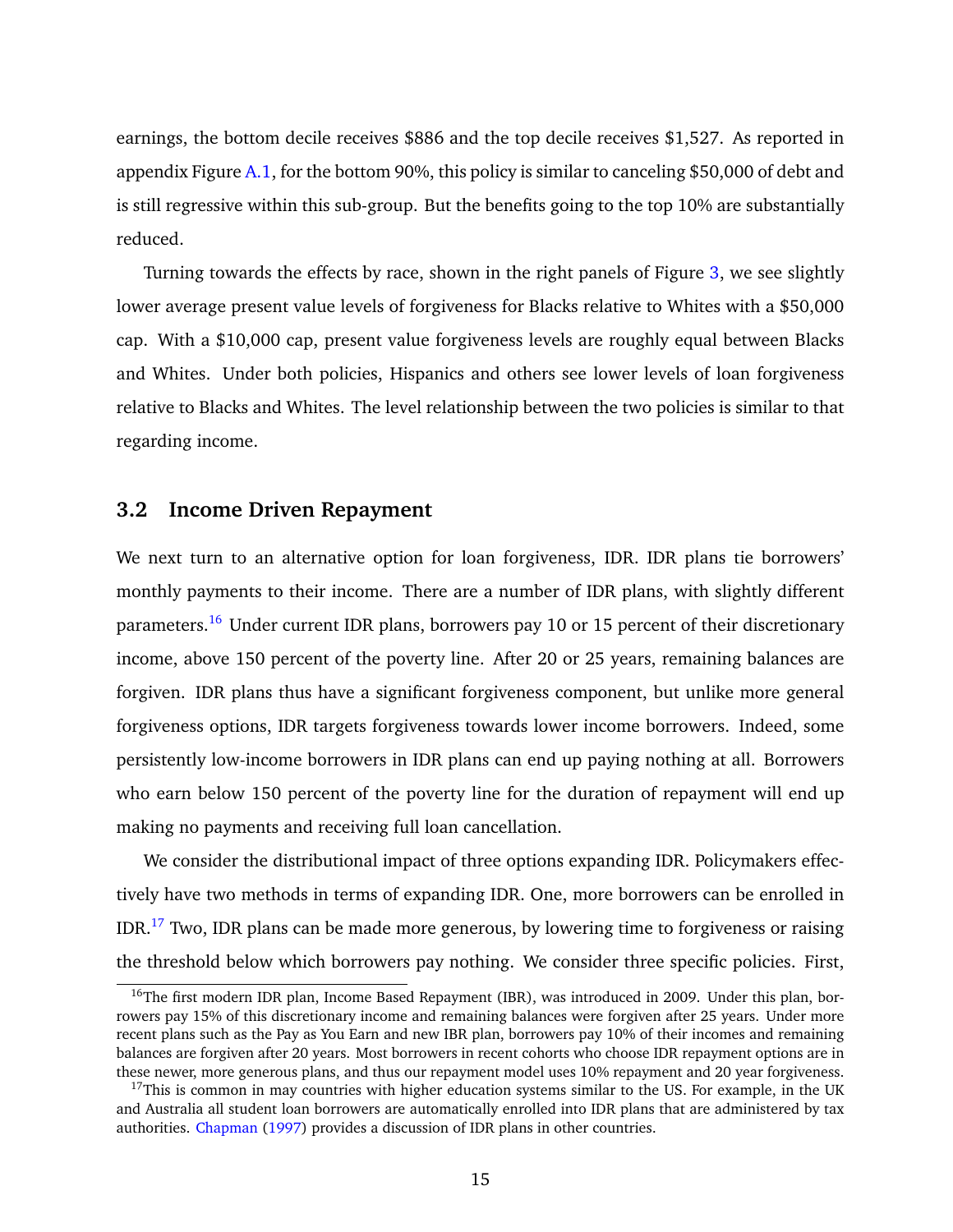we consider placing all borrowers in an IDR plan, under which borrowers begin paying on income above 150% of the federal poverty line and pay 10% of this income. Second, we consider putting all borrowers in IDR and forgiving remaining balances after ten years. Finally, we consider placing all borrowers in IDR and raising the repayment threshold to 300% of the federal poverty line, as opposed to 150% under current plans.

Importantly, we assume that this policy is targeted towards borrowers for which it generates a present value gain. Because interest rates on student loans exceed the risk-free rate, rolling debt is an NPV negative decision unless a substantial part of the balance is rolled until it is forgiven. Some middle-class earners have lower payments in IDR than under the ten-year schedule, but these payments would still be sufficient to fully repay their loan, or most of it. For them, it is better to repay sooner rather than later and reducing their payments is not a good idea.

Figure [4](#page-30-0) explores who benefits from the expansion of IDR, in terms of loan forgiveness. The figure shows a quartet of columns for income and racial or ethnic groups, each one depicting forgiveness under a different policy. In each quartet of columns, the first column shows projected forgiveness from enrolling all borrowers in the current most generous IDR plan, PAYE. The second column shows projected forgiveness from enrolling all borrowers in a plan slightly more generous than PAYE, under which remaining balances are forgiven after ten rather than twenty years. The third column shows forgiveness under a plan identical to PAYE, but under which borrowers begin paying a portion of their income above 300% of the federal poverty line. The rightmost column shows a plan again identical to PAYE, but under which borrowers. pay 7.5% of their income rather than 10%. The left panel shows projected forgiveness in earnings deciles, while the right panel shows projected forgiveness by race and ethnicity.

The leftmost column in each quartet shows projected forgiveness under a loan repayment system similar to that in the UK or Australia, with all borrowers in IDR. Under this system, we see most projected forgiveness accrues to borrowers in the middle of the earnings distribution. Individuals in the lowest earnings decile receive almost six times (\$316) as much forgiveness relative to borrowers in the top of the earnings distribution (\$56). Borrowers in the next highest and lowest deciles respectively see similar forgiveness, \$209 and \$108 respectively. Individuals in the third to seventh deciles each receive substantially more forgiveness

16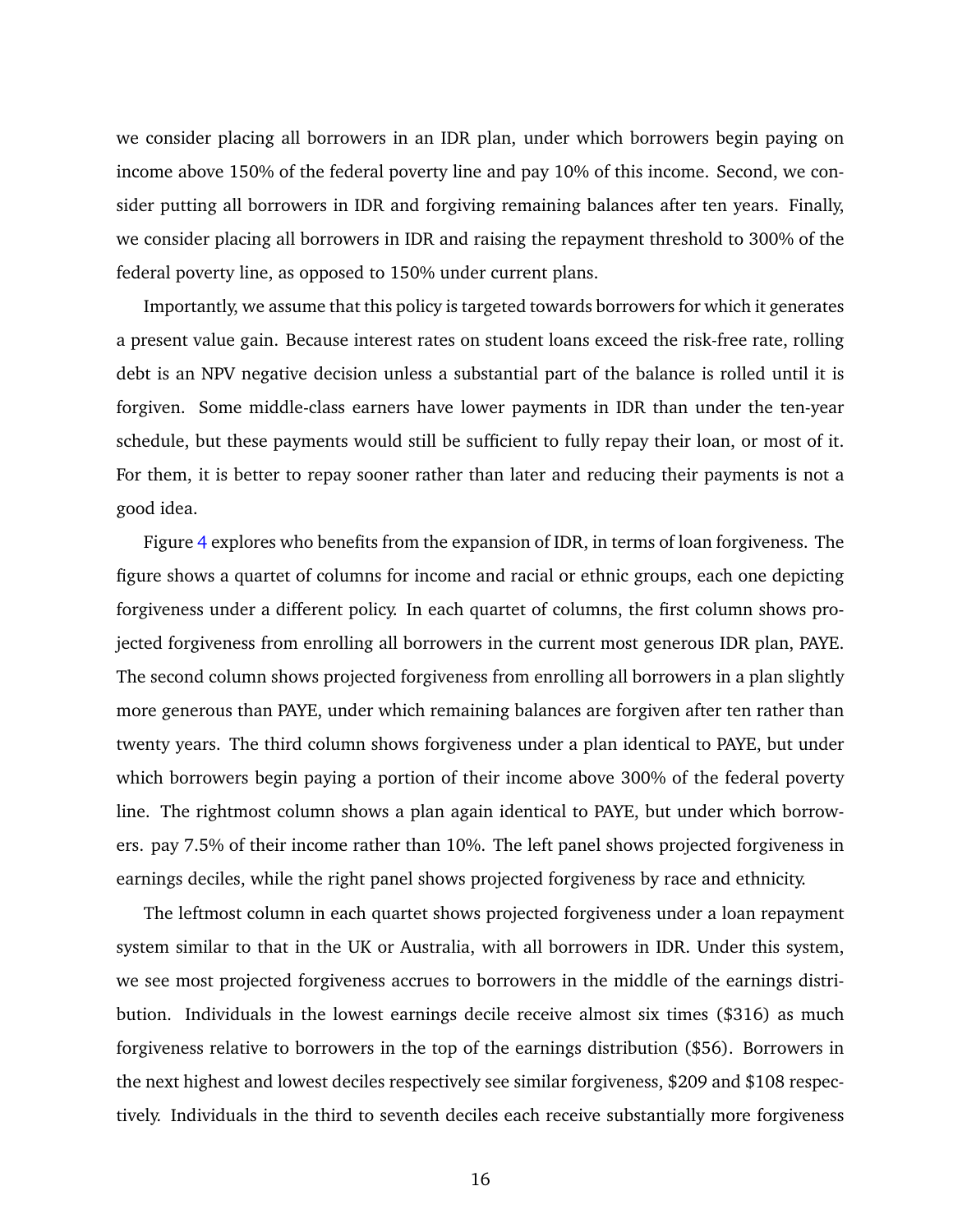than the top and bottom. Putting all borrowers in IDR thus leads to significant forgiveness for middle income borrowers, in contrast to universal or capped forgiveness policies which disproportionately benefit high income borrowers. Individuals in the third through seventh deciles receive 53% of the total forgiveness, and people in the bottom half of the earnings distribution receive half of the gains. In terms of the racial and ethnic effects of putting all borrowers in IDR, forgiveness amounts are three times as high for Blacks relative to Whites and the general population. Hispanics and others see lower loan forgiveness amounts relative to other groups.

We next turn to the second column, which depicts a more generous IDR plan under which loan balances are forgiven after ten years, as opposed to twenty under current plans. Unsurprisingly, earlier loan forgiveness leads to substantially more forgiveness across all groups. This increase in forgiveness amounts comes at the expense of progressivity, with high earners seeing larger forgiveness amounts. With ten-year forgiveness, we see the highest earnings decile receiving \$4,018 in loan forgiveness, almost four times the amount that the bottom earnings decile receives, \$1,075. The bottom three income deciles receive roughly twice the forgiveness in this scenario as they would under a plan with forgiveness occurring after twenty years. This is likely due to the fact that they are paying very little under either plan, and hence receive substantial forgiveness after ten or twenty years. Higher earnings deciles see significantly more forgiveness under this plan. The racial and ethnic patterns of forgiveness under an IDR plan with forgiveness after ten years are similar to those under a plan with twenty-year forgiveness. Relative to Whites, we see higher forgiveness amounts for Blacks and lower amounts for Hispanics and other groups.

The third column of each quartet shows projected forgiveness under a different IDR plan with increased generosity. Rather than borrowers paying a fraction of their income above 150% of the federal poverty line, under this hypothetical plan borrowers pay a tenth of their income above 300% of the poverty line. This plan shows a similar pattern to the first option-enrolling all borrowers in IDR-albeit with higher forgiveness amounts for middle-income households. Individuals in the lowest and highest earnings deciles again receive \$762 and \$267 respectively, which are close to the amounts under the system enrolling all borrowers in IDR. We further see similar patterns along racial and ethnic lines, with Blacks receiving the most forgiveness and Hispanics and others receiving less relative to Whites.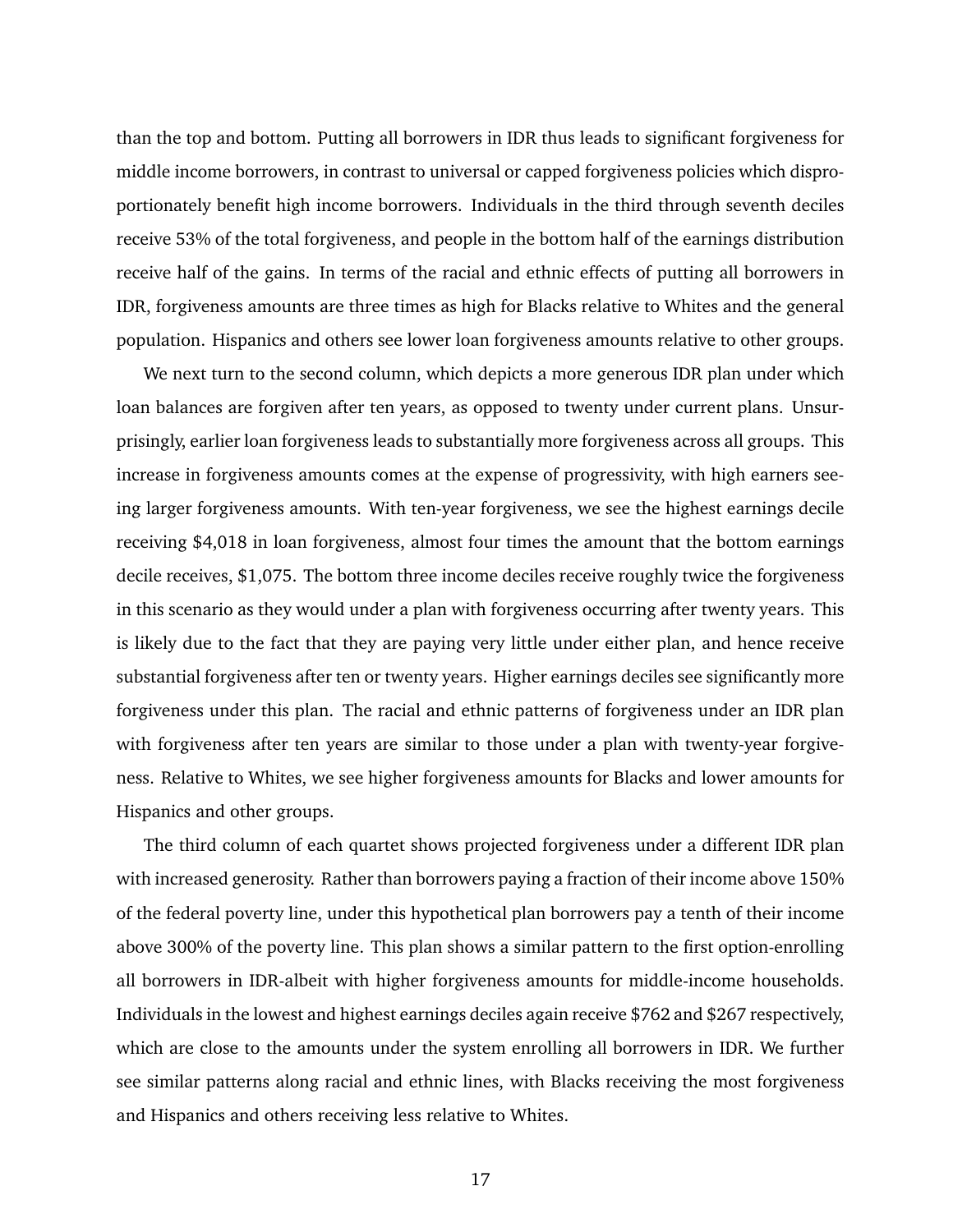The final column of each quartet shows projected forgiveness under an IDR plan with a different kind of increase generosity. Rather than borrower paying 10-15% of their income above 150% of the federal poverty line, they pay 7.5%. This plan again generates more forgiveness for the middle of the income distribution. Individuals in the lowest and highest earnings deciles respectively receive \$442 and \$248. We see similar patterns across ethnic lines, with Blacks receiving the most forgiveness.

It is useful to directly compare IDR to other forgiveness policies. Table [2](#page-36-0) indicates that enrolling borrowers in an IDR plan where borrowers pay a tenth of their income above 300% of the poverty line would lead to \$174.0 billion in present value forgiveness. This is slightly lower in aggregate than the \$145.0 billion in forgiveness under a policy forgiving up to \$10,000 of student debt per person, but the bottom 60% of the income distribution would actually receive higher forgiveness amounts under the more generous IDR plan. The difference in aggregates arises from the fact that the top 40% of the income distribution receives substantially more forgiveness under the capped plan than under the more generous IDR plan. We see a similar pattern when we compare the more generous IDR plan to a policy forgiving up to \$50,000 of student debt per person, which would lead to \$491.4 billion in present value forgiveness. However, under the more generous IDR plan the bottom 30% of the income distribution would receive more forgiveness than under the a plan forgiving up to \$50,000 of student debt.

The results of this section suggest that enrolling more borrowers in IDR, and making IDR more generous leads to significant loan forgiveness that is somewhat targeted towards middleincome borrowers. Households in the bottom two earnings deciles receive roughly the same amounts for forgiveness in a system expanding IDR as they would under a capped or universal forgiveness plan. However households in the top income deciles see significantly more forgiveness under capped or universal forgiveness plans relative to expansions of IDR.

## **3.3 Timing of Forgiveness**

We next explore the timing of forgiven payments. This is particularly relevant in determining the impact of student loan forgiveness on consumption, and any short term effects of loan forgiveness on aggregates. Some commentators and economists have argued that student loan forgiveness could act as [stimulus during recessions,](https://www.npr.org/2019/11/25/782070151/forgiving-student-debt-would-boost-economy) boosting consumption and housing invest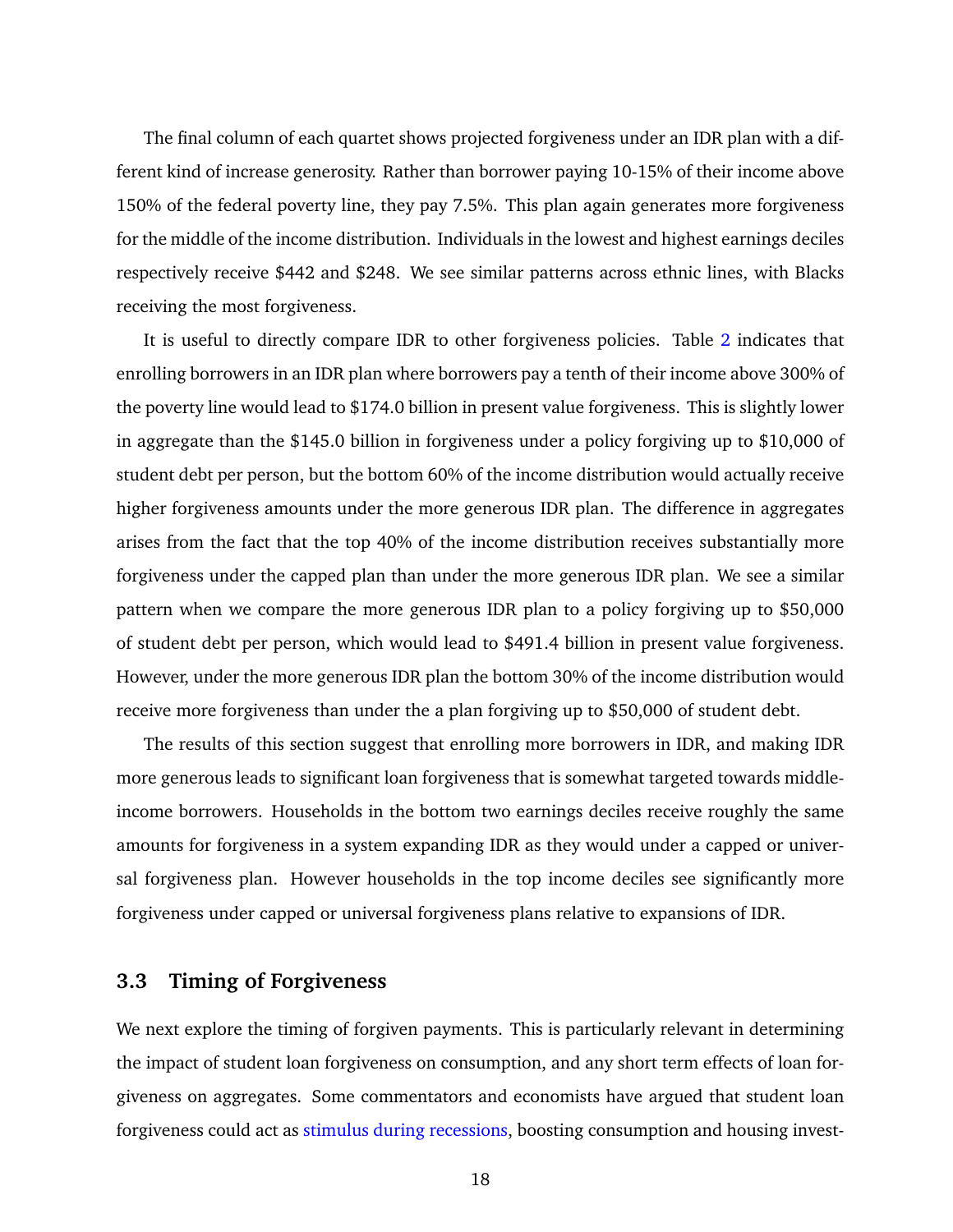ment.<sup>[18](#page-19-0)</sup> Taking a classical Keynesian multiplier argument for stimulus at face value, the efficacy of such stimulus depends on the timing of cashflows, and whether they occur during recessions when aggregate demand is low.

Figure [5](#page-31-0) displays the flows of canceled future student debt repayments over the next 25 years, split by quartiles, under our assumptions. Canceled payments are computed as the difference between expected payments under the new policy and without any form of forgiveness. In some cases, the difference can be positive when borrowers decide to enroll in more generous IDR programs, which defer payments into the future. The top panel shows the timing of cashflows for full forgiveness, while the bottom panel shows the timing of cashflows for a plan forgiving up to \$10,000 of debt. Panel A reports these cash flows in dollars, while Panel B reports the cumulated share of these cash flow paid after a given number of years. The figure shows that a larger portion of the cashflows forgiven in early years go to high income borrowers, who also have lower marginal propensities to consume [\(Baker et al.,](#page-23-9) [2020;](#page-23-9) [Baker,](#page-23-10) [2018\)](#page-23-10). Higher income borrowers in the top two quartiles have a much steeper trajectory of forgiven payments, whereas forgiven payments are relatively flat for lower income borrowers. Figure [6](#page-32-0) presents a similar exercise, instead showing the flows of canceled future student debt repayments under more generous IDR plans. Under these plans, most of the forgiven payments in early years go to borrowers in the middle of the income distribution. More generous IDR plans lead to higher cancelled payments for low-income borrowers in early years relative to partial forgiveness.

## **4 Robustness**

In our main analysis, we assume an earnings growth rate of 2% and a discount rate of 3%. This is slightly lower than that [used by the CBO,](https://www.cbo.gov/system/files/2020-02/55968-CBO-IDRP.pdf) who assume earnings grow at 3% and a discount rate of 4%. In appendix  $C$ , we show that the basic pattern of results is not sensitive to the earnings growth rate and discount rate used.

<span id="page-19-0"></span><sup>&</sup>lt;sup>18</sup>This point has been echoed by some policymakers. For example, Senator Elizabeth Warren [argued that](https://www.cnbc.com/2021/02/10/10000-50000-the-possibilities-for-student-loan-forgiveness-.html) student loan forgiveness is the "the single most effective economic stimulus that is available through executive action."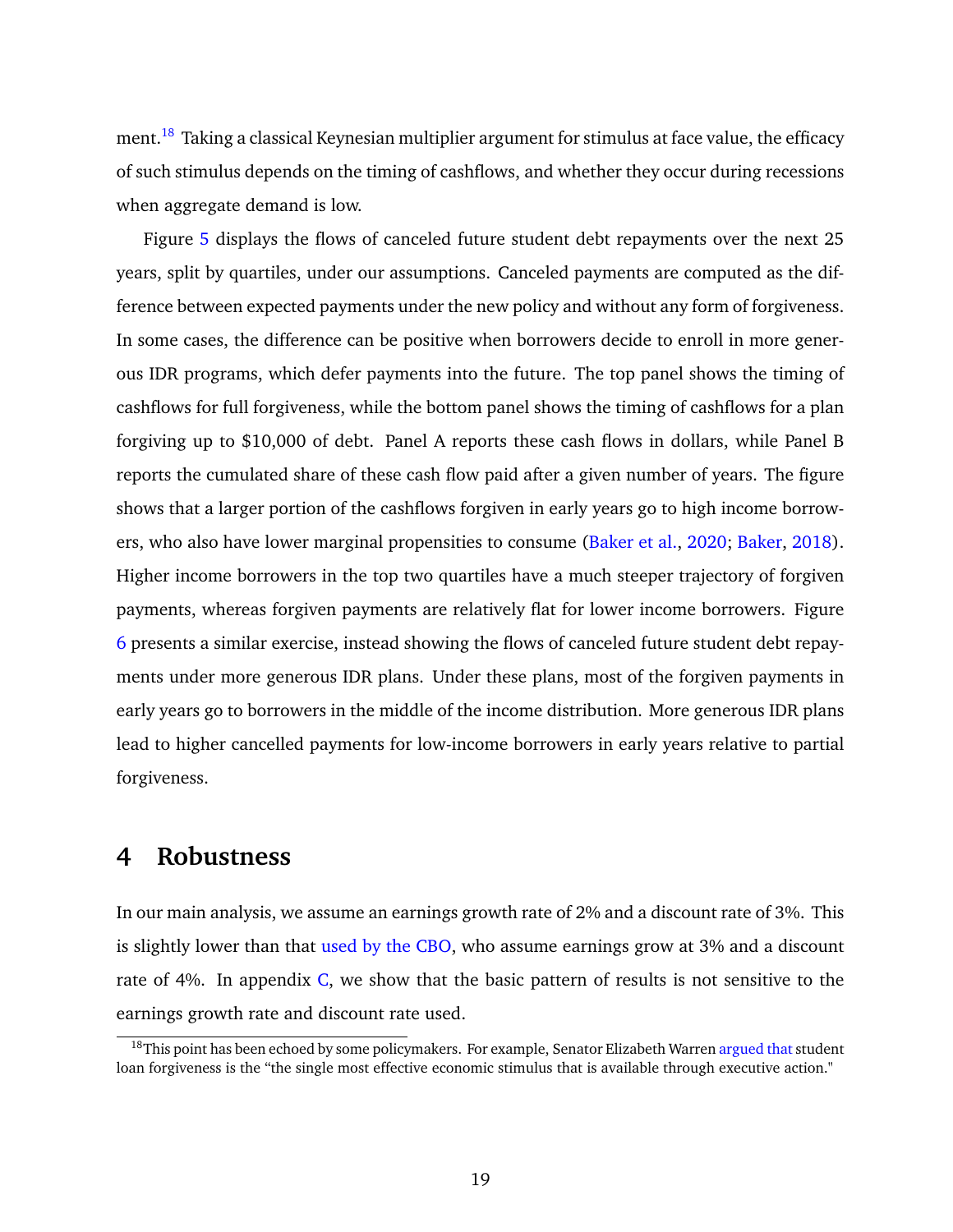#### **4.1 Discounting Loan Payments**

In our baseline specification, we assume a uniform discount rate of 3% for all loans. There are two ways this assumption can be relaxed: (i) by increasing the discount rate for all borrowers or (ii) by using higher discount rates for riskier borrowers. In any case, such an adjustment is only warranted if it reflects some exposure to systematic risk.

Figure [7](#page-33-0) reports the percentage change in the present value of student debt when discount rate increases by 1 percentage point, that is the opposite of the debt duration. We calculate this sensitivity for each decile and ethnic group by increasing the discounting rate applied to future cash flows from 3% to 4%. Increasing discount rates generally reinforces our main conclusions: increasing interest rates would depress present value more for the bottom earnings decile and for Blacks. The debt of these groups tend to have higher duration because, in many cases, it will not be fully repaid within 20 or 25 years following graduation. On the other hand, high earners are more likely to reimburse their debt within ten years under the standard payment plan. Using private student loans as a benchmark, [Lucas and Moore](#page-25-3) [\(2010\)](#page-25-3) estimate that the cost of capital for student debt is 2.18% above the risk-free rate. This spread is an upper bound on the risk premium as it includes the cost of taxes and a liquidity premium. Appendix Table [C.6](#page-52-0) shows that our conclusions do not change when we assume a discount rate of 5%.

Should we use different discount rates for low earners? One argument is that, for borrowers under IDR or at risk of default or deferment, loan payments depend on earnings. This is more likely to be the case for households who have a lower monthly payment in IDR, as a drop in their earnings would translate into lower IDR payment. Importantly, his or her reduction in payments does not necessarily translate into a lower market value for the loan. If the balance is expected to be reimbursed before it is forgiven, the payment reduction would only defer these cash flows. In fact, as interest rates accrue at a higher rate than the risk-free rate, the value of the loan could, theoretically, go up. Reductions in payments translate into losses only if the borrower is not expected to fully reimburse his or her loan. Loans are safe if they are expected to be fully repaid a few years before IDR forgiveness dates. Figure [8](#page-34-0) shows the fraction of borrowers who are expected to fully repay their balance within two years before the remaining balance would be forgiven under current IDR rules. The share of borrowers who are expected to repay prior to IDR forgiveness occurring is increasing in income deciles, and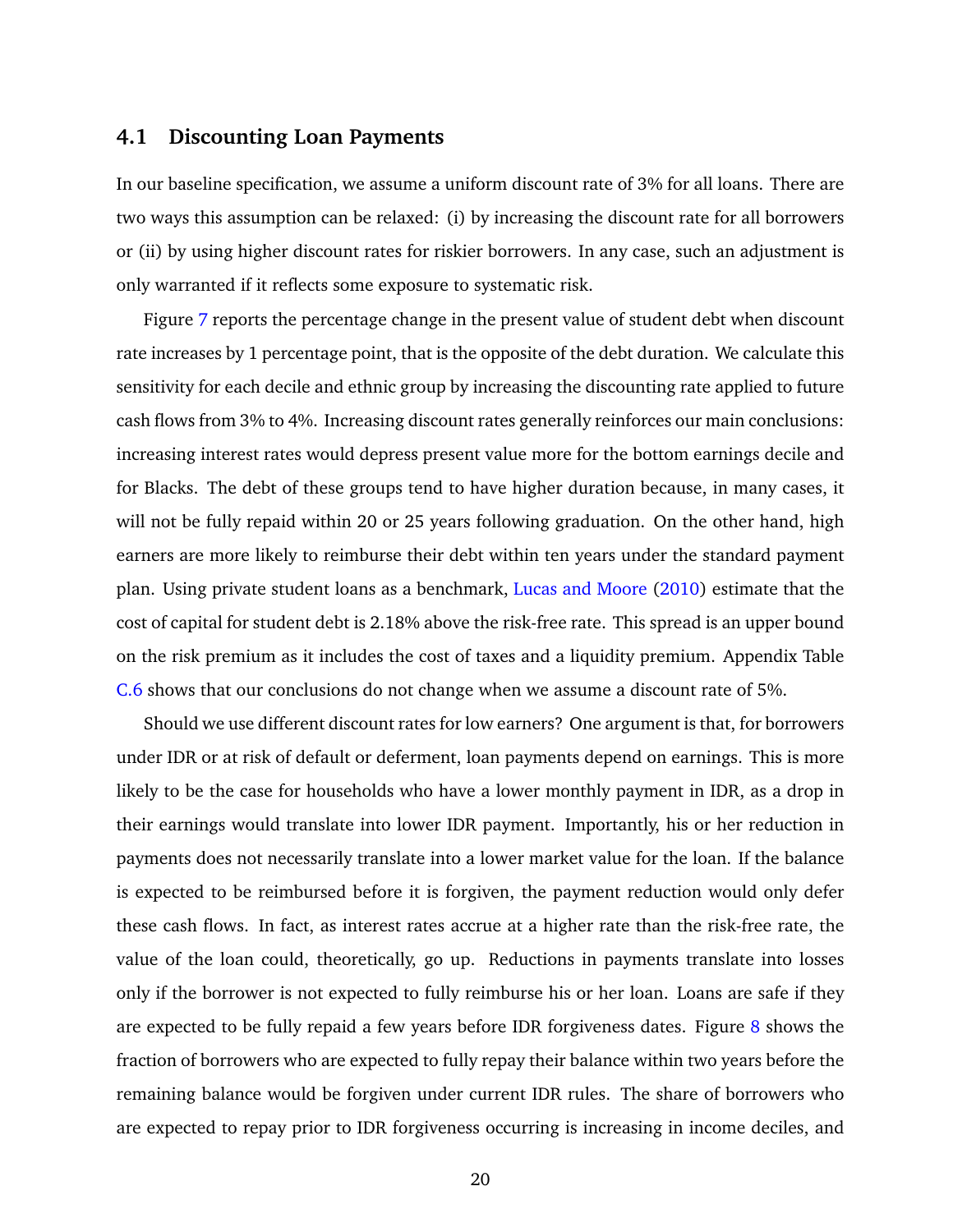higher for White borrowers relative to Black and Hispanic borrowers. Given that debt is safer at the top of the income distribution, heterogeneity in discount rates would only reinforce our conclusions.

Note that as long as non-repayment risk is idiosyncratic, it should not be reflected in discount rates. We find little evidence that student loan default risk is systematic. Appendix figure [A.2](#page-38-0) shows that there is little correlation between student loan delinquency and market returns. More precisely, the figure shows mean annual 90-day delinquency rates by S&P-500 returns. The left panel shows contemporaneous annual returns, while the right panel shows lagged annual returns. The correlation, while insignificant, is actually positive, suggesting the higher market returns are weakly associated with higher loan defaults. The coefficient from a regression of delinquency rates on returns is .0185, with a standard error of .0161.<sup>[19](#page-21-0)</sup> The coefficient from a regression of delinquency rates on lagged returns is .0266, with a standard error of .0112. While this may be surprising, [Looney and Yannelis](#page-25-14) [\(2021\)](#page-25-14) argue that almost all of the time series variation in loan defaults is driven by shifts in the composition of borrowers. In particular, increases in the share of for-profit borrowers drive most of the swings in loan defaults.

## **4.2 Sensitivity to Discount Rate and Earnings Growth Assumptions**

Tables [C.1](#page-47-0) to [C.11](#page-57-0) repeat the main analysis in Table [2,](#page-36-0) varying earnings growth and discount rate assumptions. Higher earnings growth rates decrease the generosity of forgiveness, with larger effects on IDR. This is because with higher earnings, more borrowers make the highest payment. Higher discount rates have a similar effect, since cash flows far into the future have a lower present value. The basic patterns remain unchanged regardless of earnings growth assumptions and discount rates. Universal loan forgiveness remains a regressive policy, while expanding IDR options leads to more forgiveness for lower and middle-income borrowers.

<span id="page-21-0"></span> $19$ It is also worth noting that this is likely an overestimate of how actual collections vary with the business cycle. Collections rates are high, and students loans are effectively non-dischargeable in bankruptcy. Thus one of the main effects of delinquency is to push payments further into the future.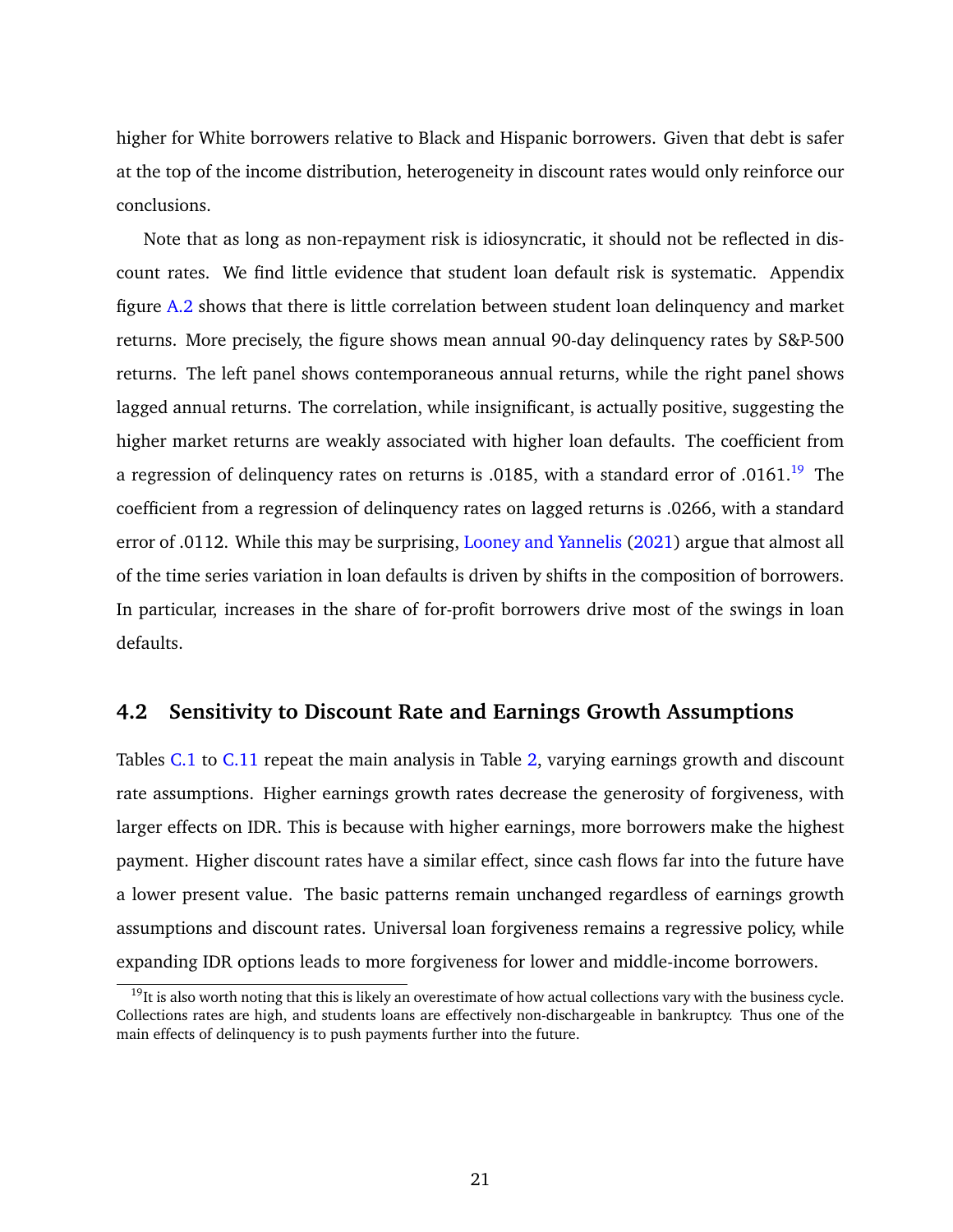# <span id="page-22-0"></span>**5 Concluding Remarks**

The ultimate distributional effects of student loan forgiveness depend on the present value of loans discharged to different individuals. This paper computes the present value of student loan forgiveness under different options. We find that universal and capped forgiveness policies are highly regressive, with the vast majority of benefits accruing to high-income individuals. On the other hand, enrolling more borrowers in IDR plans linking repayment to earnings leads to forgiveness for borrowers in the middle of the income-distribution. These results are important in studying the distributional consequences of loan forgiveness, and in designing policies aimed at student debt relief.

While the distributional effects of student loan forgiveness are an important aspect of student loan forgiveness, other factors may play a role in determining the desirability of debt forgiveness. Student loans may distort career choices [\(Rothstein and Rouse,](#page-25-15) [2011\)](#page-25-15), credit constraints may hinder entrepreneurship [\(Barrios, Hochberg and Yi,](#page-23-11) [2020\)](#page-23-11), debt overhang may distort labor supply decisions [\(Donaldson, Piacentino and Thakor,](#page-24-16) [2019\)](#page-24-16) and debt relief may have macroeconomic consequences [\(Auclert et al.,](#page-23-12) [2019\)](#page-23-12). Future work should study tradeoffs between the distributional impacts of loan forgiveness and other potential benefits of borrower relief.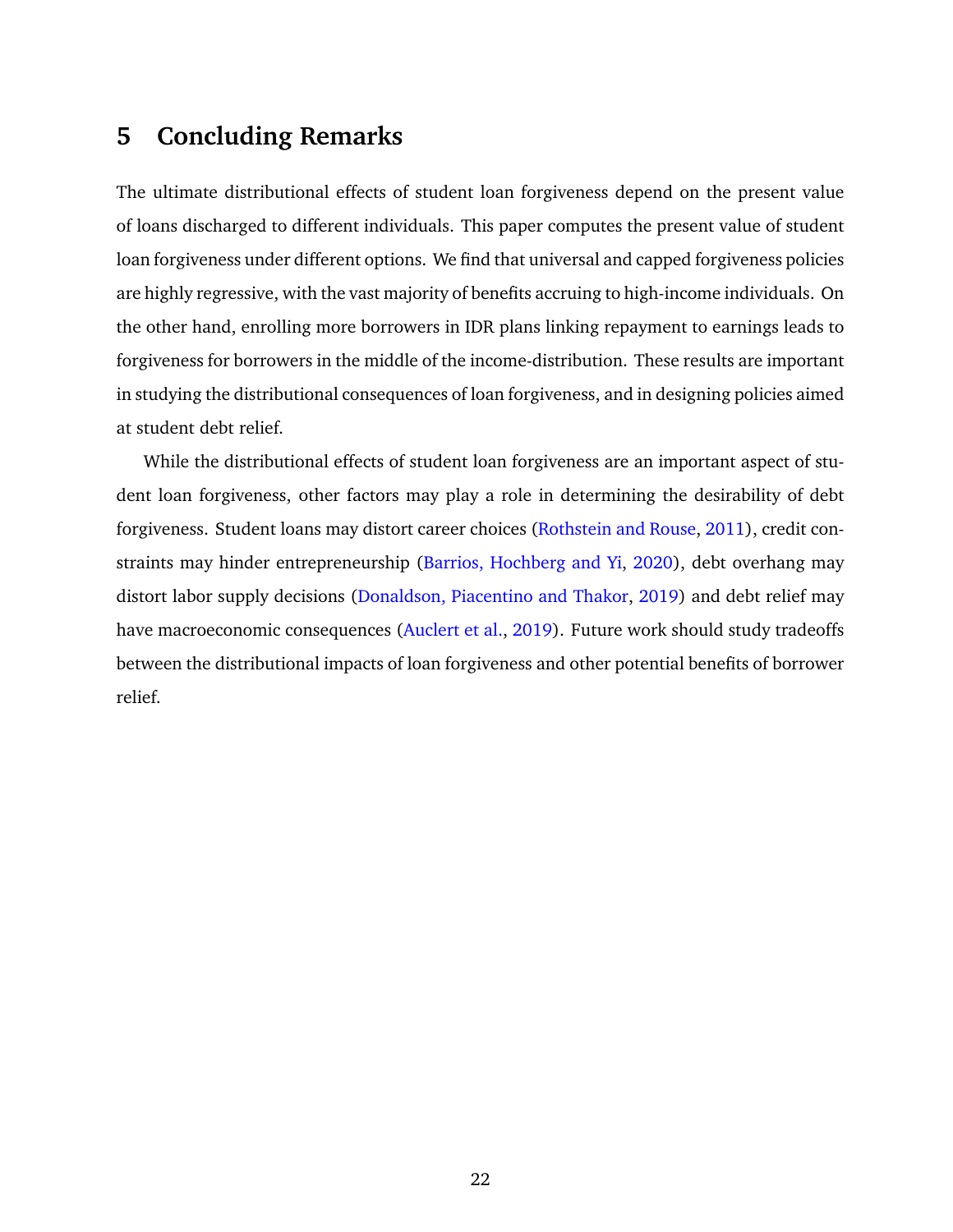# **References**

- <span id="page-23-5"></span>**Agarwal, Sumit, Souphala Chomsisengphet, Hua Kiefer, Leonard C Kiefer, and Paolina C Medina**, "Inequality During the COVID-19 Pandemic: The Case of Savings from Mortgage Refinancing," *Available at SSRN 3750133*, 2020.
- <span id="page-23-6"></span>**, Vyacheslav Mikhed, and Barry Scholnick**, "Does Inequality Cause Financial Distress? Evidence from Lottery Winners and Neighboring Bankruptcies," 2016.
- <span id="page-23-0"></span>**Amromin, Gene and Janice Eberly**, "Education Financing and Student Lending," *Annual Review of Financial Economics*, 2016, *8*, 289–315.
- <span id="page-23-2"></span>**, Jan Eberly, and John Mondragon**, "The Housing Crisis and the Rise in Student Loans," *Unpublished Mimeo*, 2016.
- <span id="page-23-4"></span>**Armona, Luis, Rajashri Chakrabarti, and Michael F Lovenheim**, "How Does For-Profit College Attendance Affect Student Loans, Defaults, and Earnings?," *Unpublished Mimeo*, 2017.
- <span id="page-23-12"></span>**Auclert, Adrien, Will S Dobbie, and Paul Goldsmith-Pinkham**, "Macroeconomic Effects of Debt Relief: Consumer Bankruptcy Protections in the Great Recession," *National Bureau of Economic Research*, 2019.
- <span id="page-23-1"></span>**Avery, Christopher and Sarah Turner**, "Student Loans: Do College Students Borrow Too Much–Or Not Enough?," *Journal of Economic Perspectives*, 2012, *26* (1), 165–92.
- <span id="page-23-10"></span>**Baker, Scott R**, "Debt and the Response to Household Income Shocks: Validation and Application of Linked Financial Account Data," *Journal of Political Economy*, 2018, *126* (4), 1504–1557.
- <span id="page-23-9"></span>**, Robert A Farrokhnia, Steffen Meyer, Michaela Pagel, and Constantine Yannelis**, "Income, Liquidity, and the Consumption Response to the 2020 Economic Stimulus Payments," Technical Report, National Bureau of Economic Research 2020.
- <span id="page-23-11"></span>**Barrios, John Manuel, Yael V Hochberg, and Hanyi Yi**, "Launching with a Parachute: The Gig Economy and Entrepreneurial Entry," *Unpublished Mimeo*, 2020.
- <span id="page-23-7"></span>**Bettinger, Eric P., Bridget Terry Long, Philip Oreopoulos, and Lisa Sanbonmatsu**, "The Role of Application Assistance and Information in College Decisions: Results from the HR Block FAFSA Experiment," *The Quarterly Journal of Economics*, 2012, *127* (3), 1205–1242.
- <span id="page-23-8"></span>**Bhutta, Neil, Jesse Bricker, Andrew C Chang, Lisa J Dettling, Sarena Goodman, Alice Henriques Volz, Joanne W Hsu, Kevin B Moore, Sarah Reber, and Richard Windle**, "Changes in US Family Finances from 2016 to 2019: Evidence from the Survey of Consumer Finances," *Federal Reserve Bulletin*, 2020, *106* (5), 1–42.
- <span id="page-23-3"></span>**Black, Sandra E, Jeffrey T Denning, Lisa J Dettling, Sarena Goodman, and Lesley J Turner**, "Taking It to the Limit: Effects of Increased Student Loan Availability on Attainment, Earnings, and Financial Well-Being," *Unpublished Mimeo*, 2020.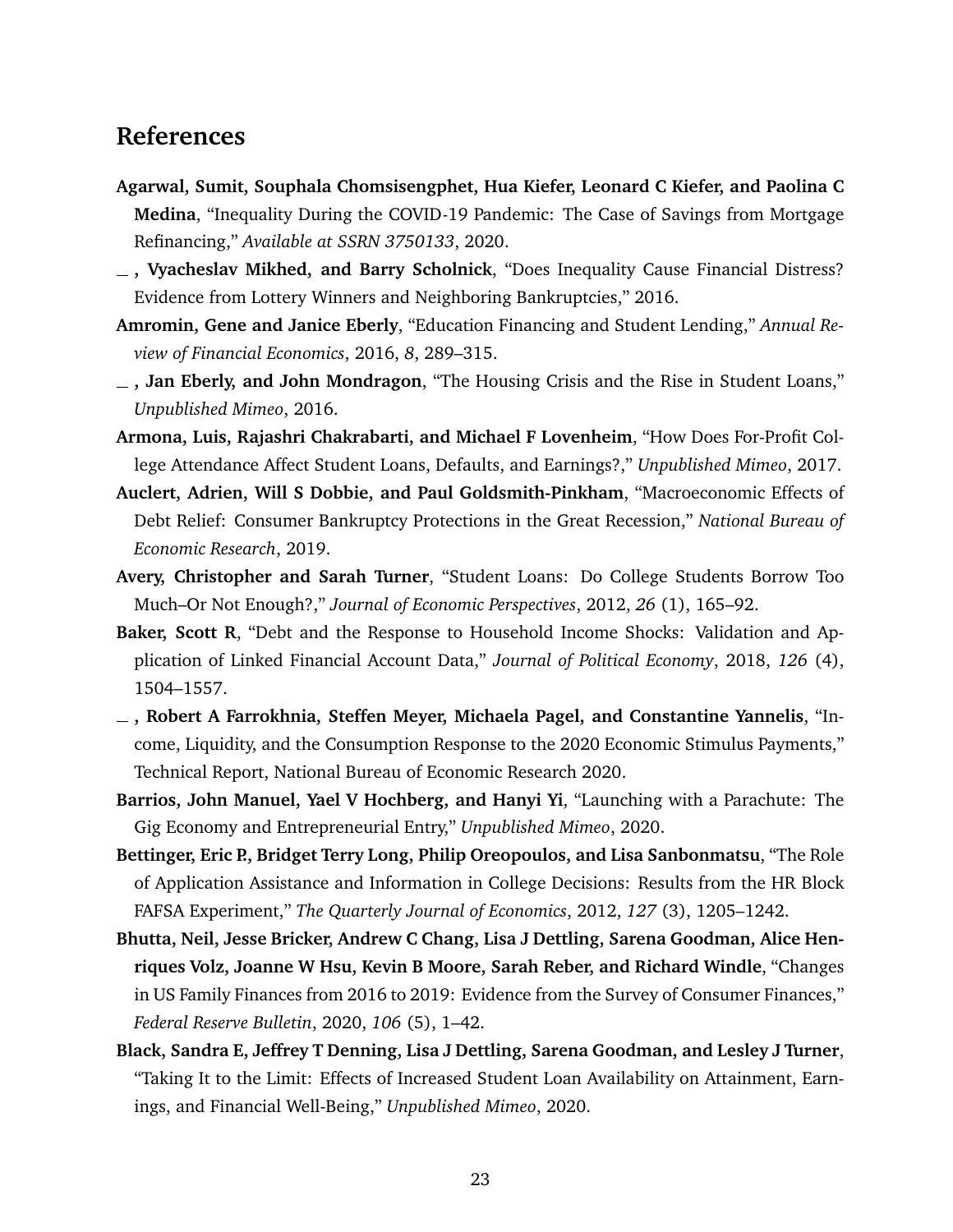- <span id="page-24-5"></span>**Bloom, Nicholas, Fatih Guvenen, David Price, Jae Song, and Till Von Wachter**, "Firming Up Inequality," *The Quarterly Journal of Economics*, 2019, *134* (1), 1–50.
- <span id="page-24-11"></span>**Britton, Jack W and Jonathan Gruber**, "Do Income Contingent Student Loan Programs Distort Earnings? Evidence from the UK," *National Bureau of Economic Research*, 2019.
- <span id="page-24-2"></span>**Cadena, Brian C. and Benjamin J. Keys**, "Can Self-Control Explain Avoiding Free Money? Evidence from Interest-Free Student Loans," *The Review of Economics and Statistics*, 2013, *95* (4), 1117–1129.
- <span id="page-24-14"></span>**Carroll, Christopher D. and Andrew A. Samwick**, "The nature of precautionary wealth," *Journal of Monetary Economics*, 1997, *40* (1), 41–71.
- <span id="page-24-7"></span>**Catherine, Sylvain, Max Miller, and Natasha Sarin**, "Social Security and Trends in Inequality," *Available at SSRN*, 2020.
- <span id="page-24-15"></span>**Chapman, Bruce**, "Conceptual Issues and the Australian Experience with Income Contingent Charges for Higher Education," *The Economic Journal*, 1997, *107* (442), 738–751.
- <span id="page-24-6"></span>**Chiappori, Pierre-André and Costas Meghir**, "Intrahousehold Inequality," in "Handbook of Income Distribution," Vol. 2, Elsevier, 2015, pp. 1369–1418.
- <span id="page-24-3"></span>**Cornaggia, Jess, Kimberly Rodgers Cornaggia, and Han Xia**, "Grit and Credit Risk," *Unpublished Mimeo*, 2019.
- <span id="page-24-4"></span>**Cornaggia, Kimberly Rodgers and Han Xia**, "Who Mismanages Student Loans and Why?," *Unpublished Mimeo*, 2020.
- <span id="page-24-16"></span>**Donaldson, Jason Roderick, Giorgia Piacentino, and Anjan Thakor**, "Household Debt Overhang and Unemployment," *The Journal of Finance*, 2019, *74* (3), 1473–1502.
- <span id="page-24-1"></span>**Eaton, Charlie, Sabrina T Howell, and Constantine Yannelis**, "When Investor Incentives and Consumer Interests Diverge: Private Equity in Higher Education," *The Review of Financial Studies*, 2020, *33* (9), 4024–4060.
- <span id="page-24-8"></span>**Fagereng, Andreas, Luigi Guiso, Davide Malacrino, and Luigi Pistaferri**, "Heterogeneity in Returns to Wealth and the Measurement of Wealth Inequality," *American Economic Review*, 2016, *106* (5), 651–55.
- <span id="page-24-9"></span><span id="page-24-0"></span>**Friedman, Milton**, "The Role of Government in Education," 1955.
- **Goodman, Sarena, Adam Isen, and Constantine Yannelis**, "A Day Late and a Dollar Short: Liquidity and Household Formation Among Student Borrowers," *Journal of Financial Economics*, 2021.
- <span id="page-24-10"></span>**Herbst, Daniel**, "Liquidity and Insurance in Student-Loan Contracts: The Costs and Benefits of Income-Driven Repayment," *Unpublished Mimeo*, 2019.
- <span id="page-24-13"></span>**Hoxby, Caroline M and Sarah Turner**, "What High-Achieving Low-Income Students Know About College," *American Economic Review*, 2015, *105* (5), 514–17.
- <span id="page-24-12"></span>**Karamcheva, Nadia, Jeffrey Perry, and Constantine Yannelis**, "Income-Driven Repayment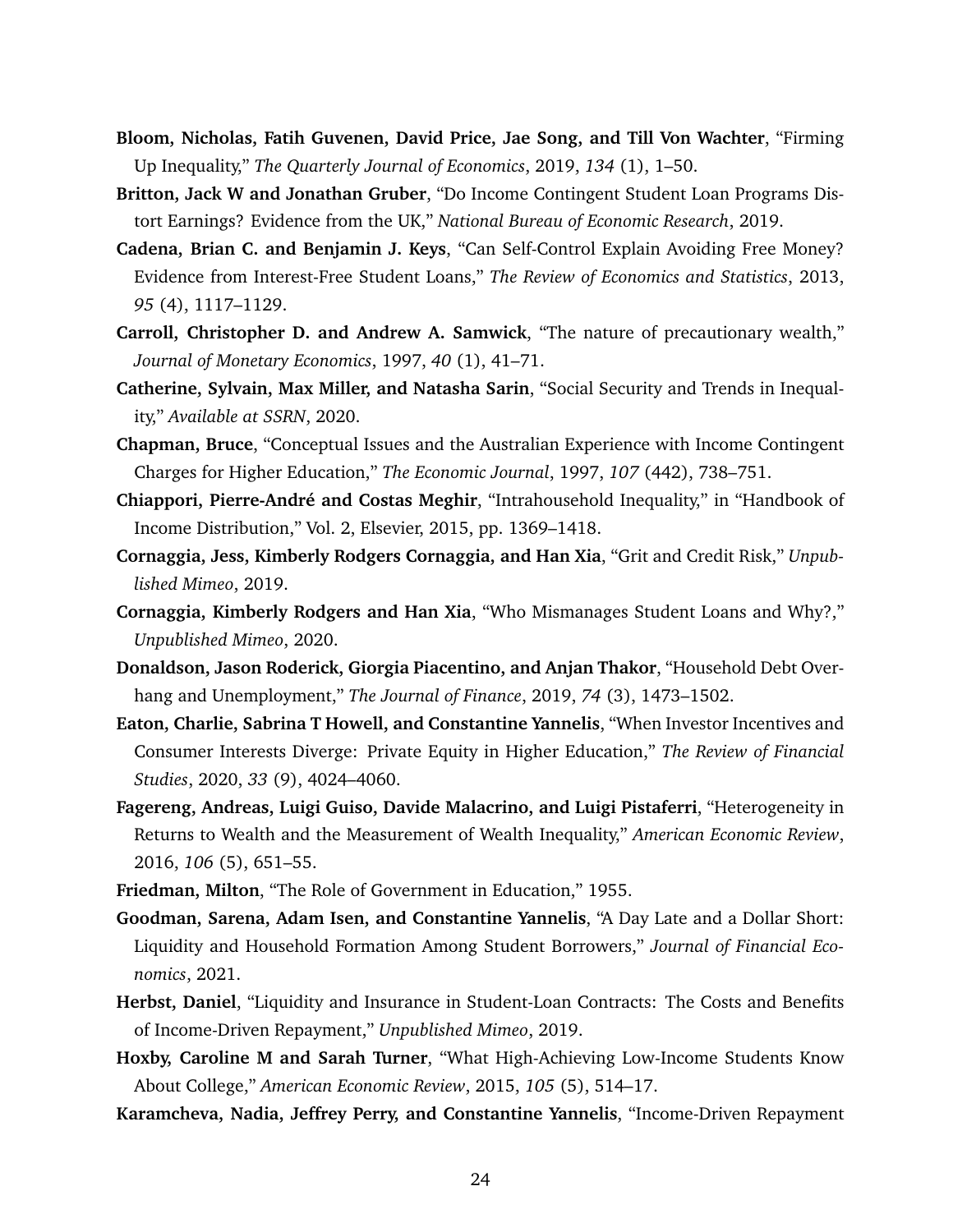Plans for Student Loans," *CBO Working Paper*, 2020, (2020-02).

- <span id="page-25-2"></span>**Kargar, Mahyar and William Mann**, "Student Loans, Marginal Costs, and Markups: Estimates From the PLUS Program," *Unpublished Mimeo*, 2018.
- <span id="page-25-4"></span>**Lochner, Lance and Alexander Monge-Naranjo**, "The Nature of Credit Constraints and Human Capital," *American Economic Review*, 2011, *101* (6), 2487–2529.
- <span id="page-25-0"></span>**Looney, Adam and Constantine Yannelis**, "A Crisis in Student Loans? How Changes in the Characteristics of Borrowers and in the Institutions they Attended Contributed to Rising Loan Defaults," *Brookings Papers on Economic Activity*, 2015, (Fall), 1–68.
- <span id="page-25-14"></span> $\Box$  **and**  $\Box$ , "The Consequences of Student Loan Credit Expansions: Evidence from Three Decades of Default Cycles," *Journal of Financial Economics*, 2021.
- <span id="page-25-3"></span>**Lucas, Deborah and Damien Moore**, "Guaranteed Versus Direct Lending: The Case of Student Loans," *Measuring and Managing Federal Financial Risk*, 2010, pp. 163–205.
- <span id="page-25-1"></span>**Lucca, David O, Taylor Nadauld, and Karen Shen**, "Credit Supply and the Rise in College Tuition: Evidence from the Expansion in Federal Student Aid Programs," *The Review of Financial Studies*, 2019, *32* (2), 423–466.
- <span id="page-25-5"></span>**Maggio, Marco Di, Ankit Kalda, and Vincent Yao**, "Second Chance: Life Without Student Debt," *Unpublished Mimeo*, 2019.
- <span id="page-25-7"></span>**Marx, Benjamin M and Lesley J Turner**, "Borrowing Trouble? Human Capital Investment with Ppt-in Costs and Implications for the Effectiveness of Grant Aid," *American Economic Journal: Applied Economics*, 2018, *10* (2), 163–201.
- <span id="page-25-9"></span>**Mian, Atif R, Ludwig Straub, and Amir Sufi**, "Indebted Demand," Technical Report, National Bureau of Economic Research 2021.
- <span id="page-25-12"></span>**Mueller, Holger and Constantine Yannelis**, "The Rise in Student Loan Defaults in the Great Recession," *Journal of Financial Economics*, 2019, *1* (1), 1–19.
- <span id="page-25-8"></span> $\Box$  and  $\Box$ , "Reducing Barriers to Enrollment in Federal Student Loan Repayment Plans: Evidence from the Navient Field Experiment," *Journal of Finance*, 2021.
- <span id="page-25-10"></span>**Mueller, Holger M, Paige P Ouimet, and Elena Simintzi**, "Wage Inequality and Firm Growth," *American Economic Review*, 2017, *107* (5), 379–83.
- <span id="page-25-13"></span>**, , and** , "Within-Firm Pay Inequality," *The Review of Financial Studies*, 2017, *30* (10), 3605–3635.
- <span id="page-25-11"></span>**Nerlove, Marc**, "Some problems in the use of income-contingent loans for the finance of higher education," *Journal of Political Economy*, 1975, *83* (1), 157–183.
- <span id="page-25-15"></span>**Rothstein, Jesse and Cecilia Elena Rouse**, "Constrained after College: Student Loans and Early-Career Occupational Choices," *Journal of Public Economics*, 2011, *95* (1-2), 149–163.
- <span id="page-25-6"></span>**Scott-Clayton, Judith and Jing Li**, "Black-White Disparity in Student Loan Debt More than Triples After Graduation," *Economic Studies, Volume 2 No. 3*, 2016.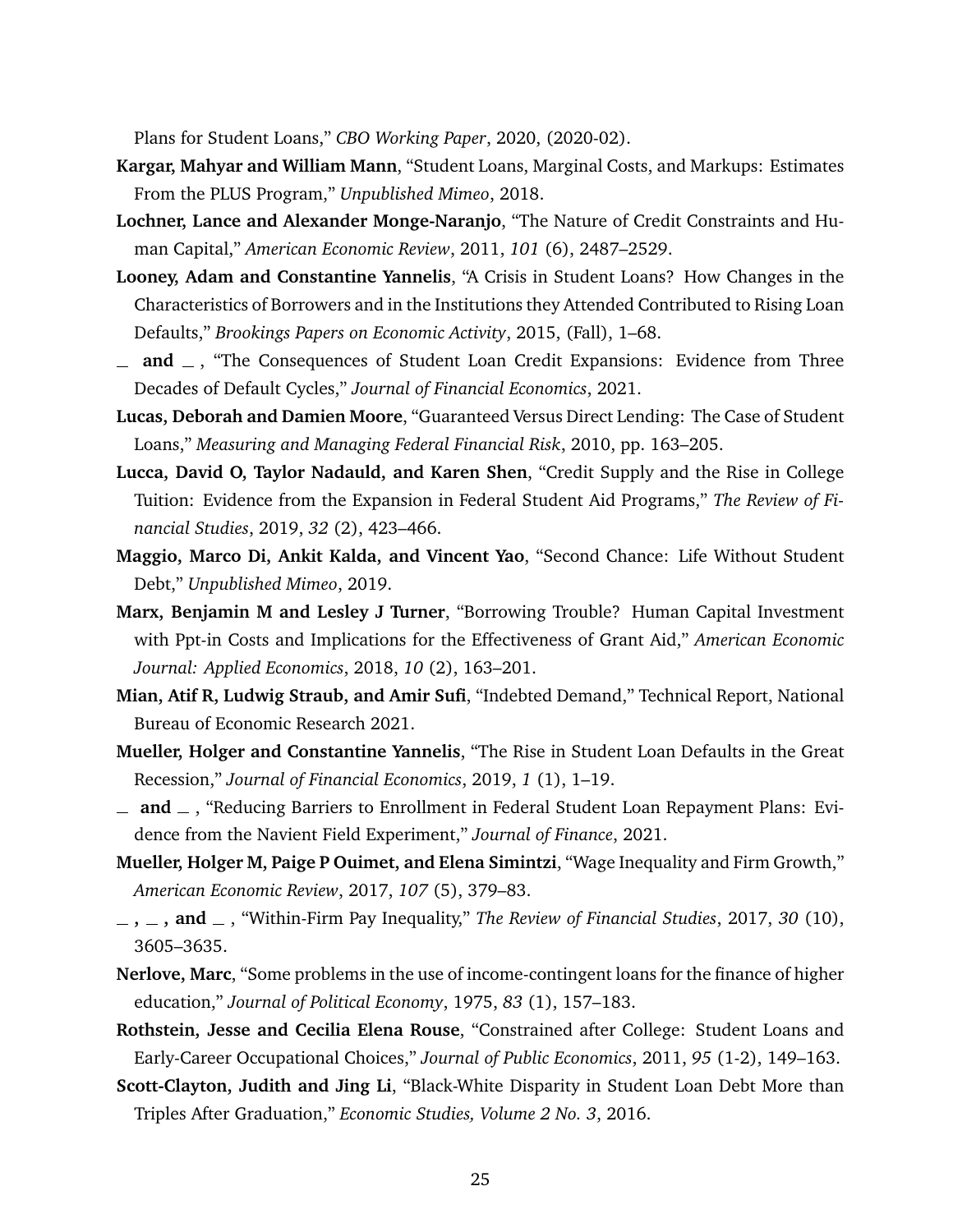- <span id="page-26-0"></span>**Solis, Alexis**, "Credit Access and College Enrollment," *Journal of Political Economy*, 2017, *125* (2), 562–622.
- <span id="page-26-1"></span>**Sun, Stephen and Constantine Yannelis**, "Credit Constraints and Demand for Higher Education: Evidence from Financial Deregulation," *Review of Economics and Statistics*, 2016, *98* (1), 12–24.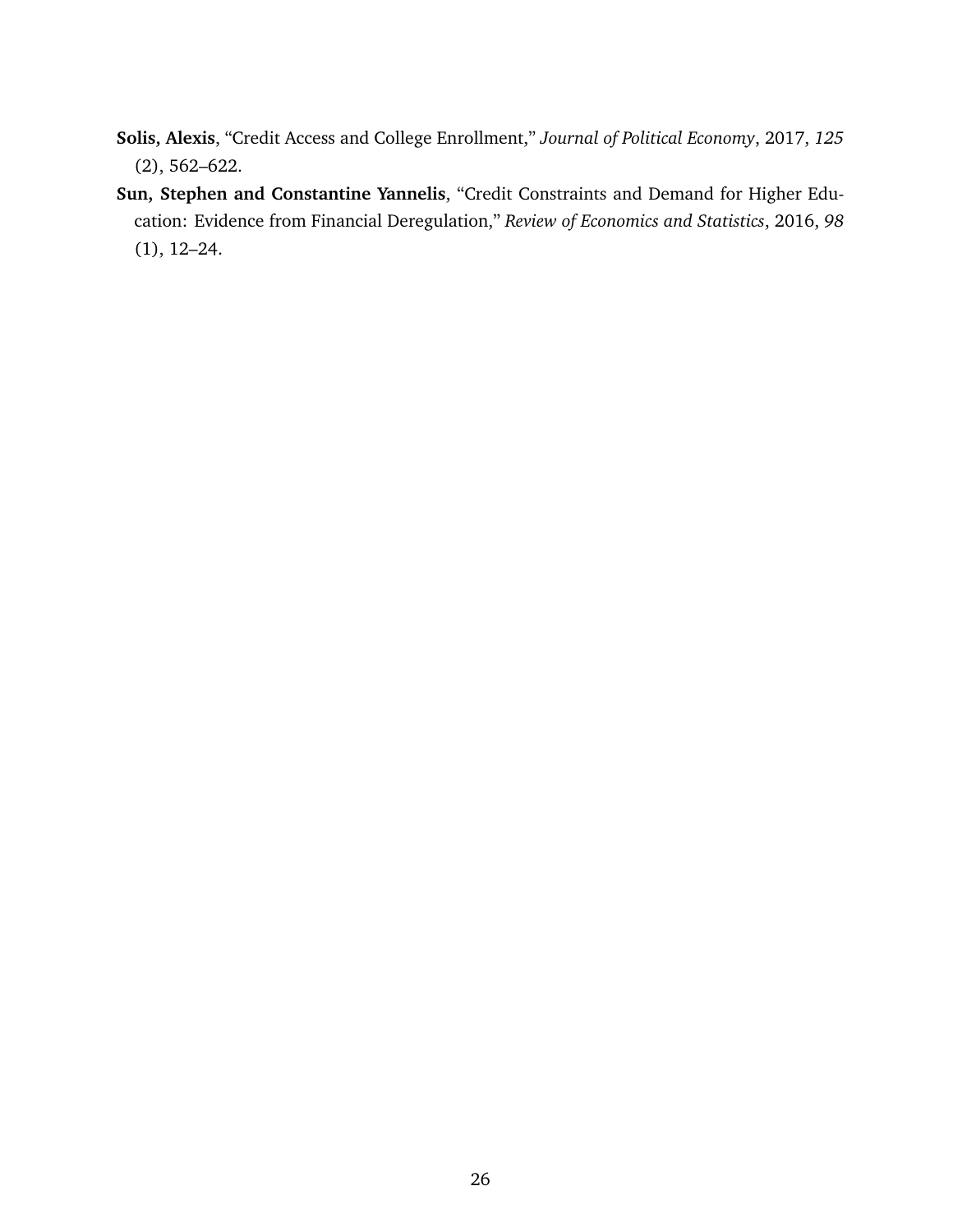#### <span id="page-27-0"></span>**Figure 1: Student Debt and Payments by Earnings Decile**

This figure displays the share of households between age 22 and 60 with student debt (Panel A) and the average per capita balance (Panel B) and yearly paymen<sup>t</sup> (Panel C), by within-cohort decile of earnings. We estimate debt levels and 95% confidence intervals by running OLS regressions on decile dummiesusing SCF sample weights. The x-axis reports the median earnings within each decile.

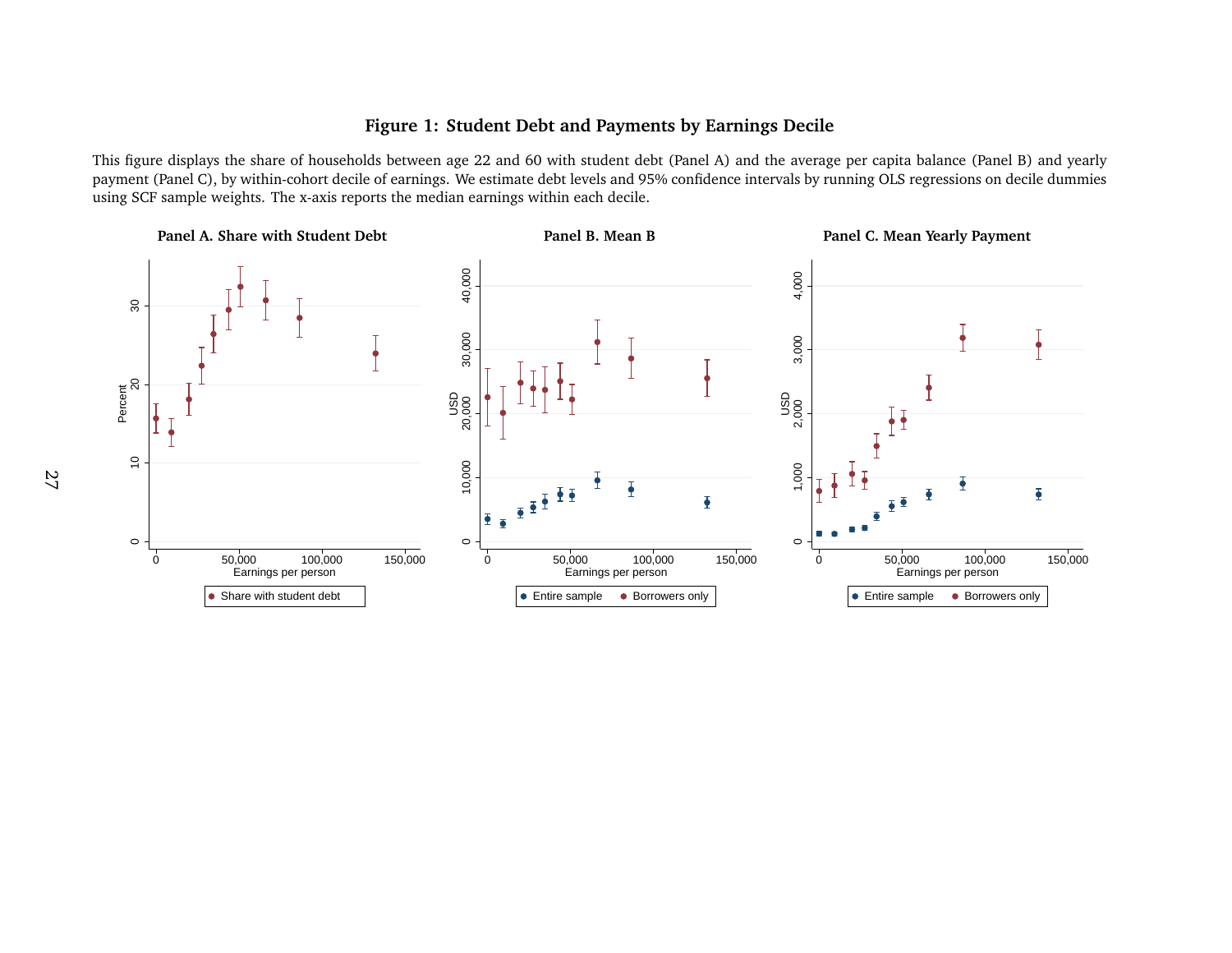#### **Figure 2: Average Student Debt**

<span id="page-28-0"></span>This figure displays the average student debt per capita in 2019, by within-cohort decile of labor earnings and ethnic group, including households without student loans. Present values represent the sum of expected future payments discounted at the risk-free rate. The red line reports the ratio of the average present value to the average balance for each group.



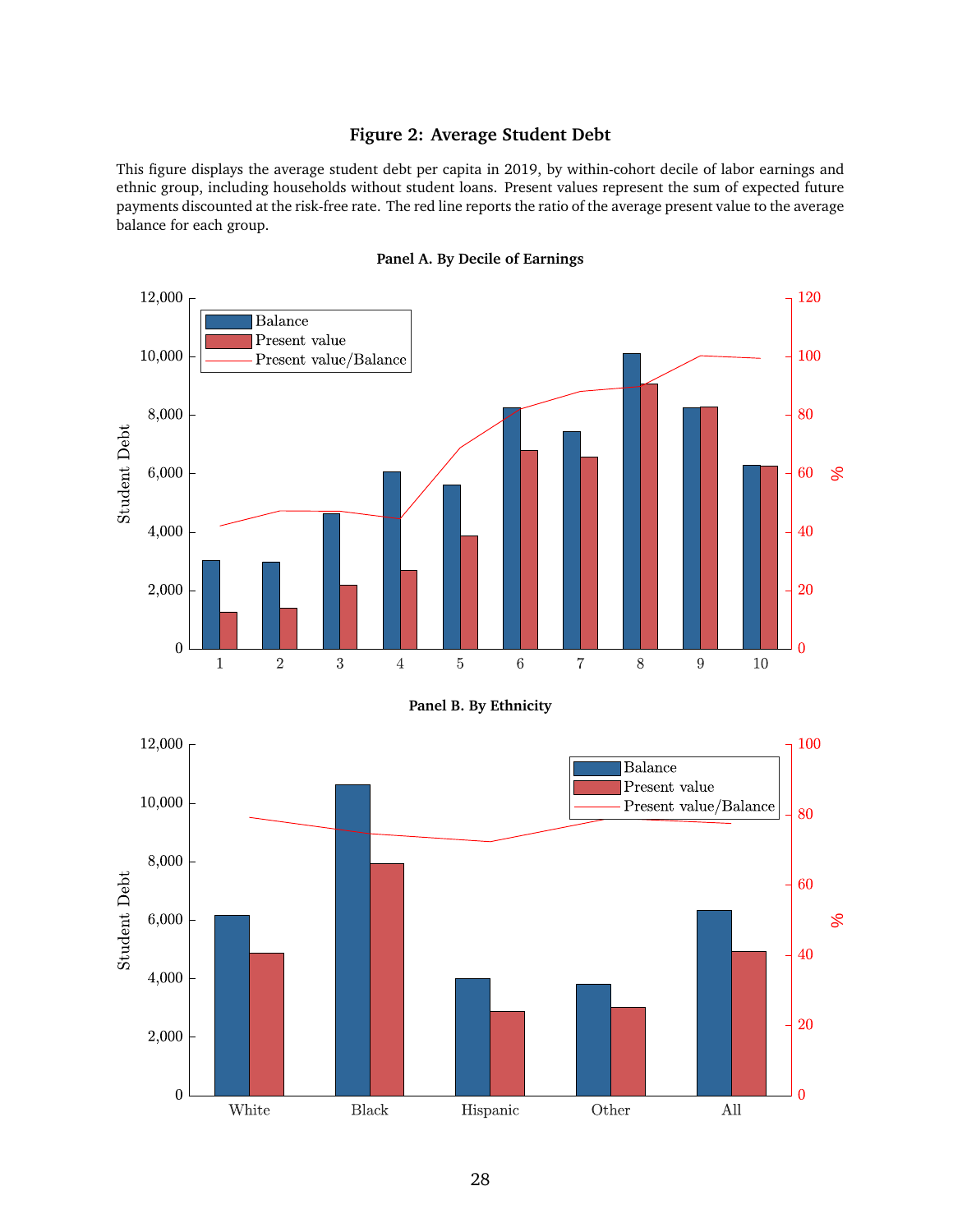#### **Figure 3: Partial Balance Forgiveness**

<span id="page-29-0"></span>This figure displays the average change in student debt per capita after a partial balance forgiveness, by withincohort earnings decile and ethnic group, including households without student loans. Panel A and B consider balance reductions of \$10,000 and \$50,000 respectively. The new present value of each loan is computed as before but assuming a lower counterfactual balance as of 2019. The red line reports the ratio of the average present value gain to the average balance reduction in each group.



#### **Panel A. Gains from forgiving \$10,000**



120

**Panel B. Gains from forgiving \$50,000**



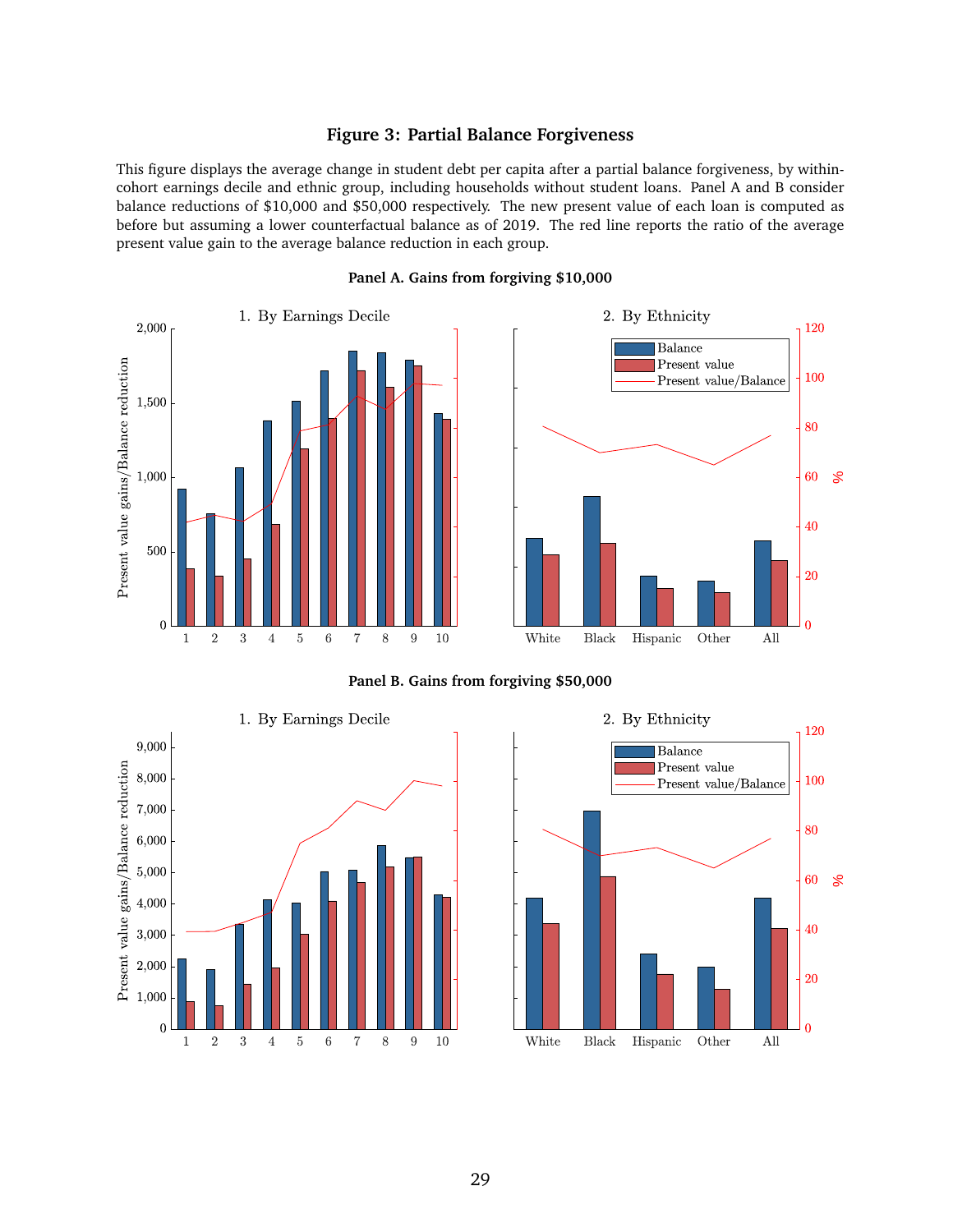#### **Figure 4: Targeted Enrollment in IDR**

<span id="page-30-0"></span>This figure displays the average present value gains from targeted policies of automatic enrollment in incomedriven repayment, by within-cohort earnings decile and ethnic group, including households without student loans. First, we consider the case in which households would pay 10% of their discretionary earnings, in line with current IDR rules. We also consider *(i)* a variation of this policy in which loans are forgiven 10 years after the first repayment and *(ii)* a variation in which households pay 10% of their earnings only above three times the poverty line. In all cases, payments are capped by the default fixed payment. We assume that these policies are targeted towards households for which they generate present value gains.

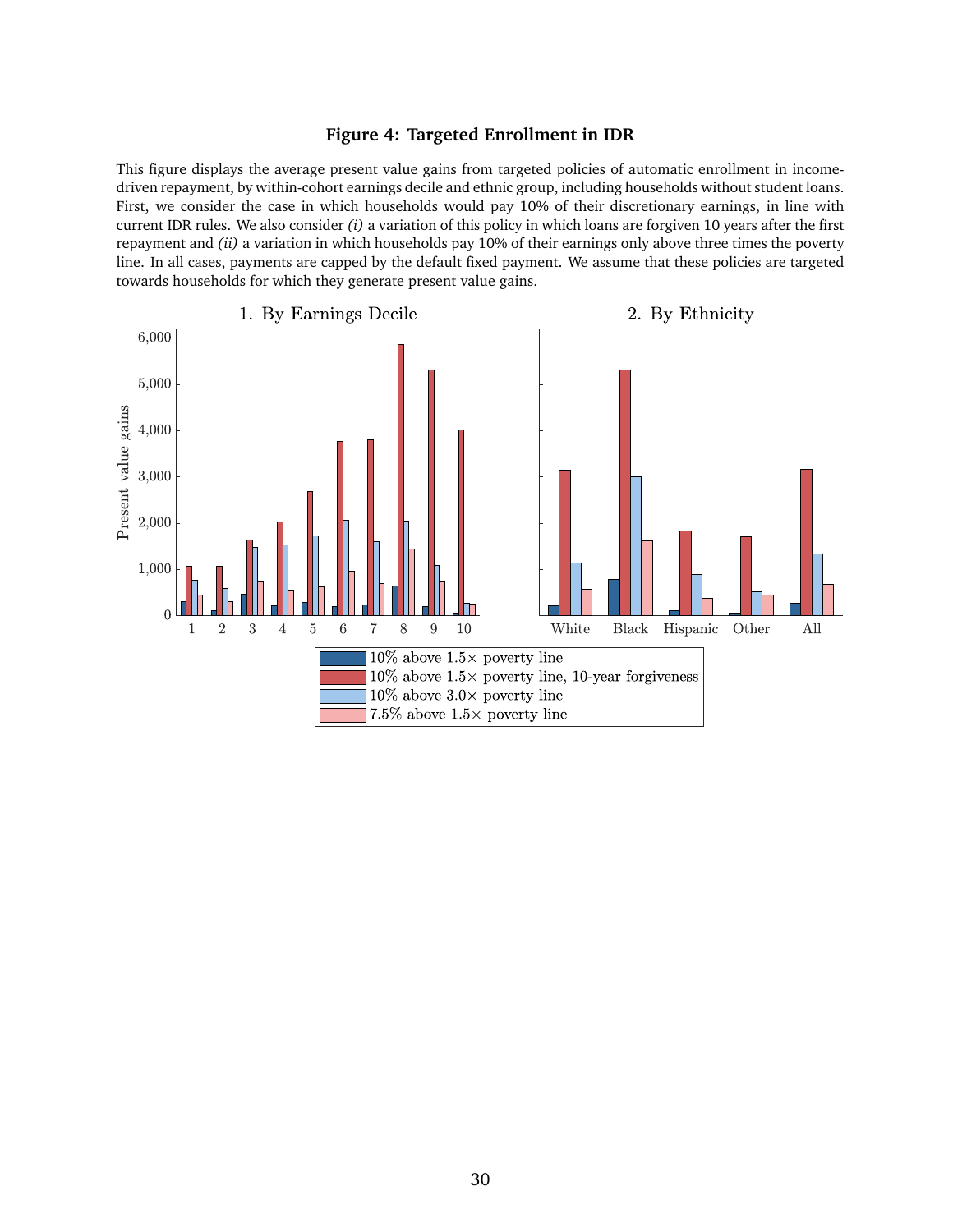#### **Figure 5: Cash Flow Timeline - Balance Forgiveness**

<span id="page-31-0"></span>This figure displays the flows of canceled future student debt repayments over the next 25 years, by quintile of earnings, including non-borrowers. Panel A reports these cash flows in dollars. Panel B reports the cumulated share of these cash flow paid after a given number of years.



#### **1. Full Forgiveness**

**2. \$10,000 per borrower**



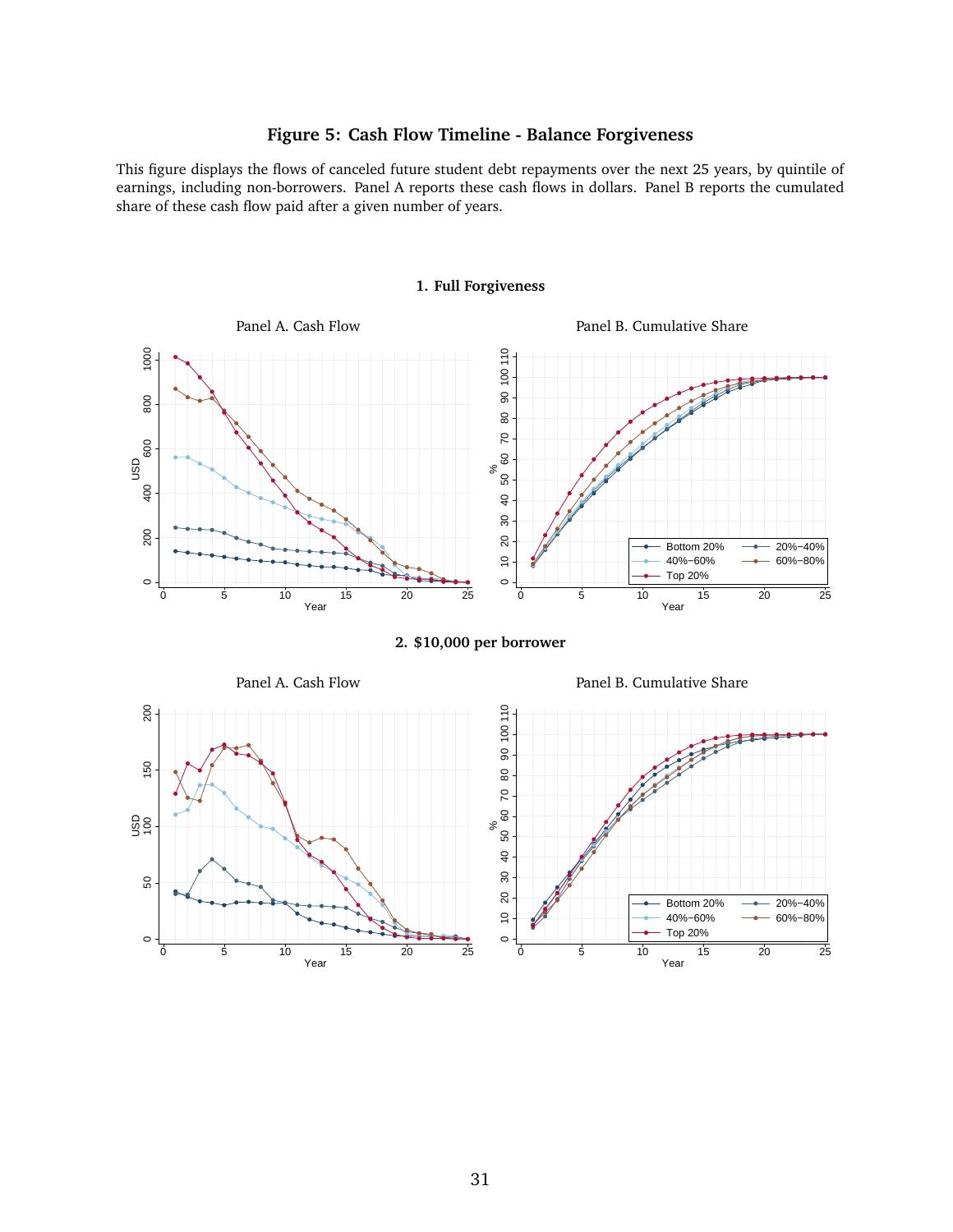#### **Figure 6: Cash Flow Timeline - Balance Forgiveness**

<span id="page-32-0"></span>This figure displays the flows of canceled future student debt repayments over the next 25 years, by quintile of earnings, including non-borrowers. Panel A reports these cash flows in dollars. Panel B reports the cumulated share of these cash flow paid after a given number of years.



#### **1. 10% Above 3x Poverty Line**

**2. 7.5% Above 1.5x Poverty Line**



Panel A. Cash Flow Panel B. Cumulative Share

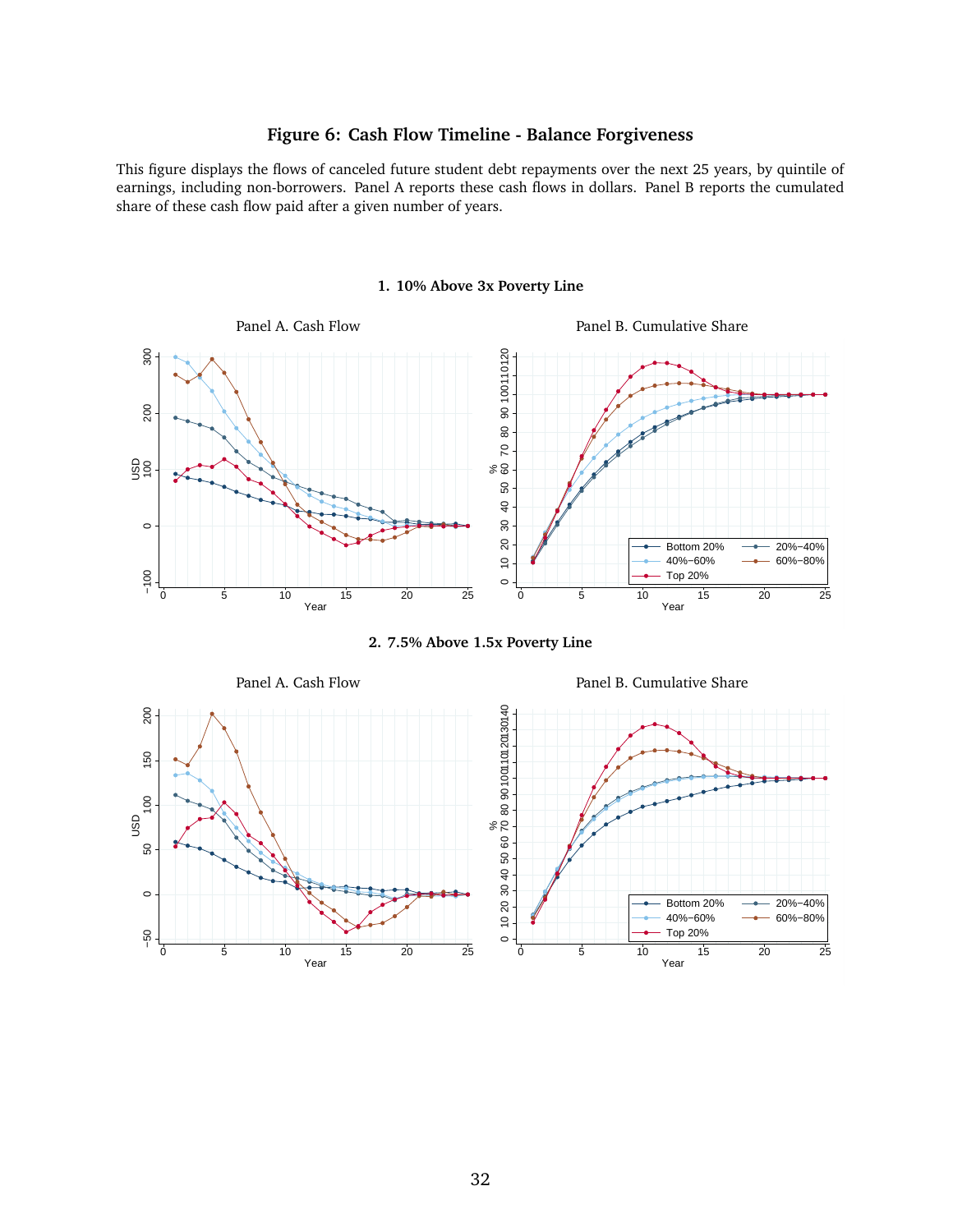

rate applied to future cash flows from 3% to 4%.

#### **Figure 7: Sensitivity of Debt Present Value to Discount Rate**

<span id="page-33-0"></span>This figure displays the percentage change in the present value of student debt when discount rate increases by 1 percentage point. We calculate this sensitivity for each decile and ethnic group by increasing the discounting

> 2. By Ethnicity White  ${\rm Black}$ Other All Hispanic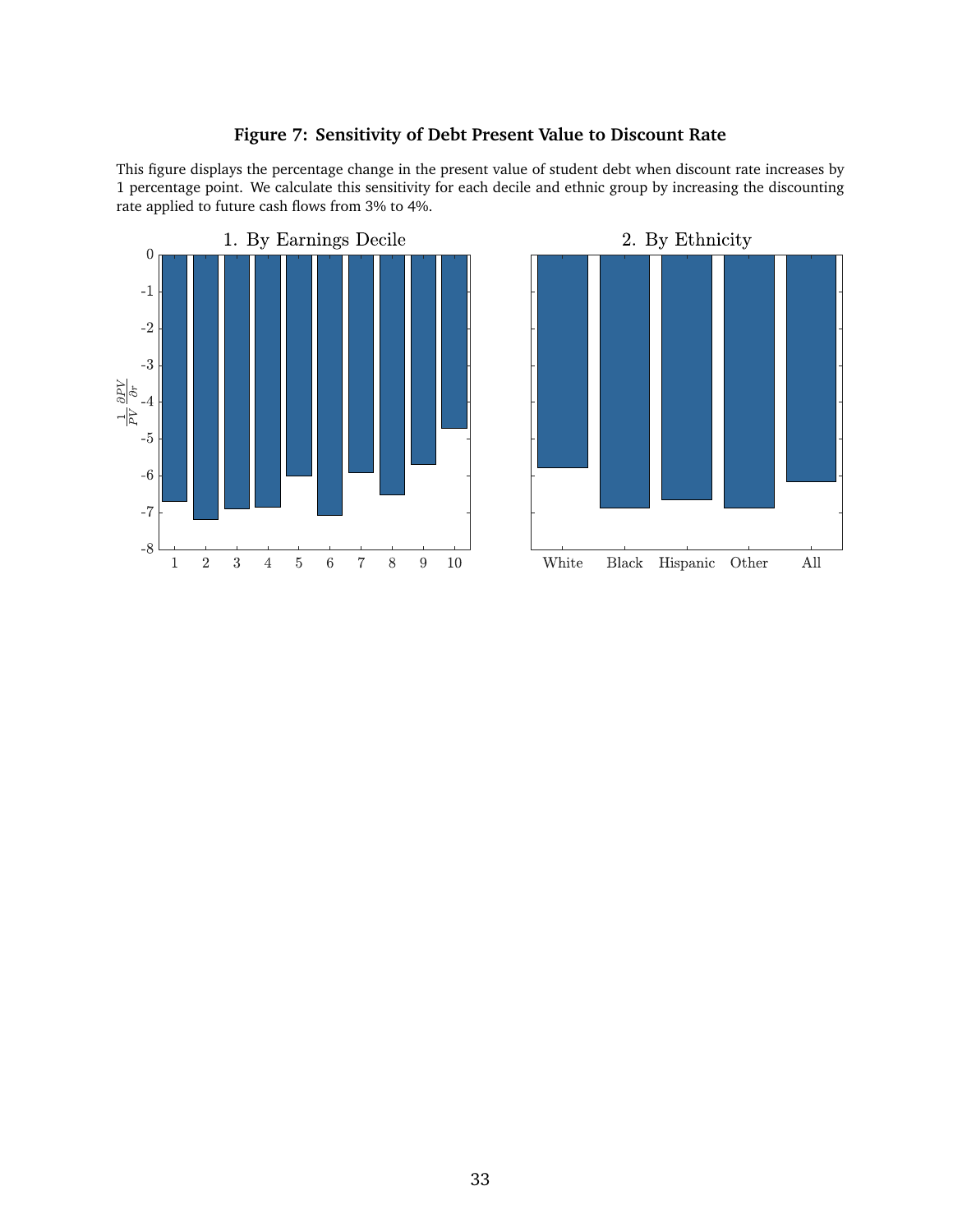#### <span id="page-34-0"></span>**Figure 8: Share of Borrowers Expected to Repay More Than Two Years Before Forgiveness**

This figure displays the percentage of borrowers who are expected to fully repay their balance two years before the remaining balance would be forgiven under current IDR rules. For each borrower, we average the year the balance is fully repaid across simulations.

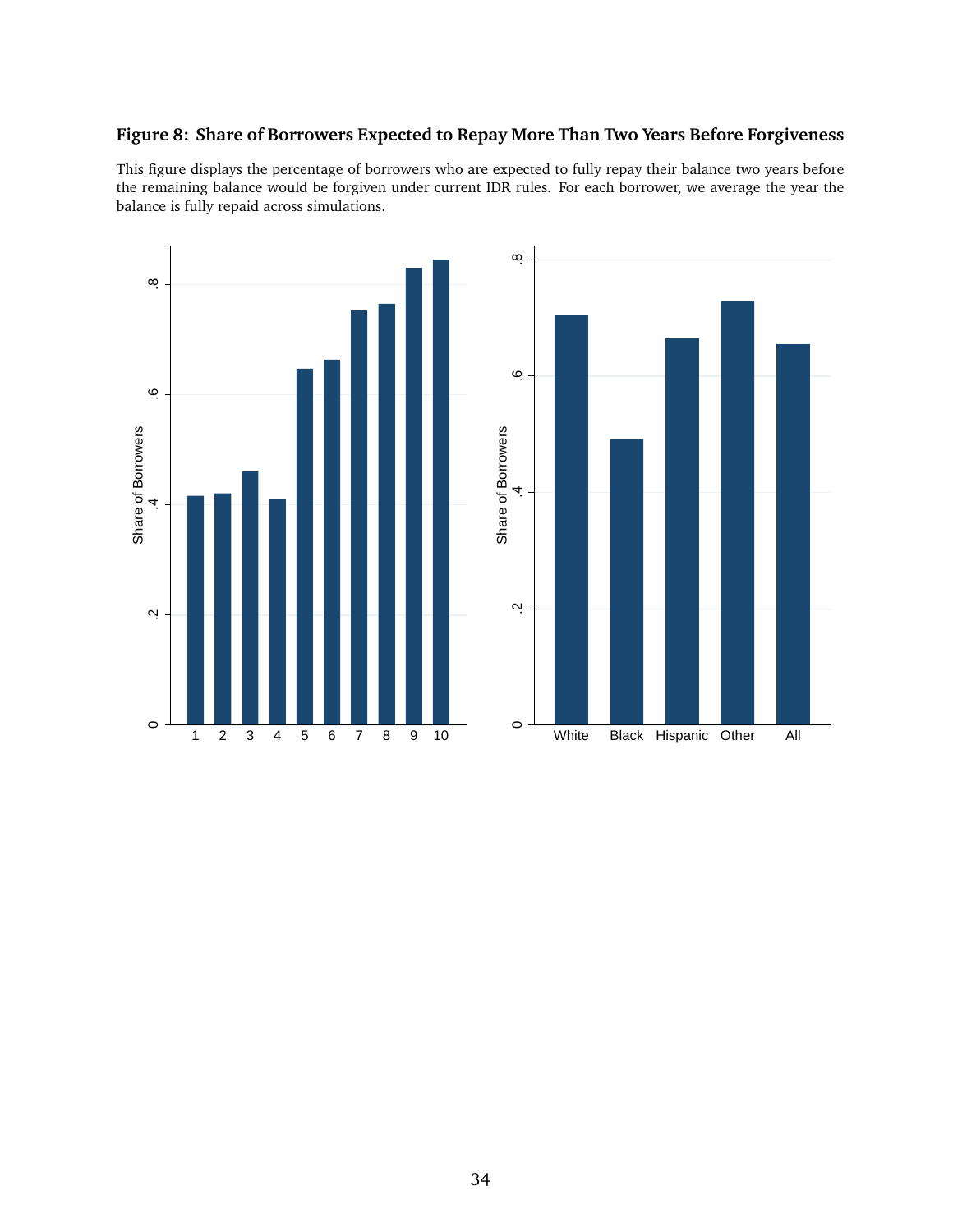#### **Table 1: Summary Statistics**

This table provides summary statistics for the main variables used in the analysis. The left-hand panel is for our sample, that is, all households for which there are education loans and the school attendee has left their education program. The right-hand panel gives summary statistics for the full sample including individuals without any student debt. All statistics are weighed using SCF survey weights. The standard deviationsare derived by regressing a variable  $x$  on a constant, taking the square of the difference between  $x$  and  $\hat{x}$ , and regressing the result again on a constant to ge<sup>t</sup> the variance.

<span id="page-35-0"></span>

|                        |                  |                |        | <b>Households with Education Debt</b> |           |                  |                  | <b>Full Population</b> |         |             |
|------------------------|------------------|----------------|--------|---------------------------------------|-----------|------------------|------------------|------------------------|---------|-------------|
|                        | Minimum          | Median         | Mean   | SD                                    | Max       | Minimum          | Median           | Mean                   | $\,SD$  | Max         |
| Have Education Debt    |                  |                | 100%   |                                       |           |                  |                  | 21%                    |         |             |
| Balance                | 120              | 22,000         | 41,800 | 56,000                                | 419,000   | $\boldsymbol{0}$ | $\mathbf 0$      | 8,700                  | 21,000  | 419,000     |
| <b>Initial Balance</b> | 400              | 32,000         | 51,900 | 59,200                                | 555,000   | $\boldsymbol{0}$ | $\boldsymbol{0}$ | 10,500                 | 22,600  | 555,000     |
| Payment                | $\boldsymbol{0}$ | 2,000          | 3,300  | 4,300                                 | 38,400    | $\boldsymbol{0}$ | $\boldsymbol{0}$ | 600                    | 1,700   | 38,400      |
| <b>Interest Rate</b>   | 0%               | 5.5%           | 5.9%   | 3.3%                                  | 29.0%     |                  |                  |                        |         |             |
| Year Left School       | 1987             | 2012           | 2011   | 5.4                                   | 2019      |                  |                  |                        |         |             |
| First Repayment Year   | 1999             | 2014           | 2013   | 5.2                                   | 2019      |                  |                  |                        |         |             |
| Family Income          | $\mathbf{0}$     | 71,300         | 98,500 | 139,300                               | 2,433,300 | $\boldsymbol{0}$ | 59,100           | 106,300                | 459,300 | 703,590,700 |
| Number of Adults       | $\mathbf 1$      | $\overline{2}$ | 1.6    | 0.5                                   | 2         | $\mathbf{1}$     | $\overline{2}$   | 1.6                    | 0.2     | 2           |
| Number of Children     | $\mathbf{0}$     | $\mathbf{1}$   | 1.1    | 1.2                                   | 6         | $\mathbf 0$      | $\boldsymbol{0}$ | 0.7                    | 1.2     | 7           |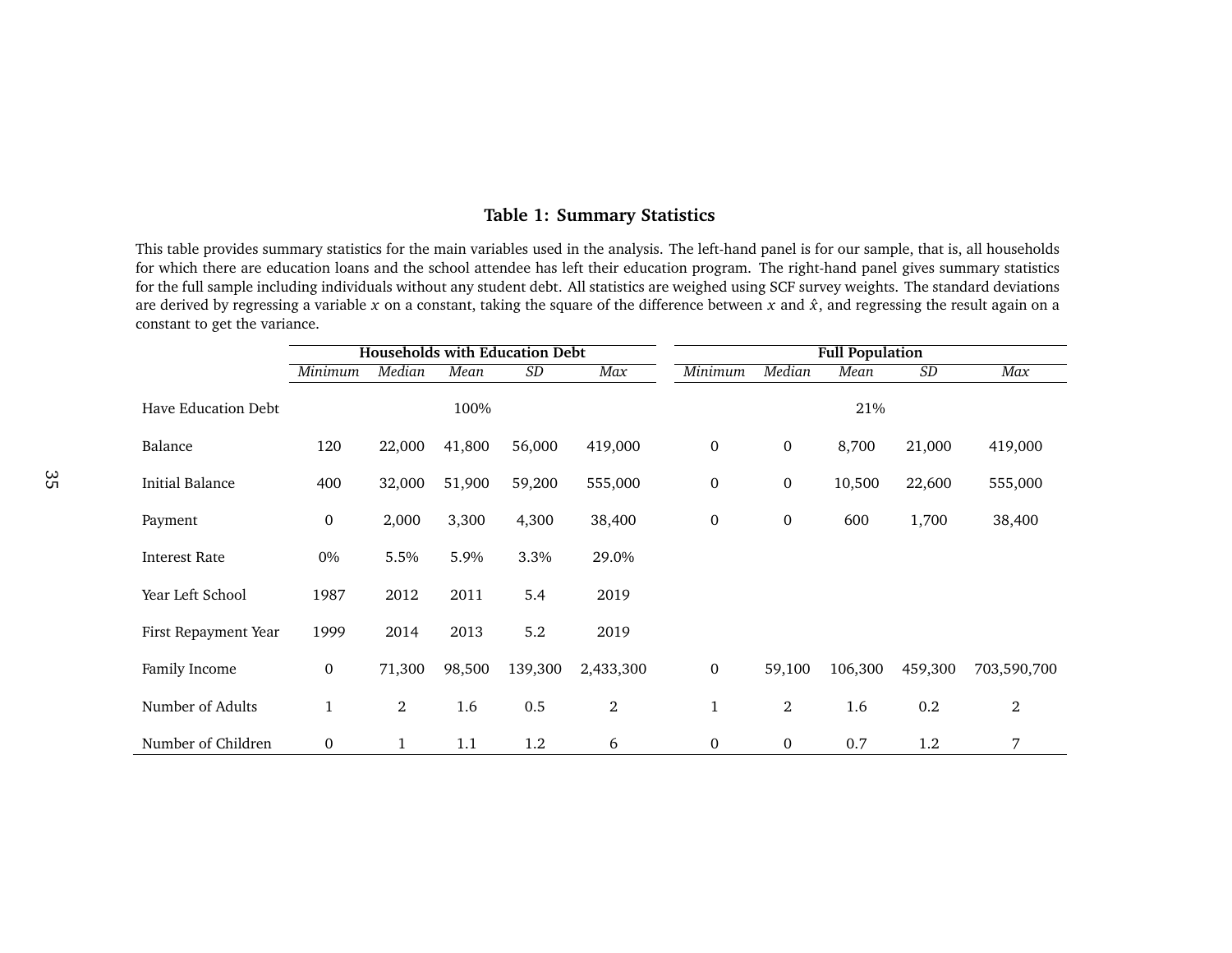#### <span id="page-36-1"></span>Table 2: Present Value Gains from Forgiving Balances and Targeted IDR Enrollment

<span id="page-36-0"></span>

|           |             |             |                            | Per person $(\$)$ |     |                 |                       |       |       |       |                            | Total (\$bn) |      |                       |      |      |      |                            |           | Share (%) |      |           |                       |      |
|-----------|-------------|-------------|----------------------------|-------------------|-----|-----------------|-----------------------|-------|-------|-------|----------------------------|--------------|------|-----------------------|------|------|------|----------------------------|-----------|-----------|------|-----------|-----------------------|------|
|           |             |             | <b>Balance Forgiveness</b> |                   |     |                 | <b>IDR</b> Enrollment |       |       |       | <b>Balance Forgiveness</b> |              |      | <b>IDR</b> Enrollment |      |      |      | <b>Balance Forgiveness</b> |           |           |      |           | <b>IDR</b> Enrollment |      |
| Earnings  |             |             |                            |                   |     |                 |                       |       |       |       |                            |              |      |                       |      |      |      |                            |           |           |      |           |                       |      |
| Decile    | Full        | 50K         | 10K                        | Cap               | (a) | (b)             | (c)                   | (d)   | Full  | 50K   | 10K                        | Cap          | (a)  | (b)                   | (c)  | (d)  | Full | 50K                        | 10K       | Cap       | (a)  | (b)       | (c)                   | (d)  |
| 1         | 1,276       | 886         | 386                        | 886               | 316 | 1,075           | 762                   | 442   | 14.7  | 10.2  | 4.4                        | 10.2         | 3.6  | 12.4                  | 8.8  | 5.1  | 2.3  | 2.4                        | 3.1       | 2.8       | 10.1 | 3.0       | 5.0                   | 5.7  |
| 2         | 1,414       | 750         | 339                        | 750               | 108 | 1,075           | 588                   | 311   | 17.6  | 9.3   | 4.2                        | 9.3          | 1.3  | 13.4                  | 7.3  | 3.9  | 2.7  | 2.2                        | 2.9       | 2.5       | 3.7  | 3.2       | 4.2                   | 4.3  |
| 3         | 2,181       | 1,450       | 452                        | 1,450             | 470 | 1,642           | 1,477                 | 745   | 29.2  | 19.4  | 6.0                        | 19.4         | 6.3  | 22.0                  | 19.8 | 10.0 | 4.5  | 4.6                        | 4.2       | 5.2       | 17.5 | 5.3       | 11.4                  | 11.1 |
| 4         | 2,708       | 1,951       | 684                        | 1,951             | 214 | 2,033           | 1,525                 | 556   | 36.1  | 26.0  | 9.1                        | 26.0         | 2.9  | 27.1                  | 20.4 | 7.4  | 5.6  | 6.2                        | 6.3       | 7.1       | 7.9  | 6.5       | 11.7                  | 8.3  |
| 5         | 3,867       | 3.029       | 1,194                      | 3,029             | 283 | 2.679           | 1,720                 | 635   | 50.6  | 39.6  | 15.6                       | 39.6         | 3.7  | 35.0                  | 22.5 | 8.3  | 7.9  | 9.4                        | 10.8      | 10.7      | 10.3 | 8.4       | 12.9                  | 9.2  |
| 6         | 6.784       | 4,099       | 1,397                      | 4,099             | 207 | 3,776           | 2,067                 | 973   | 91.6  | 55.3  | 18.9                       | 55.3         | 2.8  | 51.0                  | 27.9 | 13.1 | 14.2 | 13.1                       | 13.0 15.0 |           | 7.8  | 12.3      | 16.0 14.6             |      |
| 7         |             |             | 6,570 4,698 1,721 4,698    |                   | 245 | 3,808           | 1,608                 | 694   | 89.3  | 63.9  | 23.4                       | 63.9         | 3.3  | 51.8                  | 21.9 | 9.4  | 13.9 | 15.1                       | 16.1 17.3 |           | 9.2  | 12.5      | 12.6 10.5             |      |
| 8         | 9.079       |             | 5,178 1,610 5,002          |                   | 637 | 5.860           | 2,055                 | 1,452 | 120.4 | 68.6  | 21.3                       | 66.3         | 8.4  | 77.7                  | 27.2 | 19.2 | 18.7 | 16.3                       | 14.7 18.0 |           | 23.5 | 18.7      | 15.7                  | 21.4 |
| 9         |             |             | 8,274 5,507 1,754 4,378    |                   | 209 | 5,317           | 1,096                 | 745   | 111.8 | 74.4  | 23.7                       | 59.2         | 2.8  | 71.8                  | 14.8 | 10.1 |      | 17.4 17.6 16.3 16.0        |           |           | 7.9  | 17.3      | 8.5                   | 11.2 |
| 10        |             |             | 6,267 4,223 1,391 1,527    |                   | 56  | 4,018           | 267                   | 248   | 82.2  | 55.4  | 18.2                       | 20.0         | 0.7  | 52.7                  | 3.5  | 3.3  | 12.8 | 13.1 12.6                  |           | -5.4      | 2.1  | 12.7      | 2.0                   | 3.6  |
|           |             |             |                            |                   |     |                 |                       |       |       |       |                            |              |      |                       |      |      |      |                            |           |           |      |           |                       |      |
| Ethnicity |             |             |                            |                   |     |                 |                       |       |       |       |                            |              |      |                       |      |      |      |                            |           |           |      |           |                       |      |
| White     | 4,885       |             | 3,382 1,206 2,920          |                   | 219 | 3,142 1,139     |                       | 568   | 413.7 | 286.5 | 102.2                      | 247.3        | 18.5 | 266.1                 | 96.5 | 48.1 | 64.3 | 67.8                       | 70.5 67.0 |           |      | 51.6 64.1 | 55.5                  | 53.6 |
| Black     |             |             | 7,942 4,887 1,392 4,423    |                   |     | 790 5,309       | 3,002                 | 1,625 | 149.9 | 92.2  | 26.3                       | 83.5         | 14.9 | 100.2                 | 56.6 | 30.7 | 23.3 | 21.8                       | 18.1      | 22.6      | 41.4 | 24.1      | 32.5                  | 34.1 |
| Hispanic  | 2,894 1,763 |             | 631                        | 1,595             |     | 112 1,831       | 888                   | 380   | 52.1  | 31.8  | 11.4                       | 28.7         | 2.0  | 33.0                  | 16.0 | 6.8  | 8.1  | 7.5                        | 7.8       | 7.8       | 5.6  | 8.0       | 9.2                   | 7.6  |
| Other     | 3,025       | 1,286       | 567                        | 1,068             |     | 54 1,705        | 530                   | 453   | 27.7  | 11.8  | 5.2                        | 9.8          | 0.5  | 15.6                  | 4.9  | 4.1  | 4.3  | 2.8                        | 3.6       | 2.7       | 1.4  | 3.8       | 2.8                   | 4.6  |
| All       |             |             |                            |                   |     |                 |                       |       |       |       |                            |              |      |                       |      |      |      |                            |           |           |      |           |                       |      |
| PV        | 4.922       | 3,229 1,109 |                            | 2,824             |     | 275 3,173 1,331 |                       | 687   | 643.5 |       | 422.2 145.0                | 369.3        | 36.0 | 414.9 174.0 89.8      |      |      |      |                            |           |           |      |           |                       |      |
| Balance   |             |             | 6,342 4,192 1,440 3,778    |                   |     |                 |                       |       | 829.2 | 548.1 | 188.3                      | 493.9        |      |                       |      |      |      |                            |           |           |      |           |                       |      |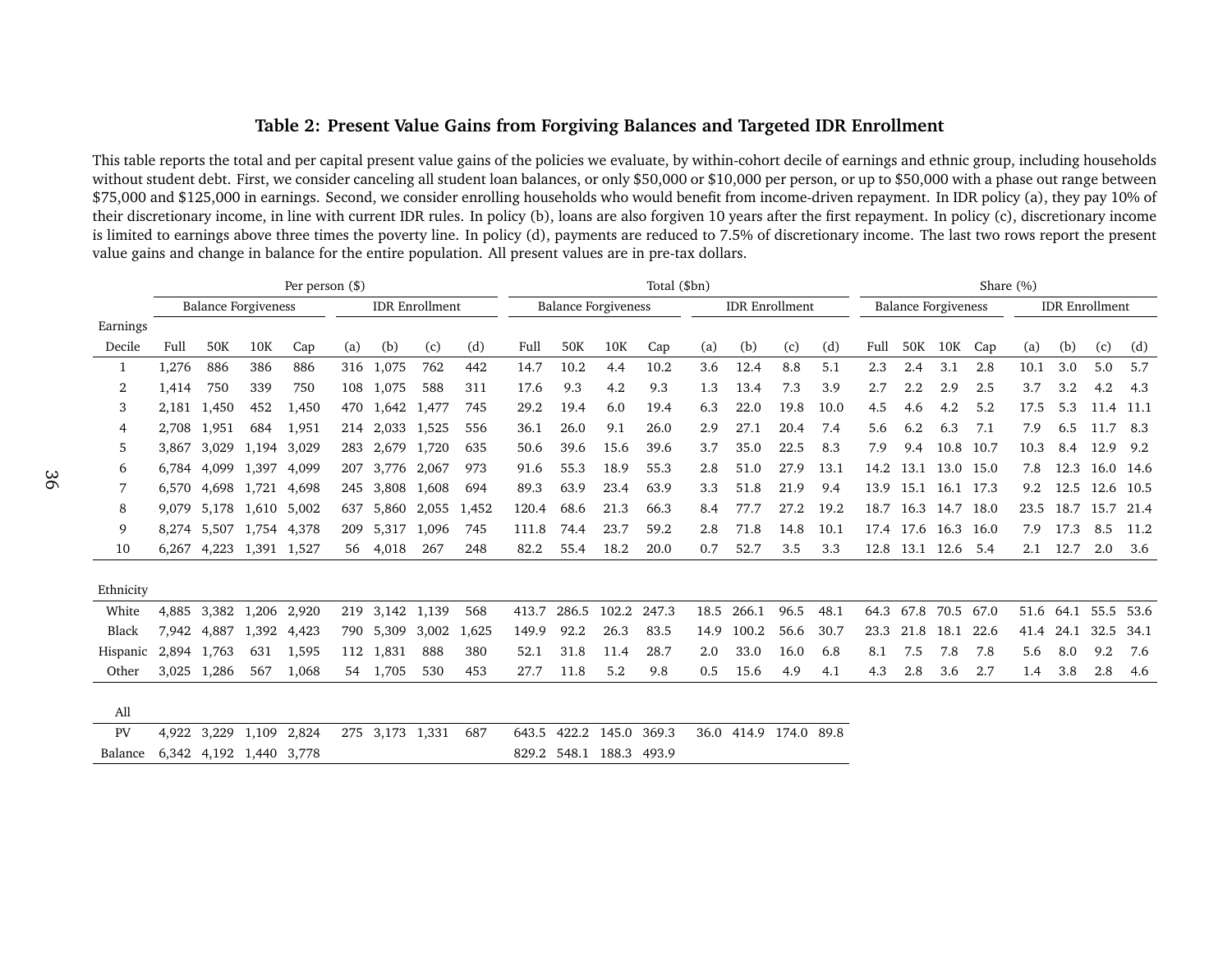# **A Additional Tables and Figures**

#### **Figure A.1: Partial Balance Forgiveness - Phased out above \$75,000**

<span id="page-37-0"></span>This figure displays the average change in student debt per capita after a partial balance forgiveness of \$50,000 per person for households with per capita earnings below \$75,000. For each additional dollar of per capita earnings, the amount forgiven per person is reduced by one dollar. The red line reports the ratio of the average present value gain to the average balance reduction in each group.



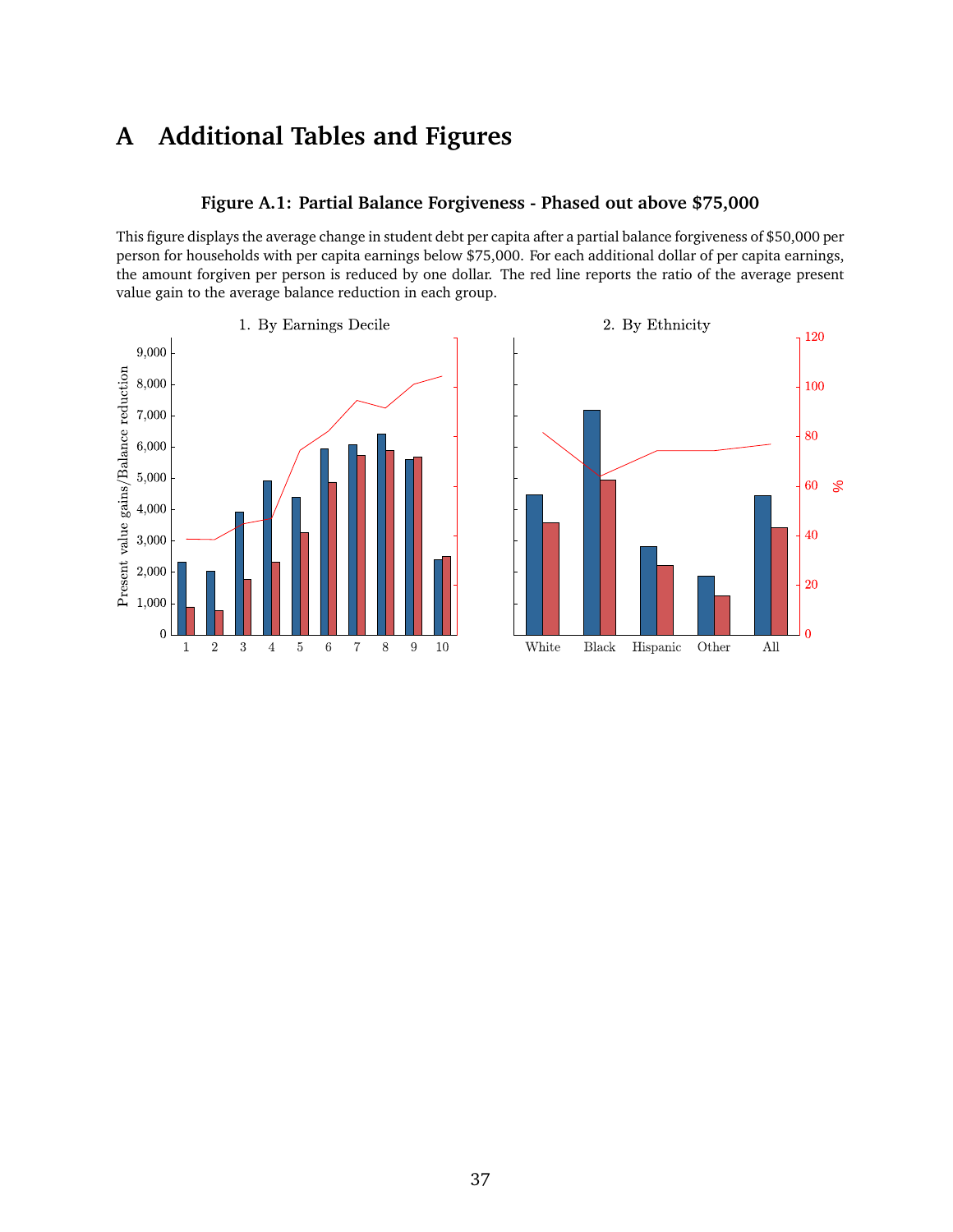#### **Figure A.2: Student Loan Delinquency and Market Returns**

This figure displays mean annual 90-day delinquency rates by S&P-500 returns. The left panel uses contemporaneous returns, while the right panel uses lagged returns. The coefficient from <sup>a</sup> regression of delinquency rates on returns is .0185, with <sup>a</sup> standard error of .0161. The coefficient from <sup>a</sup> regression of delinquency rates on lagged returns is .0266, with <sup>a</sup> standard error of .0112. 90-day delinquency rates are obtained from the Federal Reserve Bank of NewYork.

<span id="page-38-0"></span>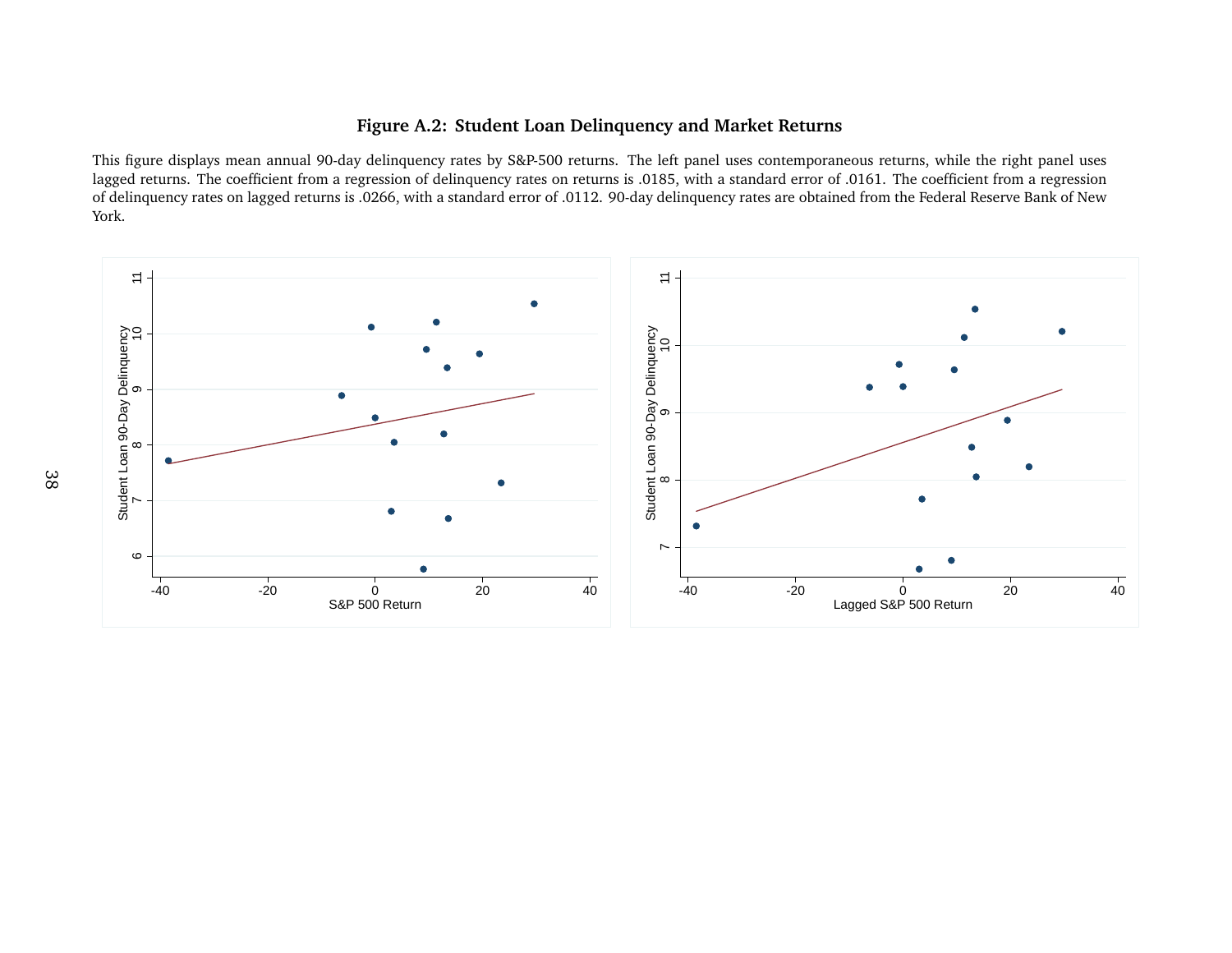#### **Table A.1: Variable Descriptions**

<span id="page-39-0"></span>This table describes the main variables used in the analysis. All variables are taken from the Federal Reserve's 2019 Survey of Consumer Finances (SCF). The actual variable labels from SCF are included in the description. Any monetary variables are in terms of 2019 dollars.

| Name                   | Description                                                              |
|------------------------|--------------------------------------------------------------------------|
| Balance                | Current balance of each education loan. SCF main dataset: x7824          |
|                        | x7847 x7870 x7924 x7947 x7970                                            |
| <b>Initial Balance</b> | Original amount borrowed for each education loan, excluding finance      |
|                        | charges. SCF main dataset: x7805 x7828 x7851 x7905 x7928 x7951           |
| Payment                | Yearly payment on each education loan. Converted to annual pay-          |
|                        | ments based on the frequency of payments. SCF main dataset: x7815        |
|                        | x7838 x7861 x7915 x7038 x7961                                            |
| <b>Interest Rate</b>   | The annual rate of interest charged on each education loan. SCF main     |
|                        | dataset: x7822 x7845 x7868 x7922 x7945 x7968                             |
| Year Left School       | The last year that the borrower attends the program that they used       |
|                        | each education loan for. SCF main dataset: x7880 x7885 x7890 x7895       |
|                        | x7900 x7995                                                              |
| First Repayment Year   | The year that a borrower begins making payments on each education        |
|                        | loan. SCF main dataset: x7811 x7834 x7857 x7911 x7934 x7957              |
| Why Zero               | Explains why the payments on an education loan are zero. Options         |
|                        | include being in forbearance or a job or public service loan forgiveness |
|                        | program, not being able to afford payments, and still being enrolled or  |
|                        | in the post-graduation grace period. SCF main dataset: x9300, x9301,     |
|                        | x9302, x9303, x9304, x9305                                               |
| <b>IDR</b>             | Indicates whether the payments on an education loan are affected by      |
|                        | either being in an income-based repayment program or hardship de-        |
|                        | ferral. SCF main dataset: x7422 x7424 x7426 x7428 x7430 x7432            |
| Family Income          | Total income for each household. Taken directly from SCF Survey          |
|                        | Extract data.                                                            |
| Number of Adults       | Number of adults in each household. Value of either one or two de-       |
|                        | pending on whether the reference person is married. Taken directly       |
|                        | from SCF Survey Extract data.                                            |
| Number of Children     | Number of children in each household. Taken directly from SCF Sur-       |
|                        | vey Extract data.                                                        |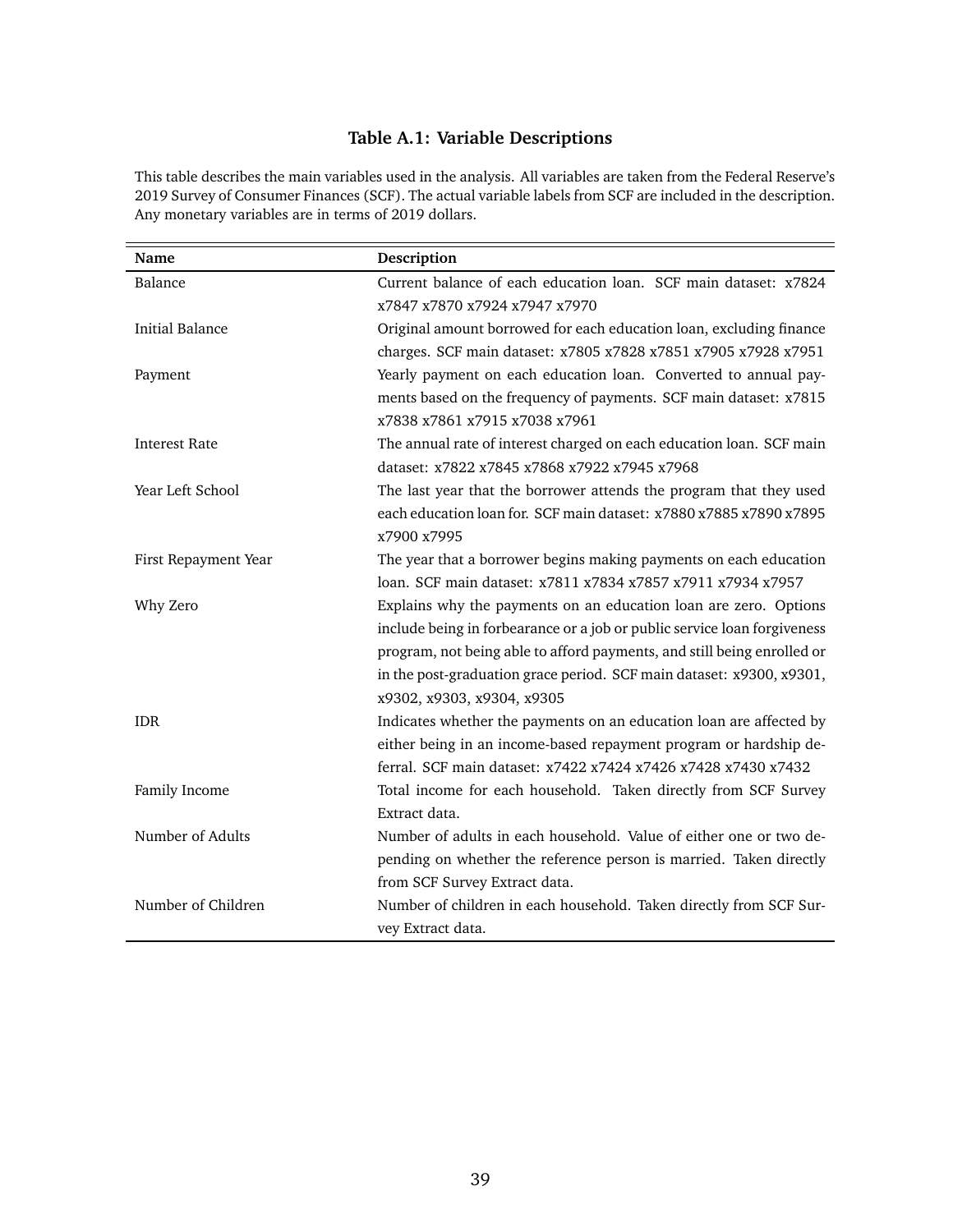#### **Table A.2: Income Decile Cutoffs**

This table shows highest level of each earnings decile, by age and earnings decile. Age groups go from younges<sup>t</sup> to oldestvertically, and earnings deciles go from lowest to highest horizontally. Each observation shows the top income in the group.All data comes from the Federal Reserve's 2019 Survey of Consumer Finances (SCF). Any monetary variables are in terms of2019 dollars.

<span id="page-40-0"></span>

| Age |                  |                |        |                |        | <b>Earnings Decile</b> |                |        |         |           |
|-----|------------------|----------------|--------|----------------|--------|------------------------|----------------|--------|---------|-----------|
|     |                  |                |        |                |        |                        |                |        |         |           |
|     | 1                | $\overline{2}$ | 3      | $\overline{4}$ | 5      | 6                      | $\overline{7}$ | 8      | 9       | 10        |
| 25  | $\mathbf{0}$     | 12,200         | 21,900 | 25,500         | 28,000 | 33,600                 | 38,200         | 40,700 | 47,900  | 85,500    |
| 30  | 12,200           | 20,400         | 25,500 | 32,600         | 40,700 | 49,400                 | 56,000         | 71,300 | 87,600  | 214,800   |
| 35  | 4,400            | 16,300         | 20,900 | 26,500         | 36,100 | 47,900                 | 56,000         | 66,200 | 73,800  | 189,400   |
| 40  | 1,000            | 14,300         | 23,400 | 30,000         | 39,200 | 49,400                 | 67,200         | 91,600 | 119,600 | 381,800   |
| 45  | $\boldsymbol{0}$ | 15,300         | 25,500 | 34,600         | 40,700 | 48,900                 | 58,000         | 74,300 | 113,000 | 743,200   |
| 50  | 4,100            | 13,200         | 18,800 | 36,700         | 39,700 | 46,300                 | 64,100         | 87,600 | 115,600 | 1,730,800 |
| 55  | $\boldsymbol{0}$ | $\mathbf{0}$   | 18,800 | 30,500         | 44,300 | 50,900                 | 66,200         | 89,100 | 127,300 | 7,885,300 |
| 60  | $\boldsymbol{0}$ | $\mathbf{0}$   | 13,200 | 21,400         | 31,600 | 36,700                 | 59,100         | 69,200 | 130,300 | 3,563,400 |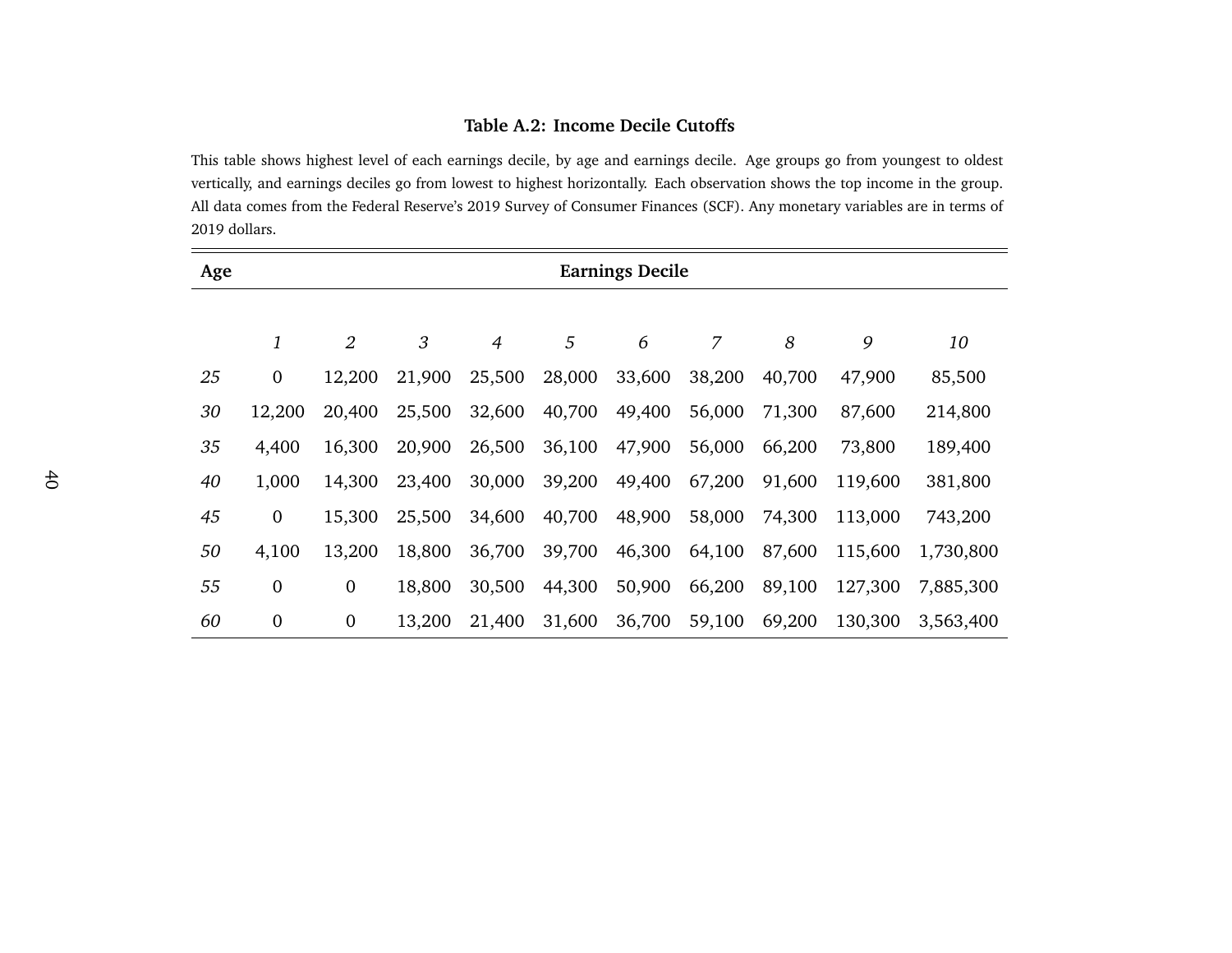#### **Table A.3: Student Debt by Earnings and Wealth Quartile**

<span id="page-41-0"></span>This table reports the average student debt per person by quartile of wealth and earnings, including households without debts. Wealth is defined using the SCF "networth" variable, which is the sum of all assets minus liabilities. Quartiles are built within age groups. Panel A reports the average balance while Panel B reports present values.

| Earnings |        | Wealth quartile |             |       |
|----------|--------|-----------------|-------------|-------|
| quartile |        | 2               | 3           |       |
| 1        | 5,950  | 1,248           | 1,887       | 917   |
| 2        | 12,664 | 2,338           | 3,402       | 2,449 |
| 3        | 30,226 | 3,634           | 3,660 3,551 |       |
| 4        | 45,952 | 10,907          | 6,040       | 3,938 |

### **Panel A. Outstanding Balance**

#### **Panel B. Present Value**

|   | 1      | 2                  | 3                 |  |
|---|--------|--------------------|-------------------|--|
| 1 | 2,216  | 657                | 1,012 1,114       |  |
| 2 | 5,890  | 2,169              | 2,020 1,334       |  |
| 3 | 22,903 |                    | 3,672 3,838 3,952 |  |
|   | 38,752 | 11,648 6,357 4,064 |                   |  |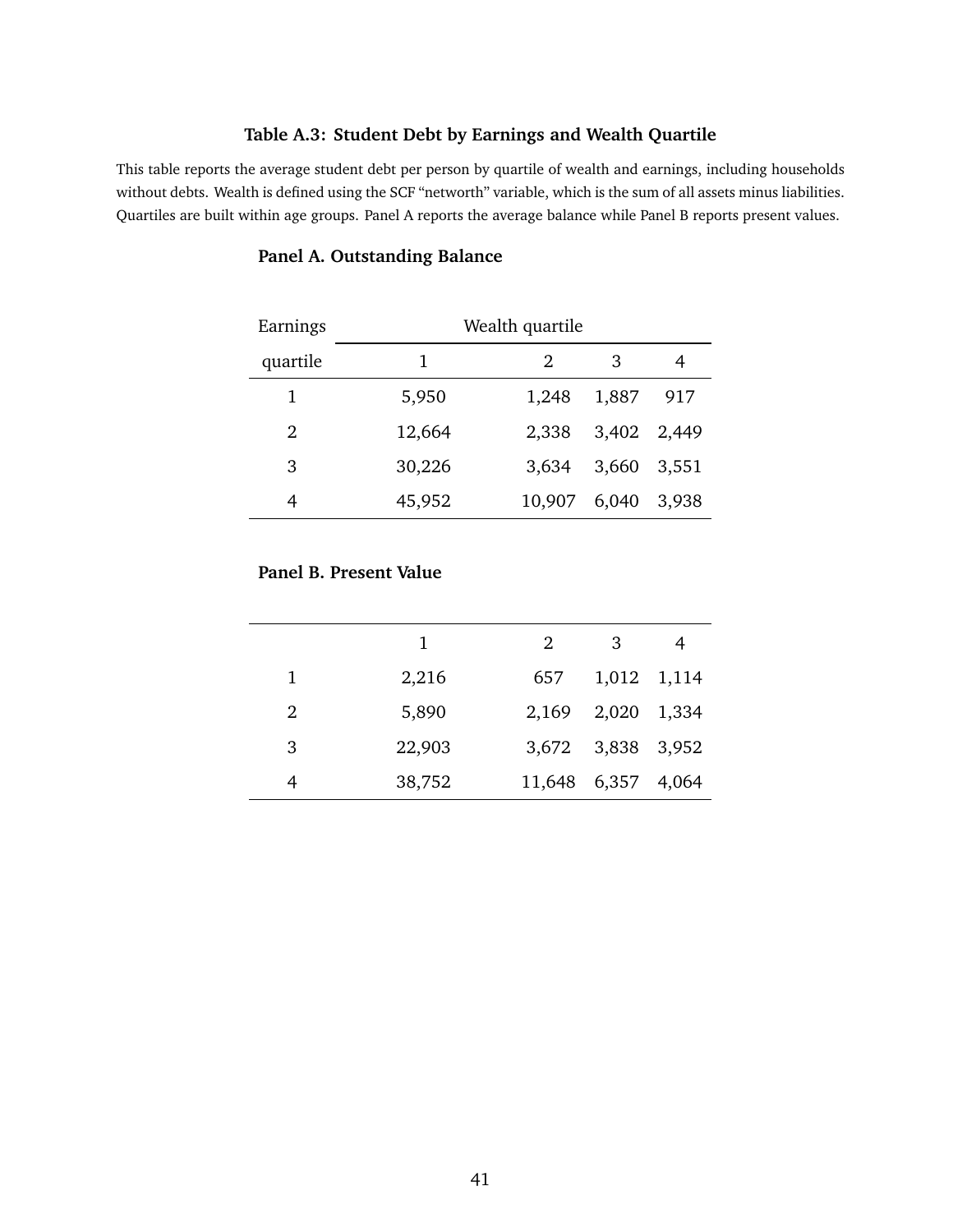## <span id="page-42-0"></span>**B Taxation of Loan Forgiveness**

In the main analysis, we assume that loan forgiveness under IDR is untaxed and compute deciles based on pre-tax income. This is consistent with any forgiveness that happens after Dec. 31, 2020, and before Jan. 1, 2026, under the American Rescue Plan Act of 2021. However, under current law forgiveness after Jan. 1, 2026 is still taxed. While many experts believe that these rules will be changed before forgiveness under IDR occurs, $20$  under current law loan forgiveness is treated as taxable income. In this appendix we explore the implications of taxes on loan forgiveness programs.

First, we project how much taxes borrowers will pay under the current system. We assume that 2019 tax brackets (Table [B.1\)](#page-43-0) will grow at the same rate as consumer prices. For couples, we multiply the cutoffs by two, which is equivalent to assuming that they will file jointly. Taxable income is the sum of a family's earnings and forgiven balances in a given year, minus the standard deduction. Family earnings evolve under the same assumptions as in Section [2.3.](#page-9-2) As for tax brackets cutoffs, we assume the standard deduction to be twice as large for couples and to grow at the same rate as inflation. We define the tax cost related to balance forgiveness as the increase in taxes resulting from the inclusion of the forgiven balance to its taxable income.

Figure [B.1](#page-44-0) shows the average present value of these tax cost. The top panel shows amounts for all households, the middle panel shows households with student debt and the bottom panel shows households with any projected tax bill. These tax bills largely mirror the benefits of IDR forgiveness, with the middle of the income distribution paying the largest tax bills. Effectively, taxing loan forgiveness under IDR undoes some of the benefits of IDR loan forgiveness. Panel C reports the average balance by decile and per person for households who will have to pay such taxes. These present values are quite substantial. It is important to note that it is not clear how much the IRS will actually collect from individuals in the bottom 10% if they owe \$14,000.

Nonetheless, we can assume that these taxes will be paid and estimate the benefits of combining the policies we previously considered with an end to such taxation. To that purpose, Table [B.2](#page-45-0) repeats the analysis in Table [2,](#page-36-0) but assumes that these taxes are removed and reports the results in post-tax dollars. To be specific, we measure the present value gain of each policy, under the assumption that borrowers would have paid taxes when their loan is forgiven under the status-quo, but that all taxes are removed under new policies. The levels of forgiveness increases substantially–because it now includes the benefit from eliminating IDR forgiveness taxes–but the basic patterns regarding progressivity and regressivity of various options do not. Under universal and capped forgiveness plans, the majority of benefits accrue to the top income deciles, while under IDR plans the majority of forgiveness accrues to the middle and bottom of the income distribution.

<span id="page-42-1"></span> $^{20}$ For example, the [Wall Street Journal,](https://www.wsj.com/articles/student-debt-forgiveness-is-a-wonderful-boon-until-the-irs-comes-calling-1529852411) June 24, 2018 writes that "the IRS would likely be forced to cut deals or write off taxable amounts altogether, some experts say."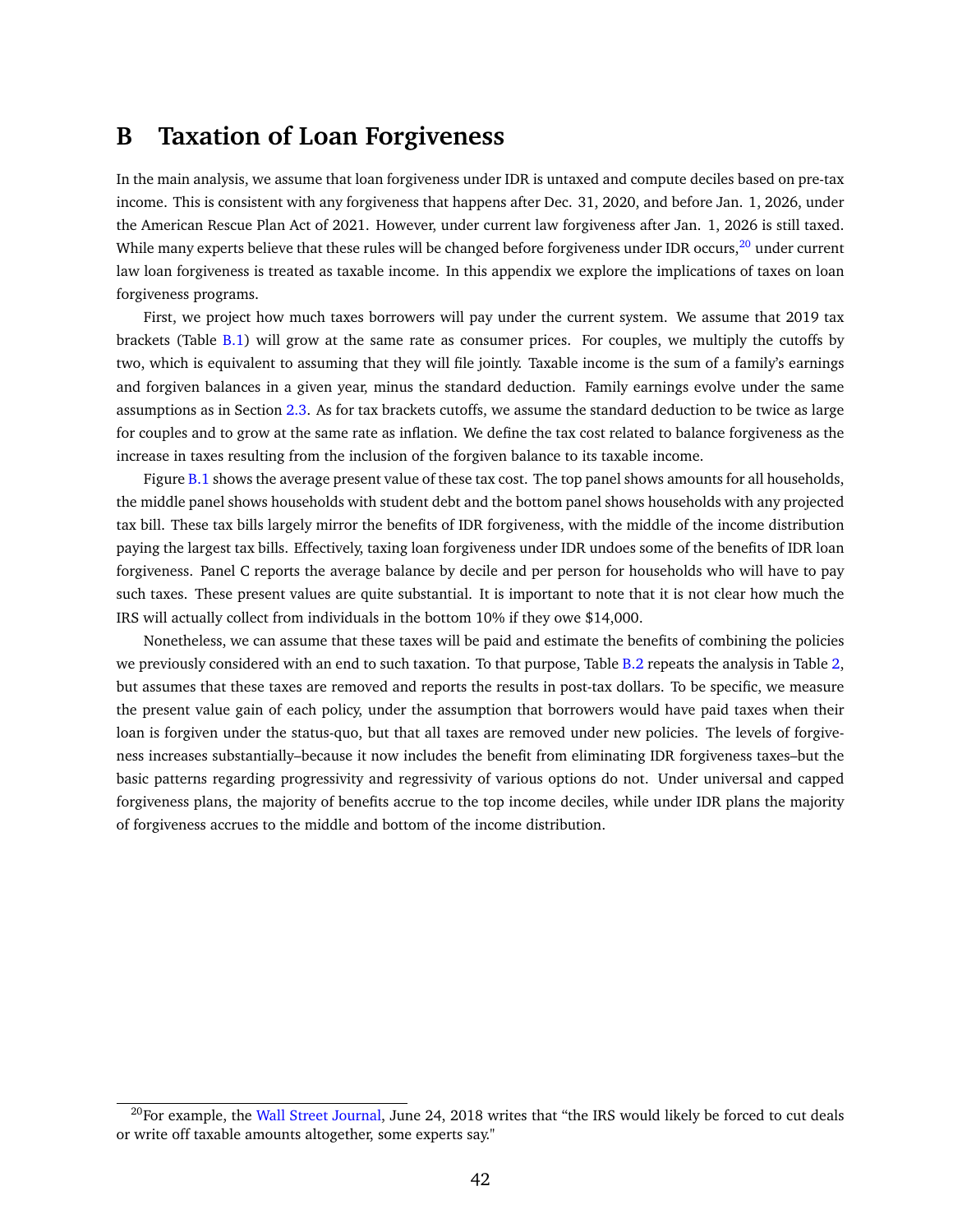### **Table B.1: 2019 Tax Brackets**

| <b>Bracket</b>       | Rate   |
|----------------------|--------|
| Up to \$9,700        | 10%    |
| \$9,701-\$39,475     | 12%    |
| \$39,476-\$84,200    | $22\%$ |
| \$84,201-\$160,725   | 24%    |
| $$160,726 - $204100$ | 32%    |
| \$204,101-\$510,300  | 35%    |
| Over \$510,301       | 37%    |

<span id="page-43-0"></span>This table displays the tax rates applicable to each income bracket for single individuals. The standard deduction is \$12,200 in 2019.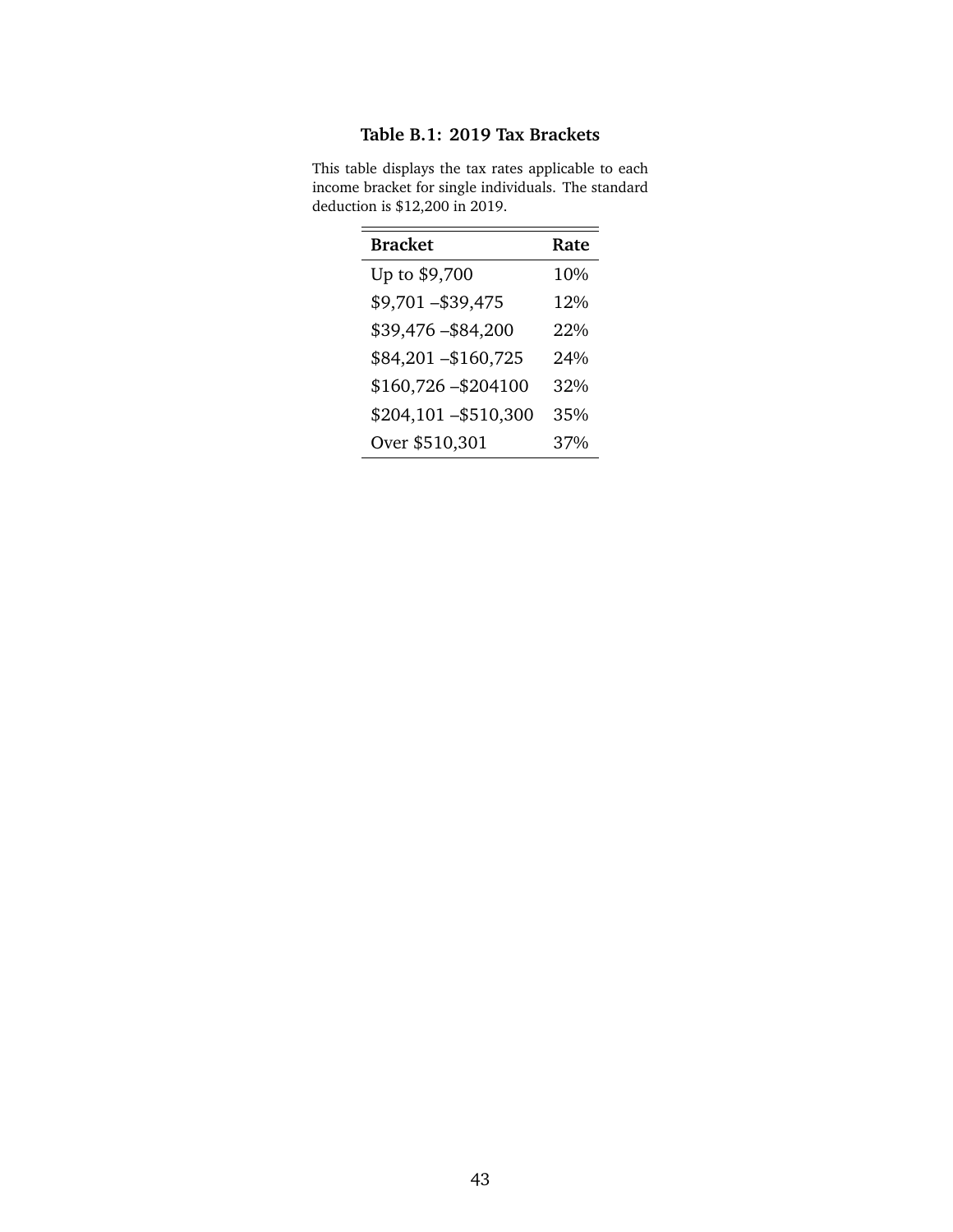#### **Figure B.1: Present value of taxes on forgiven balances**

<span id="page-44-0"></span>This figure displays the average present value of projected taxes on balances forgiven in the future, per person and within-cohort decile of earnings. Panel A reports the mean for the entire sample. Panel B reports the mean for households with student debts. Panel C reports the mean for households projected to have to pay such taxes.



**Panel A. All households**

**Panel B. Households with student debt**





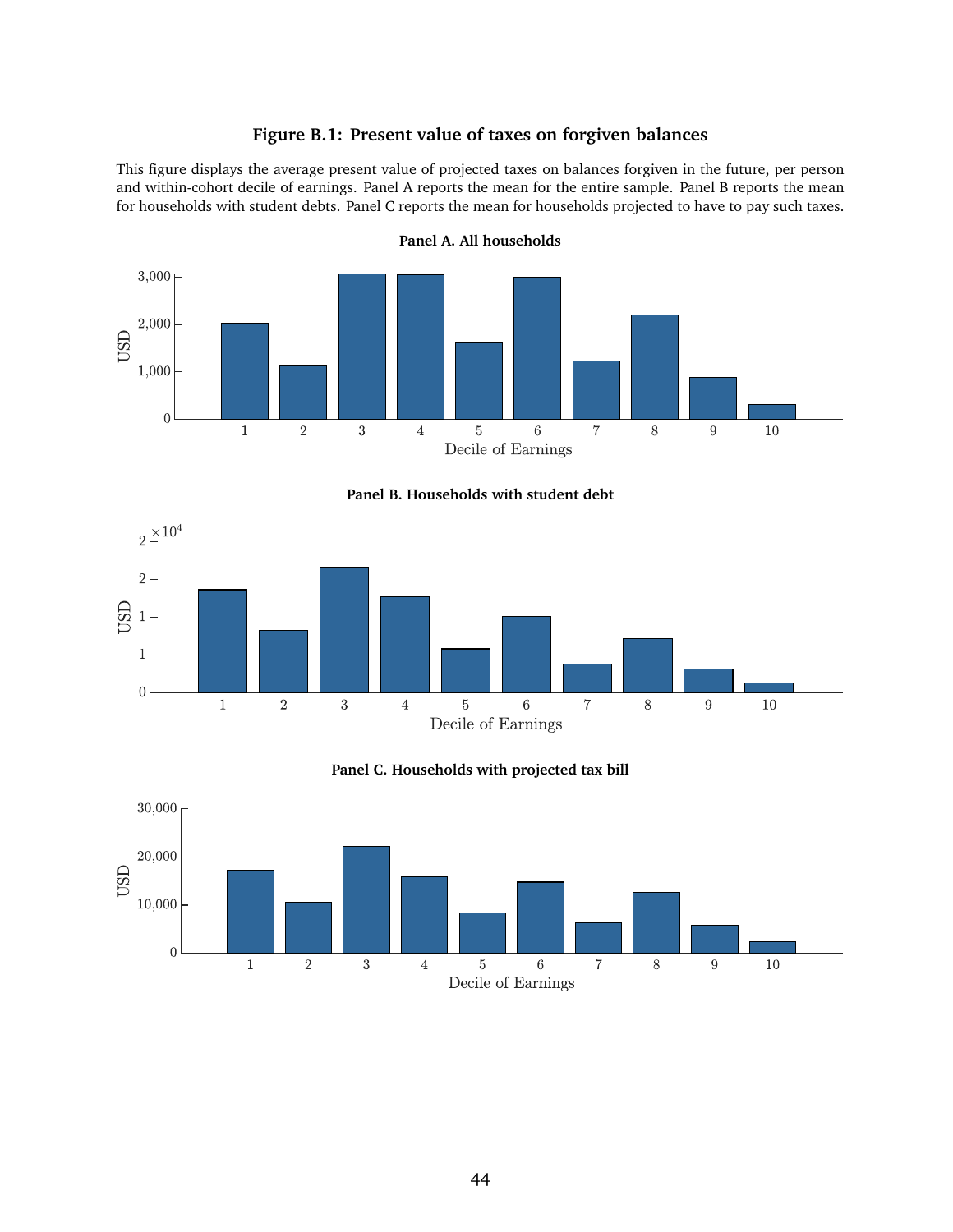#### Table B.2: Present Value Gains from Forgiving Balances and Targeted IDR Enrollment– Post-Tax Dollars

This table reports the total and per capital presen<sup>t</sup> value gains of the policies we evaluate, by within-cohort decile of earnings and ethnic group, including householdswithout student debt combined with ending taxation on canceled balances. First, we consider canceling all student loan balances, or only \$50,000 or \$10,000 per person, or up to \$50,000 with <sup>a</sup> phase out range between \$75,000 and \$125,000 in earnings. Second, we consider enrolling households who would benefit from income-driven repayment. In IDR policy (a), they pay 10% of their discretionary income, in line with current IDR rules. In policy (b), loans are also forgiven 10 years after the first repayment. In policy (c), discretionary income is limited to earnings above three times the poverty line. In policy (d), payments are reduced to 7.5% of discretionary income. The last two rows repor<sup>t</sup> the presen<sup>t</sup> value gains and change in balance for the entire population. Unlike in Table [2,](#page-36-1) we combine these policies with end to forgiveness taxation, including under IDR. All presen<sup>t</sup> values are in post-tax dollars and include the benefits of this change in the tax policy.

<span id="page-45-0"></span>

|           |        | Per person $(\$)$          |                   |       |       |             |                         |       | Total (\$bn) |       |                            |             |       |                       |                   | Share (%) |       |             |                            |       |       |       |                       |       |
|-----------|--------|----------------------------|-------------------|-------|-------|-------------|-------------------------|-------|--------------|-------|----------------------------|-------------|-------|-----------------------|-------------------|-----------|-------|-------------|----------------------------|-------|-------|-------|-----------------------|-------|
|           |        | <b>Balance Forgiveness</b> |                   |       |       |             | <b>IDR</b> Enrollment   |       |              |       | <b>Balance Forgiveness</b> |             |       | <b>IDR</b> Enrollment |                   |           |       |             | <b>Balance Forgiveness</b> |       |       |       | <b>IDR</b> Enrollment |       |
| Earnings  |        |                            |                   |       |       |             |                         |       |              |       |                            |             |       |                       |                   |           |       |             |                            |       |       |       |                       |       |
| Decile    | Full   | 50K                        | 10K               | Cap   | (a)   | (b)         | (c)                     | (d)   | Full         | 50K   | 10K                        | Cap         | (a)   | (b)                   | (c)               | (d)       | Full  | 50K         | 10K                        | Cap   | (a)   | (b)   | (c)                   | (d)   |
|           | 3,309  |                            | 2,918 2,419       | 2,918 | 2,196 | 3,021       | 2,680                   | 2,325 | 38.0         | 33.5  | 27.8                       | 33.5        | 25.2  | 34.7                  | 30.8              | 26.7      | 4.3%  | 5.0%        | 7.2%                       | 5.5%  | 10.3% | 5.4%  | 7.8%                  | 8.8%  |
| 2         | 2.533  | 1,868                      | 1,458 1,868       |       | 1,124 | 2,179       | 1,690 1,347             |       | 31.6         | 23.3  | 18.2                       | 23.3        | 14.0  | 27.2                  | 21.1              | 16.8      | 3.6%  | 3.5%        | 4.7%                       | 3.8%  | 5.7%  | 4.2%  | 5.3%                  | 5.5%  |
| 3         | 5,255  | 4,523                      | 3,525 4,523       |       |       |             | 3,100 4,500 4,282 3,416 |       | 70.3         | 60.5  | 47.1                       | 60.5        | 41.4  | 60.2                  | 57.3              | 45.7      | 7.9%  | 9.1%        | 12.2%                      | 9.9%  | 17.0% | 9.3%  | 14.4%                 | 15.0% |
| 4         | 5,750  | 4,993                      | 3,727             | 4,993 | 2,668 | 4,807       | 4,136 3,063             |       | 76.8         | 66.7  | 49.7                       | 66.7        | 35.6  | 64.2                  | 55.2              | 40.9      | 8.7%  | 10.0%       | 12.8%                      | 10.9% | 14.6% | 9.9%  | 13.9%                 | 13.4% |
| 5         | 5.483  | 4.645                      | 2,810 4,645       |       | 1.707 | 4,229       | 3,240 2,102             |       | 71.7         | 60.8  | 36.8                       | 60.8        | 22.3  | 55.3                  | 42.4              | 27.5      | 8.1%  | 9.1%        | 9.5%                       | 9.9%  | 9.1%  | 8.6%  | 10.7%                 | 9.0%  |
| 6         | 9.788  | 7,103                      | 4,400             | 7,103 |       | 3,002 6,715 | 4,994                   | 3,842 | 132.2        | 95.9  | 59.4                       | 95.9        | 40.5  | 90.7                  | 67.4              | 51.9      | 14.9% | 14.4%       | 15.3% 15.7%                |       | 16.6% | 14.0% | 17.0%                 | 17.0% |
|           | 7.795  |                            | 5,922 2,945 5,922 |       | 1,149 | 4,965       | 2,657 1,698             |       | 106.0        | 80.5  | 40.0                       | 80.5        | 15.6  | 67.5                  | 36.1              | 23.1      | 12.0% | 12.1%       | 10.3% 13.2%                |       | 6.4%  | 10.5% | 9.1%                  | 7.6%  |
| 8         | 11,283 |                            | 7,382 3,814 7,206 |       | 2,435 | 7.947       | 4,073                   | 3,406 | 149.6        | 97.9  | 50.6                       | 95.5        | 32.3  | 105.3                 | 54.0              | 45.1      |       | 16.9% 14.7% | 13.0% 15.6%                |       | 13.2% |       | 16.3% 13.6%           | 14.8% |
| 9         | 9.160  | 6,393                      | 2,640 5,264       |       | 1,029 | 6,197       | 1,918 1,564             |       | 123.8        | 86.4  | 35.7                       | 71.1        | 13.9  | 83.7                  | 25.9              | 21.1      |       | 14.0% 13.0% | 9.2%                       | 11.6% | 5.7%  | 13.0% | 6.5%                  | 6.9%  |
| 10        | 6.581  | 4,537                      | 1,705 1,841       |       | 266   | 4,329       | 480                     | 464   | 86.3         | 59.5  | 22.4                       | 24.2        | 3.5   | 56.8                  | 6.3               | 6.1       | 9.7%  | 9.0%        | 5.8%                       | 3.9%  | 1.4%  | 8.8%  | 1.6%                  | 2.0%  |
| Ethnicity |        |                            |                   |       |       |             |                         |       |              |       |                            |             |       |                       |                   |           |       |             |                            |       |       |       |                       |       |
| White     | 6,682  | 5,179                      | 3,003             | 4,717 | 1,731 | 4,829       | 2,757                   | 2,126 | 565.9        | 438.7 | 254.4                      | 399.5       | 146.6 | 409.0                 | 233.5             | 180.0     | 63.9% | 66.0%       | 65.6% 65.3%                |       | 60.0% |       | 63.4% 58.9%           | 59.1% |
| Black     | 11,062 | 8.007                      | 4,512 7,542       |       |       | 3,513 8,297 | 5,919 4,439             |       | 208.7        | 151.1 | 85.1                       | 142.3       | 66.3  | 156.6                 | 111.7             | 83.8      | 23.6% | 22.7%       | 22.0% 23.3%                |       | 27.1% | 24.3% | 28.2%                 | 27.5% |
| Hispanic  | 4,121  |                            | 2,990 1,858       | 2,823 | 1,211 | 3,048       | 2,055 1,539             |       | 74.3         | 53.9  | 33.5                       | 50.9        | 21.8  | 54.9                  | 37.0              | 27.7      | 8.4%  | 8.1%        | 8.6%                       | 8.3%  | 8.9%  | 8.5%  | 9.3%                  | 9.1%  |
| Other     | 4.061  | 2,322                      | 1,602             | 2,104 | 1,060 |             | 2,740 1,552 1,459       |       | 37.2         | 21.3  | 14.7                       | 19.3        | 9.7   | 25.1                  | 14.2              | 13.4      | 4.2%  | 3.2%        | 3.8%                       | 3.1%  | 4.0%  | 3.9%  | 3.6%                  | 4.4%  |
| All       |        |                            |                   |       |       |             |                         |       |              |       |                            |             |       |                       |                   |           |       |             |                            |       |       |       |                       |       |
| PV        | 6,778  |                            | 5,085 2,965 4,680 |       |       |             | 1,870 4,938 3,032 2,332 |       | 886.1        | 664.9 |                            | 387.6 611.9 | 244.5 |                       | 645.6 396.5 304.9 |           |       |             |                            |       |       |       |                       |       |
| Balance   | 6.342  |                            | 4,192 1,440 3,778 |       |       |             |                         |       | 829.2        | 548.1 | 188.3 493.9                |             |       |                       |                   |           |       |             |                            |       |       |       |                       |       |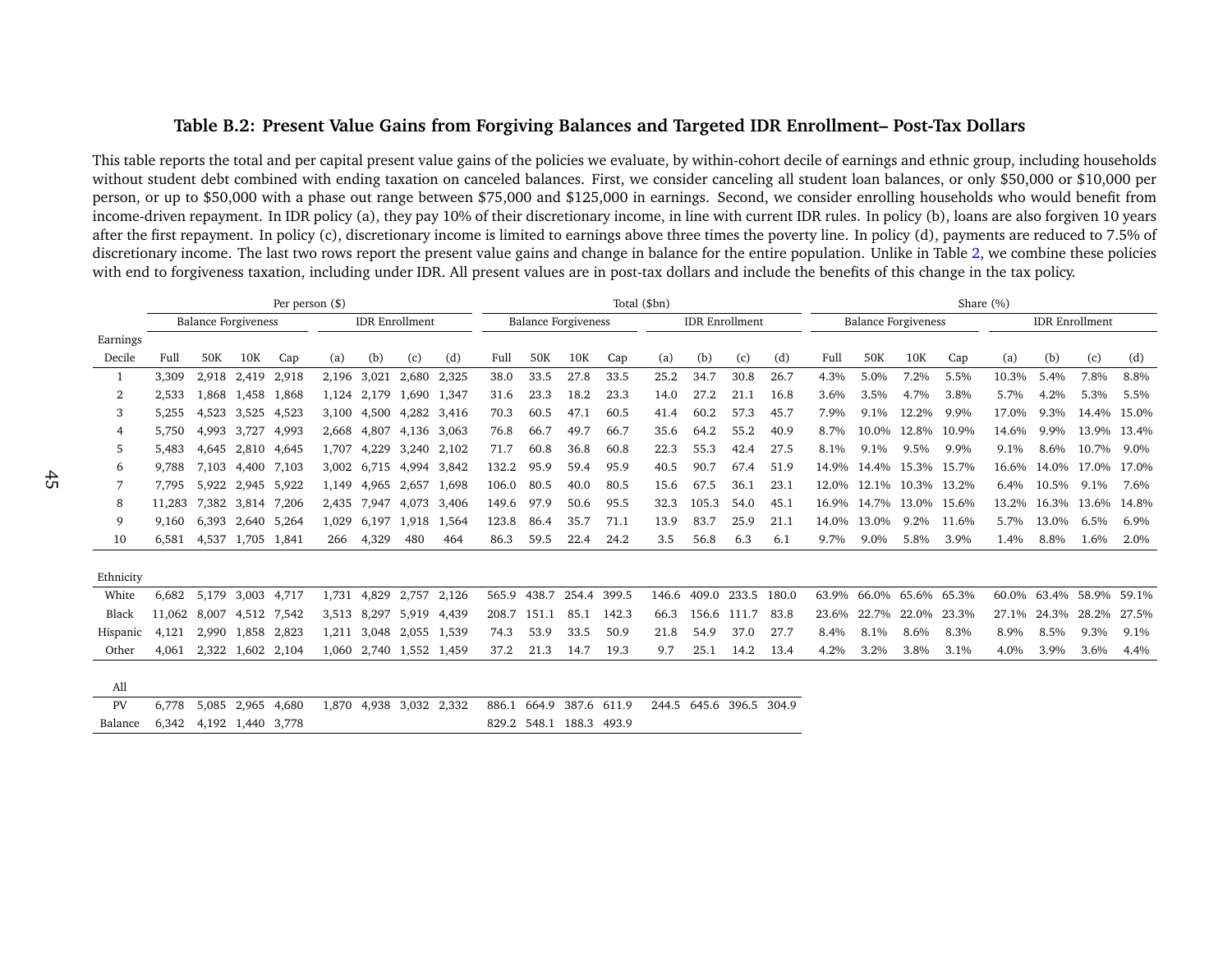# <span id="page-46-0"></span>**C Alternative Discount Rates and Earnings Growth**

In the main analysis, we assume a discount rate of 3%, and an earnings growth rate of 2%. In this section, we repeat the analysis in Table [2](#page-36-0) but vary these assumptions. We vary earnings growth rates from 1 to 3%, and allow discount rates to be 1,3, 5 and 7%. The results are shown in tables [C.1](#page-47-0) to [C.11.](#page-57-0) Our basic pattern of results and conclusions remain unchanged.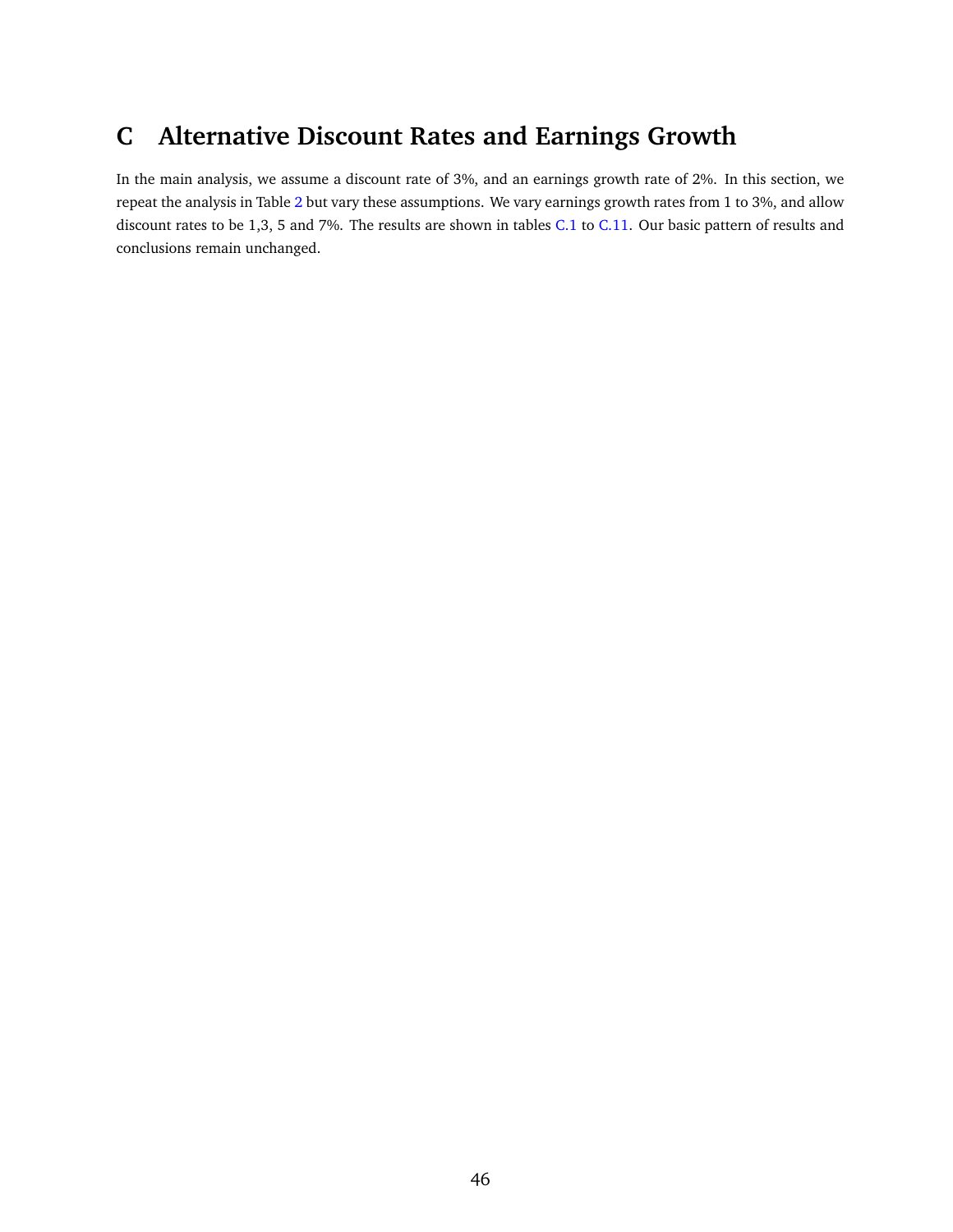#### <span id="page-47-0"></span>Table C.1: PV Gains from Forgiving Balances and Targeted IDR Enrollment- Earnings Increase: 1% | Discount Rate: 1%

|           | Per person $(\$)$ |                            |        |       |     |                         |       |       |       |        |                            | Total (\$bn) |      |       |                         |      |        |                             |               |        | Share (%) |                         |               |        |
|-----------|-------------------|----------------------------|--------|-------|-----|-------------------------|-------|-------|-------|--------|----------------------------|--------------|------|-------|-------------------------|------|--------|-----------------------------|---------------|--------|-----------|-------------------------|---------------|--------|
|           |                   | <b>Balance forgiveness</b> |        |       |     | Targeted IDR enrollment |       |       |       |        | <b>Balance forgiveness</b> |              |      |       | Targeted IDR enrollment |      |        | <b>Balance forgiveness</b>  |               |        |           | Targeted IDR enrollment |               |        |
| Decile    | Full              | 50,000                     | 10,000 | Cap   | (a) | (b)                     | (c)   | (d)   | Full  | 50,000 | 10,000                     | Cap          | (a)  | (b)   | (c)                     | (d)  | Full   | 50,000                      | 10,000        | Cap    | (a)       | (b)                     | (c)           | (d)    |
|           | 1,371             | 963                        | 419    | 963   |     | 366 1,165               | 850   | 497   | 15.8  | 11.1   | 4.8                        | 11.1         | 4.2  | 13.4  | 9.8                     | 5.7  | 2.24%  | 2.39%                       | 3.01%         | 2.73%  | 9.66%     | 2.87%                   | 4.72%         | 5.48%  |
| 2         | 1,519             | 797                        | 368    | 797   |     | 123 1.174               | 667   | 345   | 18.9  | 9.9    | 4.6                        | 9.9          | 1.5  | 14.6  | 8.3                     | 4.3  | 2.69%  | 2.15%                       | 2.87%         | 2.45%  | 3.53%     | 3.14%                   | 4.02%         | 4.12%  |
| 3         | 2,305             | 1,539                      | 482    | 1,539 |     | 536 1.770               | 1.632 | 827   | 30.8  | 20.6   | 6.4                        | 20.6         | 7.2  | 23.7  | 21.8                    | 11.1 | 4.39%  | 4.45%                       | 4.03%         | 5.07%  | 16.46%    | 5.08%                   | 10.54%        | 10.61% |
|           | 2,849             | 2,047                      | 734    | 2,047 |     | 244 2,170               | 1.691 | 611   | 38.0  | 27.3   | 9.8                        | 27.3         | 3.3  | 29.0  | 22.6                    | 8.2  | 5.41%  | 5.91%                       | 6.12%         | 6.74%  | 7.47%     | 6.22%                   | 10.91%        | 7.83%  |
| 5         | 4,160             | 3,272                      | 1,298  | 3,272 |     | 326 2,938               | 1,993 | 716   | 54.4  | 42.8   | 17.0                       | 42.8         | 4.3  | 38.4  | 26.1                    | 9.4  | 7.74%  | 9.25%                       | 10.62%        | 10.56% | 9.77%     | 8.25%                   | 12.60%        | 8.98%  |
| 6         | 7,443             | 4,491                      | 1,547  | 4,491 |     | 264 4,324               | 2,508 | 1,134 | 100.5 | 60.6   | 20.9                       | 60.6         | 3.6  | 58.4  | 33.9                    | 15.3 |        | 14.30% 13.11%               | 13.06% 14.96% |        | 8.17%     | 12.53%                  | 16.36% 14.69% |        |
|           | 7,230             | 5,206                      | 1.910  | 5,206 |     | 305 4,360               | 1.992 | 831   | 98.3  | 70.8   | 26.0                       | 70.8         | 4.1  | 59.3  | 27.1                    | 11.3 |        | 13.98% 15.30% 16.23% 17.46% |               |        | 9.52%     | 12.72%                  | 13.08% 10.84% |        |
| 8         | 10,060            | 5.745                      | 1,800  | 5,559 |     | 776 6,710 2,559         |       | 1,719 | 133.4 | 76.2   | 23.9                       | 73.7         | 10.3 | 89.0  | 33.9                    | 22.8 |        | 18.97% 16.47% 14.92% 18.18% |               |        | 23.60%    | 19.09% 16.39% 21.85%    |               |        |
| 9         | 9.118             | 6.114                      | 1.951  | 4,899 | 287 | 6.033                   | 1,397 | 904   | 123.2 | 82.6   | 26.4                       | 66.2         | 3.9  | 81.5  | 18.9                    | 12.2 | 17.53% | 17.86%                      | 16.48% 16.33% |        | 8.91%     | 17.49%                  | 9.12%         | 11.71% |
| 10        | 6.828             | 4,624                      | 1,543  | 1,707 | 97  | 4,481                   | 355   | 310   | 89.6  | 60.7   | 20.2                       | 22.4         | 1.3  | 58.8  | 4.7                     | 4.1  |        | 12.74% 13.11% 12.65%        |               | 5.52%  | 2.91%     | 12.62%                  | 2.25%         | 3.91%  |
|           |                   |                            |        |       |     |                         |       |       |       |        |                            |              |      |       |                         |      |        |                             |               |        |           |                         |               |        |
| Ethnicity |                   |                            |        |       |     |                         |       |       |       |        |                            |              |      |       |                         |      |        |                             |               |        |           |                         |               |        |
| White     | 5,336             | 3,711                      | 1,334  | 3,211 |     | 274 3,527               | 1,368 | 666   | 451.9 | 314.3  | 113.0                      | 271.9        | 23.2 | 298.7 | 115.9                   | 56.4 | 64.29% | 67.94%                      | 70.62% 67.08% |        | 53.32%    | 64.10%                  | 56.00% 54.07% |        |
| Black     | 8,682             | 5,355                      | 1,531  | 4,854 |     | 915 5,965 3,506         |       | 1,859 | 163.8 | 101.1  | 28.9                       | 91.6         | 17.3 | 112.6 | 66.2                    | 35.1 | 23.31% | 21.85%                      | 18.06%        | 22.60% | 39.61%    | 24.15%                  | 31.97%        | 33.64% |
| Hispanic  | 3,158             | 1,923                      | 693    | 1,742 |     | 139 2,059               | 1,060 | 450   | 56.9  | 34.6   | 12.5                       | 31.4         | 2.5  | 37.1  | 19.1                    | 8.1  | 8.10%  | 7.49%                       | 7.80%         | 7.74%  | 5.76%     | 7.96%                   | 9.23%         | 7.77%  |
| Other     | 3,301             | 1,373                      | 613    | 1,144 | 62  | 1,925                   | 633   | 514   | 30.2  | 12.6   | 5.6                        | 10.5         | 0.6  | 17.6  | 5.8                     | 4.7  | 4.30%  | 2.72%                       | 3.51%         | 2.58%  | 1.31%     | 3.78%                   | 2.80%         | 4.52%  |
|           |                   |                            |        |       |     |                         |       |       |       |        |                            |              |      |       |                         |      |        |                             |               |        |           |                         |               |        |
| All       |                   |                            |        |       |     |                         |       |       |       |        |                            |              |      |       |                         |      |        |                             |               |        |           |                         |               |        |
| PV        | 5.376             | 3,538                      | 1,223  | 3,101 |     | 333 3,564 1,583         |       | 797   | 702.9 | 462.5  | 159.9                      | 405.4        |      |       | 43.6 466.0 206.9 104.3  |      |        |                             |               |        |           |                         |               |        |
| Balance   | 6.342             | 4,192                      | 1.440  | 3.778 |     |                         |       |       | 829.2 | 548.1  | 188.3                      | 493.9        |      |       |                         |      |        |                             |               |        |           |                         |               |        |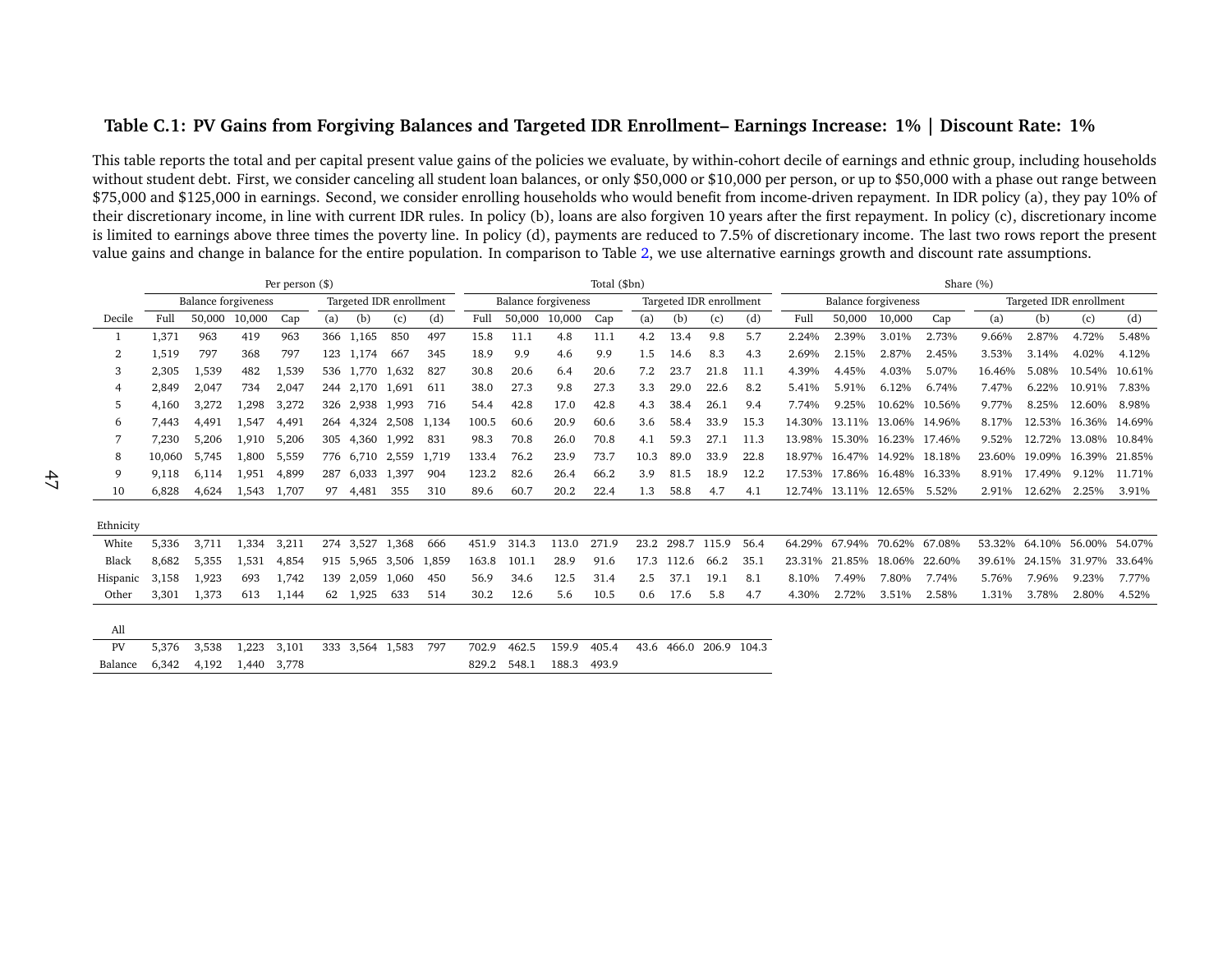#### Table C.2: PV Gains from Forgiving Balances and Targeted IDR Enrollment- Earnings Increase: 1% | Discount Rate: 3%

|           |       |                            |        | Per person (\$) |     |                 |                         |       |       |        |                            | Total (\$bn) |      |                         |       |      |       |                     |             | Share (%) |       |                         |                   |       |
|-----------|-------|----------------------------|--------|-----------------|-----|-----------------|-------------------------|-------|-------|--------|----------------------------|--------------|------|-------------------------|-------|------|-------|---------------------|-------------|-----------|-------|-------------------------|-------------------|-------|
|           |       | <b>Balance forgiveness</b> |        |                 |     |                 | Targeted IDR enrollment |       |       |        | <b>Balance forgiveness</b> |              |      | Targeted IDR enrollment |       |      |       | Balance forgiveness |             |           |       | Targeted IDR enrollment |                   |       |
| Decile    | Full  | 50,000                     | 10,000 | Cap             | (a) | (b)             | (c)                     | (d)   | Full  | 50,000 | 10,000                     | Cap          | (a)  | (b)                     | (c)   | (d)  | Full  | 50,000              | 10,000      | Cap       | (a)   | (b)                     | (c)               | (d)   |
|           | 1,187 | 834                        | 363    | 834             | 321 | 994             | 743                     | 436   | 13.6  | 9.6    | 4.2                        | 9.6          | 3.7  | 11.4                    | 8.5   | 5.0  | 2.2%  | 2.4%                | 3.0%        | 2.7%      | 9.3%  | 2.9%                    | 4.6%              | 5.3%  |
| 2         | 1,303 | 708                        | 323    | 708             | 121 | 981             | 596                     | 311   | 16.2  | 8.8    | 4.0                        | 8.8          | 1.5  | 12.2                    | 7.4   | 3.9  | 2.6%  | 2.2%                | 2.9%        | 2.5%      | 3.8%  | 3.1%                    | 4.0%              | 4.1%  |
| 3         | 1.991 | 1,310                      | 411    | 1,310           |     | 511 1,496       | 1,438                   | 757   | 26.6  | 17.5   | 5.5                        | 17.5         | 6.8  | 20.0                    | 19.2  | 10.1 | 4.3%  | 4.3%                | 4.0%        | 5.0%      | 17.2% | 5.1%                    | 10.4%             | 10.7% |
| 4         | 2,465 | 1,779                      | 638    | 1,779           | 235 | 1,836 1,489     |                         | 552   | 32.9  | 23.8   | 8.5                        | 23.8         | 3.1  | 24.5                    | 19.9  | 7.4  | 5.3%  | 5.9%                | 6.1%        | 6.8%      | 7.9%  | 6.2%                    | 10.7%             | 7.8%  |
| 5         | 3.657 | 2,887                      | 1,142  | 2,887           | 304 | 2,520 1,804     |                         | 655   | 47.8  | 37.8   | 14.9                       | 37.8         | 4.0  | 33.0                    | 23.6  | 8.6  | 7.8%  | 9.3%                | 10.8%       | 10.7%     | 10.0% | 8.4%                    | 12.7%             | 9.1%  |
| 6         | 6.386 | 3,870                      | 1,324  | 3,870           | 241 | 3,506 2,224     |                         | 1.010 | 86.2  | 52.3   | 17.9                       | 52.3         | 3.3  | 47.3                    | 30.0  | 13.6 | 14.0% | 12.9%               | 12.9%       | 14.9%     | 8.2%  | 12.0%                   | 16.2% 14.4%       |       |
|           | 6.359 | 4,543                      | 1,656  | 4,543           | 279 | 3,680           | 1.823                   | 768   | 86.4  | 61.8   | 22.5                       | 61.8         | 3.8  | 50.0                    | 24.8  | 10.4 | 14.0% | 15.3%               | 16.2% 17.6% |           | 9.5%  |                         | 12.7% 13.4% 11.1% |       |
| 8         | 8,731 | 4,976                      | 1,542  | 4,802           | 721 | 5,603           | 2,307                   | 1,566 | 115.7 | 66.0   | 20.4                       | 63.7         | 9.6  | 74.3                    | 30.6  | 20.8 | 18.8% | 16.3%               | 14.7% 18.1% |           | 24.0% |                         | 18.8% 16.5%       | 22.0% |
| 9         | 8.057 | 5.344                      | 1,697  | 4,223           | 237 | 5,162           | 1,265                   | 810   | 108.9 | 72.2   | 22.9                       | 57.1         | 3.2  | 69.7                    | 17.1  | 10.9 | 17.7% | 17.9%               | 16.5% 16.2% |           | 8.1%  | 17.7%                   | 9.2%              | 11.6% |
| 10        | 6.167 | 4.152                      | 1.363  | 1,501           | 62  | 3,953           | 328                     | 280   | 80.9  | 54.5   | 17.9                       | 19.7         | 0.8  | 51.9                    | 4.3   | 3.7  | 13.1% | 13.5%               | 12.9%       | 5.6%      | 2.1%  | 13.1%                   | 2.3%              | 3.9%  |
| Ethnicity |       |                            |        |                 |     |                 |                         |       |       |        |                            |              |      |                         |       |      |       |                     |             |           |       |                         |                   |       |
| White     | 4,709 | 3,263                      | 1,162  | 2,805           | 249 | 3,017 1,241     |                         | 612   | 398.8 | 276.3  | 98.4                       | 237.6        | 21.1 | 255.5                   | 105.1 | 51.9 | 64.8% | 68.4%               | 70.9%       | 67.5%     | 52.9% | 64.8% 56.7%             |                   | 54.9% |
| Black     | 7,482 | 4,578                      | 1,297  | 4,124           | 838 | 4.957           | 3,092                   | 1,661 | 141.2 | 86.4   | 24.5                       | 77.8         | 15.8 | 93.5                    | 58.4  | 31.4 | 22.9% | 21.4%               | 17.6%       | 22.1%     | 39.8% | 23.7%                   | 31.5%             | 33.2% |
| Hispanic  | 2,737 | 1,676                      | 603    | 1,509           | 129 | 1.713           | 931                     | 392   | 49.3  | 30.2   | 10.9                       | 27.2         | 2.3  | 30.9                    | 16.8  | 7.1  | 8.0%  | 7.5%                | 7.8%        | 7.7%      | 5.8%  | 7.8%                    | 9.0%              | 7.5%  |
| Other     | 2.847 | 1,219                      | 548    | 1,008           | 63  | 1,580           | 571                     | 451   | 26.1  | 11.2   | 5.0                        | 9.2          | 0.6  | 14.5                    | 5.2   | 4.1  | 4.2%  | 2.8%                | 3.6%        | 2.6%      | 1.5%  | 3.7%                    | 2.8%              | 4.4%  |
| All       |       |                            |        |                 |     |                 |                         |       |       |        |                            |              |      |                         |       |      |       |                     |             |           |       |                         |                   |       |
| PV        | 4,707 | 3,091                      | 1,062  | 2,691           |     | 304 3,016 1,418 |                         | 722   | 615.4 | 404.1  | 138.8                      | 351.8        | 39.8 | 394.4 185.5 94.4        |       |      |       |                     |             |           |       |                         |                   |       |
| Balance   | 6.342 | 4,192                      | 1.440  | 3.778           |     |                 |                         |       | 829.2 | 548.1  | 188.3                      | 493.9        |      |                         |       |      |       |                     |             |           |       |                         |                   |       |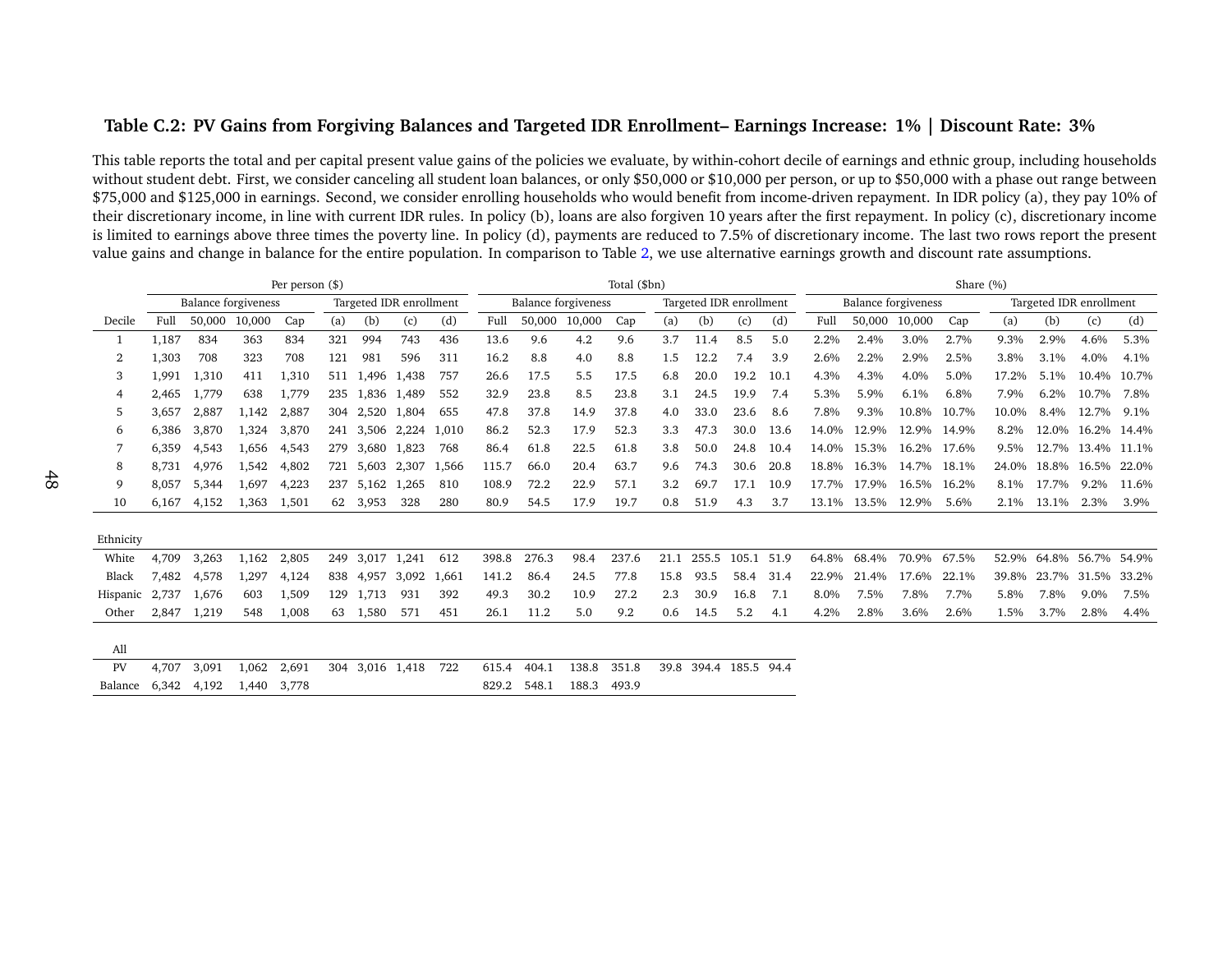#### Table C.3: PV Gains from Forgiving Balances and Targeted IDR Enrollment- Earnings Increase: 1% | Discount Rate: 5%

|           |       |                            |        | Per person (\$) |     |                 |                         |       |       |        |                     | Total (\$bn) |               |                         |      |      |       |                     |             | Share (%) |       |                         |             |       |
|-----------|-------|----------------------------|--------|-----------------|-----|-----------------|-------------------------|-------|-------|--------|---------------------|--------------|---------------|-------------------------|------|------|-------|---------------------|-------------|-----------|-------|-------------------------|-------------|-------|
|           |       | <b>Balance forgiveness</b> |        |                 |     |                 | Targeted IDR enrollment |       |       |        | Balance forgiveness |              |               | Targeted IDR enrollment |      |      |       | Balance forgiveness |             |           |       | Targeted IDR enrollment |             |       |
| Decile    | Full  | 50.000                     | 10,000 | Cap             | (a) | (b)             | (c)                     | (d)   | Full  | 50,000 | 10,000              | Cap          | (a)           | (b)                     | (c)  | (d)  | Full  | 50,000              | 10,000      | Cap       | (a)   | (b)                     | (c)         | (d)   |
|           | 1,040 | 731                        | 319    | 731             | 285 | 860             | 658                     | 388   | 12.0  | 8.4    | 3.7                 | 8.4          | 3.3           | 9.9                     | 7.6  | 4.5  | 2.2%  | 2.4%                | 3.0%        | 2.7%      | 8.7%  | 2.9%                    | 4.5%        | 5.1%  |
| 2         | 1,132 | 634                        | 287    | 634             | 118 | 832             | 537                     | 283   | 14.1  | 7.9    | 3.6                 | 7.9          | 1.5           | 10.4                    | 6.7  | 3.5  | 2.6%  | 2.2%                | 2.9%        | 2.6%      | 3.9%  | 3.1%                    | 4.0%        | 4.0%  |
| 3         | 1,742 | 1,130                      | 356    | 1,130           | 487 | 1,283           | 1,280                   | 697   | 23.3  | 15.1   | 4.8                 | 15.1         | 6.5           | 17.2                    | 17.1 | 9.3  | 4.3%  | 4.2%                | 3.9%        | 4.9%      | 17.3% | 5.1%                    | 10.2%       | 10.7% |
| 4         | 2,158 | 1,565                      | 561    | 1,565           | 227 | 1.573           | 1,325                   | 505   | 28.8  | 20.9   | 7.5                 | 20.9         | 3.0           | 21.0                    | 17.7 | 6.7  | 5.3%  | 5.9%                | 6.2%        | 6.8%      | 8.1%  | 6.2%                    | 10.5%       | 7.7%  |
| 5         | 3.251 | 2,574                      | 1,014  | 2,574           | 291 | 2,189           | 1,648                   | 609   | 42.5  | 33.7   | 13.3                | 33.7         | 3.8           | 28.6                    | 21.6 | 8.0  | 7.8%  | 9.4%                | 10.9%       | 10.9%     | 10.1% | 8.5%                    | 12.8%       | 9.1%  |
| 6         | 5,548 | 3,376                      | 1,147  | 3,376           | 230 | 2,880           | 1,990                   | 909   | 74.9  | 45.6   | 15.5                | 45.6         | 3.1           | 38.9                    | 26.9 | 12.3 | 13.8% | 12.8%               | 12.7%       | 14.8%     | 8.2%  | 11.5%                   | 16.0% 14.1% |       |
|           | 5.651 | 4.003                      | 1,452  | 4,003           | 277 | 3,144 1,685     |                         | 739   | 76.8  | 54.4   | 19.7                | 54.4         | 3.8           | 42.7                    | 22.9 | 10.1 | 14.1% | 15.3%               | 16.2% 17.6% |           | 10.0% | 12.6% 13.6% 11.5%       |             |       |
| 8         | 7,665 | 4,357                      | 1,336  | 4,193           | 687 | 4,735 2,095     |                         | 1,441 | 101.6 | 57.8   | 17.7                | 55.6         | 9.1           | 62.8                    | 27.8 | 19.1 | 18.7% | 16.2%               | 14.6% 18.0% |           | 24.2% | 18.6% 16.5% 21.9%       |             |       |
| 9         | 7.186 | 4.716                      | 1,490  | 3,675           | 211 | 4,463           | 1,166                   | 753   | 97.1  | 63.7   | 20.1                | 49.7         | 2.9           | 60.3                    | 15.8 | 10.2 | 17.8% | 17.9%               | 16.5% 16.1% |           | 7.6%  | 17.8%                   | 9.4%        | 11.6% |
| 10        | 5.609 | 3.753                      | 1.212  | 1,330           | 57  | 3,518           | 338                     | 287   | 73.6  | 49.2   | 15.9                | 17.4         | 0.7           | 46.1                    | 4.4  | 3.8  | 13.5% | 13.8%               | 13.1%       | 5.7%      | 2.0%  | 13.7%                   | 2.6%        | 4.3%  |
| Ethnicity |       |                            |        |                 |     |                 |                         |       |       |        |                     |              |               |                         |      |      |       |                     |             |           |       |                         |             |       |
| White     | 4,198 | 2,897                      | 1,023  | 2,477           | 238 |                 | 2,611 1,142             | 579   | 355.6 | 245.4  | 86.6                | 209.7        | 20.2          | 221.1                   | 96.7 | 49.1 | 65.3% | 68.8%               | 71.2%       | 68.0%     |       | 53.6% 65.4% 57.4%       |             | 56.2% |
| Black     | 6.525 | 3.959                      | 1,113  | 3,544           | 779 | 4,171           | 2,756                   | 1,503 | 123.1 | 74.7   | 21.0                | 66.9         | 14.7          | 78.7                    | 52.0 | 28.4 | 22.6% | 20.9%               | 17.3%       | 21.7%     | 39.0% | 23.3%                   | 30.9%       | 32.5% |
| Hispanic  | 2,399 | 1,476                      | 531    | 1,321           | 123 | 1,444           | 827                     | 348   | 43.2  | 26.6   | 9.6                 | 23.8         | $2.2^{\circ}$ | 26.0                    | 14.9 | 6.3  | 7.9%  | 7.5%                | 7.9%        | 7.7%      | 5.9%  | 7.7%                    | 8.8%        | 7.2%  |
| Other     | 2.487 | 1,092                      | 494    | 898             | 63  | 1,317           | 521                     | 400   | 22.8  | 10.0   | 4.5                 | 8.2          | 0.6           | 12.1                    | 4.8  | 3.7  | 4.2%  | 2.8%                | 3.7%        | 2.7%      | 1.5%  | 3.6%                    | 2.8%        | 4.2%  |
| All       |       |                            |        |                 |     |                 |                         |       |       |        |                     |              |               |                         |      |      |       |                     |             |           |       |                         |             |       |
| PV        | 4,166 | 2,728                      | 931    | 2,361           |     | 288 2,584 1,288 |                         | 668   | 544.7 | 356.7  | 121.7               | 308.7        | 37.7          | 337.9 168.4 87.4        |      |      |       |                     |             |           |       |                         |             |       |
| Balance   | 6.342 | 4,192                      | 1.440  | 3.778           |     |                 |                         |       | 829.2 | 548.1  | 188.3               | 493.9        |               |                         |      |      |       |                     |             |           |       |                         |             |       |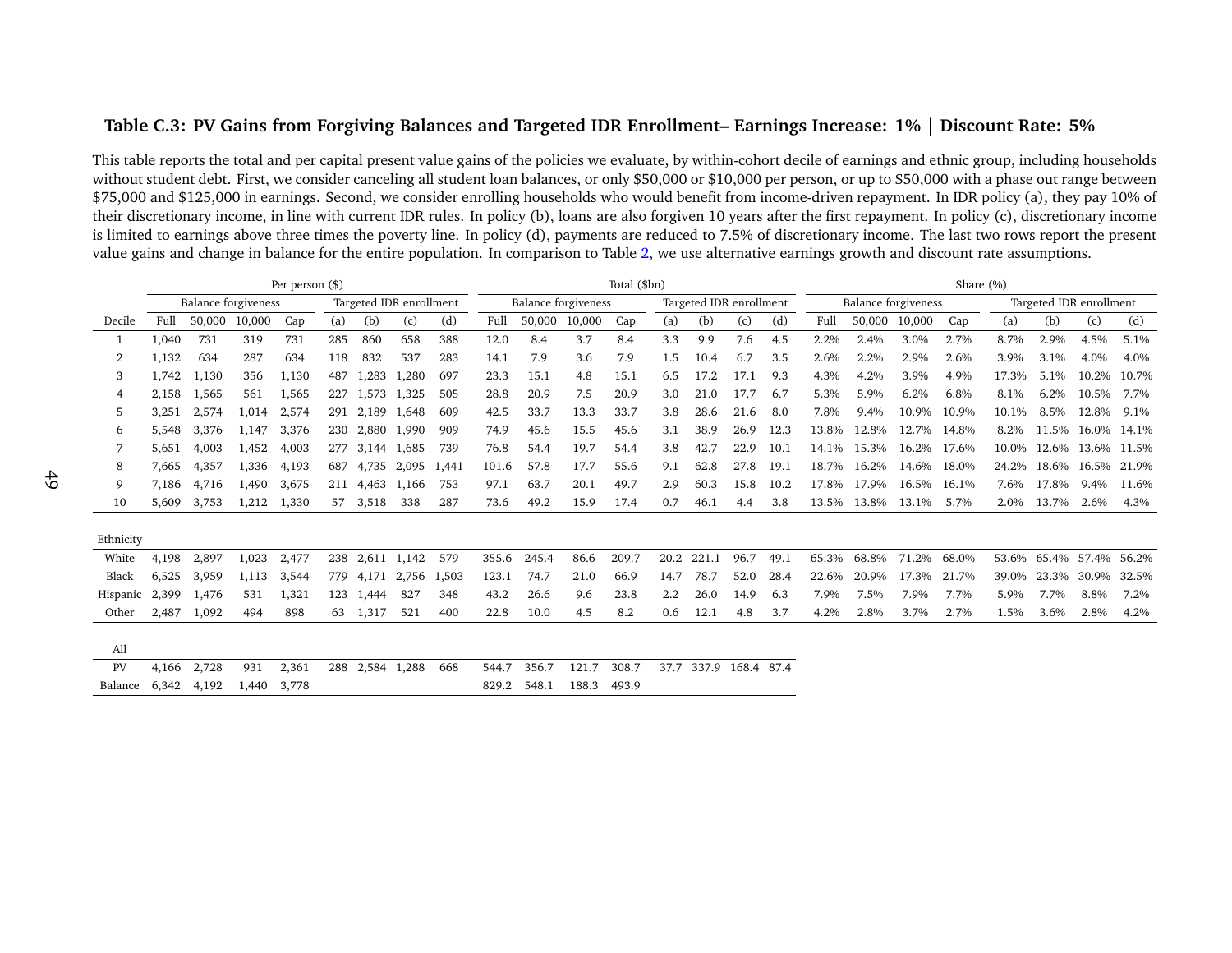#### Table C.4: PV Gains from Forgiving Balances and Targeted IDR Enrollment- Earnings Increase: 1% | Discount Rate: 7%

|           |       |                            |        | Per person (\$) |     |                         |       |       |       |        |                            | Total (\$bn) |         |                         |      |      |       |                            |             | Share (%) |       |                         |       |       |
|-----------|-------|----------------------------|--------|-----------------|-----|-------------------------|-------|-------|-------|--------|----------------------------|--------------|---------|-------------------------|------|------|-------|----------------------------|-------------|-----------|-------|-------------------------|-------|-------|
|           |       | <b>Balance forgiveness</b> |        |                 |     | Targeted IDR enrollment |       |       |       |        | <b>Balance forgiveness</b> |              |         | Targeted IDR enrollment |      |      |       | <b>Balance</b> forgiveness |             |           |       | Targeted IDR enrollment |       |       |
| Decile    | Full  | 50,000                     | 10,000 | Cap             | (a) | (b)                     | (c)   | (d)   | Full  | 50,000 | 10,000                     | Cap          | (a)     | (b)                     | (c)  | (d)  | Full  | 50,000                     | 10,000      | Cap       | (a)   | (b)                     | (c)   | (d)   |
|           | 921   | 648                        | 283    | 648             | 257 | 751                     | 589   | 349   | 10.6  | 7.4    | 3.2                        | 7.4          | 3.0     | 8.6                     | 6.8  | 4.0  | 2.2%  | 2.3%                       | 3.0%        | 2.7%      | 8.0%  | 3.0%                    | 4.4%  | 4.9%  |
| 2         | 996   | 573                        | 256    | 573             | 114 | 716                     | 488   | 260   | 12.4  | 7.1    | 3.2                        | 7.1          | 1.4     | 8.9                     | 6.1  | 3.2  | 2.6%  | 2.2%                       | 3.0%        | 2.6%      | 3.9%  | 3.0%                    | 3.9%  | 3.9%  |
| 3         | 1,541 | 987                        | 313    | 987             | 463 | 1,114 1,151             |       | 645   | 20.6  | 13.2   | 4.2                        | 13.2         | 6.2     | 14.9                    | 15.4 | 8.6  | 4.2%  | 4.2%                       | 3.9%        | 4.8%      | 16.8% | 5.1%                    | 10.0% | 10.5% |
| 4         | 1,909 | 1,390                      | 498    | 1,390           | 221 | 1,364 1,190             |       | 465   | 25.5  | 18.6   | 6.6                        | 18.6         | 3.0     | 18.2                    | 15.9 | 6.2  | 5.2%  | 5.8%                       | 6.2%        | 6.8%      | 8.0%  | 6.2%                    | 10.3% | 7.5%  |
| 5         | 2.917 | 2,316                      | 908    | 2,316           | 286 | 1,922 1,518             |       | 576   | 38.2  | 30.3   | 11.9                       | 30.3         | 3.7     | 25.1                    | 19.9 | 7.5  | 7.8%  | 9.5%                       | 11.0%       | 11.1%     | 10.1% | 8.6%                    | 12.9% | 9.2%  |
| 6         | 4.875 | 2,978                      | 1,003  | 2,978           | 224 | 2,395 1,796             |       | 831   | 65.8  | 40.2   | 13.5                       | 40.2         | 3.0     | 32.3                    | 24.3 | 11.2 | 13.5% | 12.7%                      | 12.6% 14.7% |           | 8.2%  | 11.0%                   | 15.7% | 13.6% |
|           | 5.068 | 3.559                      | 1,284  | 3,559           | 287 | 2,715 1,565             |       | 719   | 68.9  | 48.4   | 17.5                       | 48.4         | 3.9     | 36.9                    | 21.3 | 9.8  | 14.2% | 15.2%                      | 16.2% 17.7% |           |       | 10.6% 12.6% 13.8% 11.9% |       |       |
| 8         | 6,798 | 3,853                      | 1,169  | 3,698           | 670 | 4,049                   | 1,925 | 1,345 | 90.1  | 51.1   | 15.5                       | 49.0         | 8.9     | 53.7                    | 25.5 | 17.8 | 18.5% | 16.1%                      | 14.4% 17.9% |           | 24.0% | 18.3% 16.5%             |       | 21.7% |
| 9         | 6.464 | 4,198                      | 1,321  | 3,228           | 210 | 3.897                   | 1,088 | 720   | 87.3  | 56.7   | 17.8                       | 43.6         | 2.8     | 52.6                    | 14.7 | 9.7  | 17.9% | 17.8%                      | 16.6% 16.0% |           | 7.7%  | 18.0%                   | 9.5%  | 11.8% |
| 10        | 5.134 | 3,413                      | 1.086  | 1,185           | 79  | 3,156                   | 352   | 316   | 67.3  | 44.8   | 14.2                       | 15.5         | 1.0     | 41.4                    | 4.6  | 4.1  | 13.8% | 14.1%                      | 13.2%       | 5.7%      | 2.8%  | 14.1%                   | 3.0%  | 5.0%  |
| Ethnicity |       |                            |        |                 |     |                         |       |       |       |        |                            |              |         |                         |      |      |       |                            |             |           |       |                         |       |       |
| White     | 3,776 | 2,595                      | 908    | 2,206           | 241 | 2,283 1,059             |       | 558   | 319.8 | 219.8  | 76.9                       | 186.9        | 20.4    | 193.4                   | 89.7 | 47.2 | 65.7% | 69.2%                      | 71.4% 68.3% |           | 55.2% | 66.1%                   | 58.1% | 57.4% |
| Black     | 5.751 | 3,461                      | 966    | 3,079           |     | 730 3,549               | 2,484 | 1,378 | 108.5 | 65.3   | 18.2                       | 58.1         | 13.8    | 67.0                    | 46.9 | 26.0 | 22.3% | 20.6%                      | 16.9%       | 21.2%     | 37.3% | 22.9%                   | 30.4% | 31.6% |
| Hispanic  | 2,126 | 1,313                      | 471    | 1,168           | 122 | 1,233                   | 743   | 320   | 38.3  | 23.6   | 8.5                        | 21.1         | $2.2\,$ | 22.2                    | 13.4 | 5.8  | 7.9%  | 7.4%                       | 7.9%        | 7.7%      | 5.9%  | 7.6%                    | 8.7%  | 7.0%  |
| Other     | 2,198 | 987                        | 449    | 808             | 66  | 1,112                   | 480   | 362   | 20.1  | 9.0    | 4.1                        | 7.4          | 0.6     | 10.2                    | 4.4  | 3.3  | 4.1%  | 2.8%                       | 3.8%        | 2.7%      | 1.6%  | 3.5%                    | 2.9%  | 4.0%  |
| All       |       |                            |        |                 |     |                         |       |       |       |        |                            |              |         |                         |      |      |       |                            |             |           |       |                         |       |       |
| PV        | 3,723 | 2,431                      | 824    | 2,091           |     | 283 2,239 1,181         |       | 630   | 486.8 | 317.8  | 107.7                      | 273.4        | 36.9    | 292.8 154.4 82.3        |      |      |       |                            |             |           |       |                         |       |       |
| Balance   | 6.342 | 4,192                      | 1.440  | 3.778           |     |                         |       |       | 829.2 | 548.1  | 188.3                      | 493.9        |         |                         |      |      |       |                            |             |           |       |                         |       |       |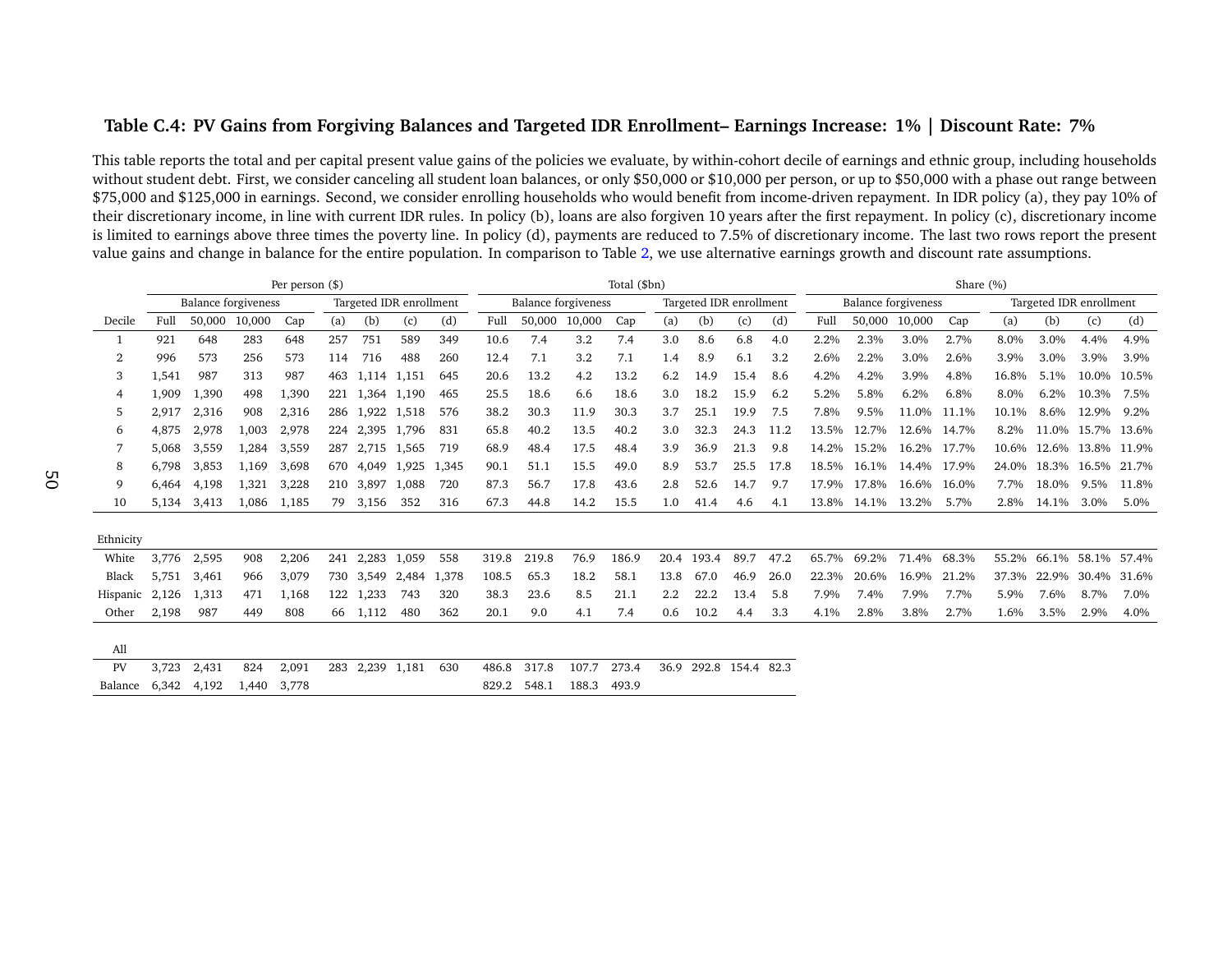#### Table C.5: PV Gains from Forgiving Balances and Targeted IDR Enrollment- Earnings Increase: 2% | Discount Rate: 1%

|           |        |                            |        | Per person $(\$)$ |     |             |                         |       |       |                     |        | Total (\$bn) |      |       |                         |      |       |                            |             | Share (%) |       |                         |             |       |
|-----------|--------|----------------------------|--------|-------------------|-----|-------------|-------------------------|-------|-------|---------------------|--------|--------------|------|-------|-------------------------|------|-------|----------------------------|-------------|-----------|-------|-------------------------|-------------|-------|
|           |        | <b>Balance forgiveness</b> |        |                   |     |             | Targeted IDR enrollment |       |       | Balance forgiveness |        |              |      |       | Targeted IDR enrollment |      |       | <b>Balance forgiveness</b> |             |           |       | Targeted IDR enrollment |             |       |
| Decile    | Full   | 50,000                     | 10,000 | Cap               | (a) | (b)         | (c)                     | (d)   | Full  | 50,000              | 10,000 | Cap          | (a)  | (b)   | (c)                     | (d)  | Full  | 50,000                     | 10,000      | Cap       | (a)   | (b)                     | (c)         | (d)   |
|           | 1,480  | 1,026                      | 447    | 1,026             | 360 | 1,264       | 872                     | 504   | 17.0  | 11.8                | 5.1    | 11.8         | 4.1  | 14.5  | 10.0                    | 5.8  | 2.3%  | 2.4%                       | 3.1%        | 2.8%      | 10.5% | 3.0%                    | 5.2%        | 5.9%  |
| 2         | 1,660  | 848                        | 387    | 848               | 109 | 1.294       | 658                     | 345   | 20.7  | 10.6                | 4.8    | 10.6         | 1.4  | 16.1  | 8.2                     | 4.3  | 2.8%  | 2.2%                       | 2.9%        | 2.5%      | 3.5%  | 3.3%                    | 4.2%        | 4.4%  |
| 3         | 2,542  | 1,713                      | 533    | 1,713             | 482 | 1.958       | 1,674                   | 807   | 34.0  | 22.9                | 7.1    | 22.9         | 6.4  | 26.2  | 22.4                    | 10.8 | 4.6%  | 4.7%                       | 4.3%        | 5.4%      | 16.4% | 5.3%                    | 11.6%       | 10.9% |
| 4         | 3,151  | 2,259                      | 790    | 2,259             | 218 | 2,421       | 1,733                   | 617   | 42.1  | 30.2                | 10.5   | 30.2         | 2.9  | 32.3  | 23.1                    | 8.2  | 5.7%  | 6.2%                       | 6.3%        | 7.1%      | 7.4%  | 6.6%                    | 12.0%       | 8.3%  |
| 5         | 4,415  | 3,443                      | 1,361  | 3,443             | 301 | 3,137 1,890 |                         | 695   | 57.7  | 45.0                | 17.8   | 45.0         | 3.9  | 41.0  | 24.7                    | 9.1  | 7.8%  | 9.3%                       | 10.6%       | 10.6%     | 10.0% | 8.3%                    | 12.8%       | 9.2%  |
| 6         | 7,933  | 4,773                      | 1.636  | 4,773             | 232 |             | 4,670 2,309             | 1,092 | 107.1 | 64.4                | 22.1   | 64.4         | 3.1  | 63.1  | 31.2                    | 14.7 | 14.5% | 13.3%                      | 13.2%       | 15.1%     | 8.0%  | 12.8%                   | 16.1%       | 14.9% |
|           | 7,481  | 5,387                      | 1,987  | 5,387             | 272 | 4,520       | 1,743                   | 748   | 101.7 | 73.2                | 27.0   | 73.2         | 3.7  | 61.5  | 23.7                    | 10.2 | 13.8% | 15.1%                      | 16.1%       | 17.2%     | 9.4%  | 12.5%                   | 12.3%       | 10.3% |
| 8         | 10,480 | 5,990                      | 1.883  | 5,802             | 683 | 7.031       | 2,239                   | 1,585 | 138.9 | 79.4                | 25.0   | 76.9         | 9.1  | 93.2  | 29.7                    | 21.0 | 18.9% | 16.4%                      | 14.9% 18.0% |           | 23.1% |                         | 19.0% 15.4% | 21.2% |
| 9         | 9,368  | 6,301                      | 2.019  | 5,079             | 255 | 6,216 1,201 |                         | 825   | 126.6 | 85.1                | 27.3   | 68.6         | 3.4  | 84.0  | 16.2                    | 11.1 | 17.2% | 17.6%                      | 16.3% 16.1% |           | 8.8%  | 17.1%                   | 8.4%        | 11.3% |
| 10        | 6.937  | 4,702                      | 1,573  | 1,735             | 90  | 4,554       | 290                     | 280   | 91.0  | 61.7                | 20.6   | 22.8         | 1.2  | 59.7  | 3.8                     | 3.7  | 12.4% | 12.7%                      | 12.3%       | 5.3%      | 3.0%  | 12.2%                   | 2.0%        | 3.7%  |
|           |        |                            |        |                   |     |             |                         |       |       |                     |        |              |      |       |                         |      |       |                            |             |           |       |                         |             |       |
| Ethnicity |        |                            |        |                   |     |             |                         |       |       |                     |        |              |      |       |                         |      |       |                            |             |           |       |                         |             |       |
| White     | 5,546  | 3,852                      | 1,386  | 3,347             | 241 | 3,682 1,248 |                         | 615   | 469.7 | 326.3               | 117.4  | 283.5        | 20.4 | 311.8 | 105.7                   | 52.1 | 63.8% | 67.4%                      | 70.1%       | 66.5%     | 51.9% | 63.4%                   | 54.7%       | 52.6% |
| Black     | 9,243  | 5,732                      | 1.650  | 5,219             | 860 |             | 6,406 3,386             | 1,818 | 174.4 | 108.2               | 31.1   | 98.5         | 16.2 | 120.9 | 63.9                    | 34.3 | 23.7% | 22.3%                      | 18.6%       | 23.1%     | 41.3% | 24.6%                   | 33.1%       | 34.7% |
| Hispanic  | 3,352  | 2,029                      | 726    | 1,848             | 120 | 2,210 1,008 |                         | 435   | 60.4  | 36.6                | 13.1   | 33.3         | 2.2  | 39.8  | 18.2                    | 7.8  | 8.2%  | 7.5%                       | 7.8%        | 7.8%      | 5.5%  | 8.1%                    | 9.4%        | 7.9%  |
| Other     | 3.522  | 1,459                      | 635    | 1,220             | 53  | 2.086       | 583                     | 516   | 32.3  | 13.4                | 5.8    | 11.2         | 0.5  | 19.1  | 5.3                     | 4.7  | 4.4%  | 2.8%                       | 3.5%        | 2.6%      | 1.2%  | 3.9%                    | 2.8%        | 4.8%  |
|           |        |                            |        |                   |     |             |                         |       |       |                     |        |              |      |       |                         |      |       |                            |             |           |       |                         |             |       |
| All       |        |                            |        |                   |     |             |                         |       |       |                     |        |              |      |       |                         |      |       |                            |             |           |       |                         |             |       |
| PV        | 5.636  | 3,705                      | 1.280  | 3,262             | 300 | 3,760 1,477 |                         | 757   | 736.8 | 484.4               | 167.4  | 426.4        | 39.3 |       | 491.6 193.0 98.9        |      |       |                            |             |           |       |                         |             |       |
| Balance   | 6.342  | 4.192                      | 1.440  | 3.778             |     |             |                         |       | 829.2 | 548.1               | 188.3  | 493.9        |      |       |                         |      |       |                            |             |           |       |                         |             |       |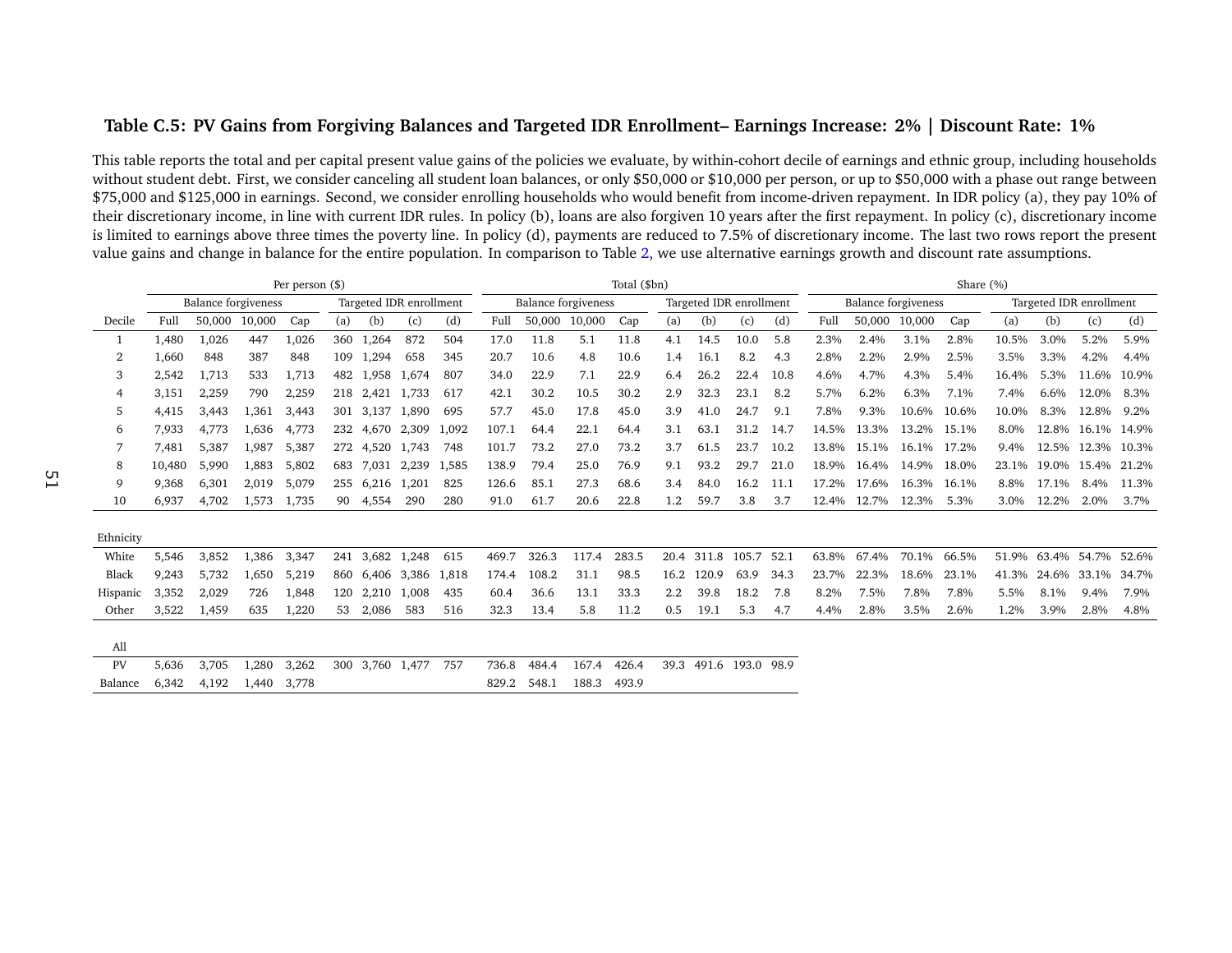#### Table C.6: PV Gains from Forgiving Balances and Targeted IDR Enrollment- Earnings Increase: 2% | Discount Rate: 5%

<span id="page-52-0"></span>

|           |       |                            |        | Per person $(\$)$ |     |                 |                         |       |       |                            |        | Total (\$bn) |      |                         |      |      |       |                     |             | Share (%) |       |                         |             |       |
|-----------|-------|----------------------------|--------|-------------------|-----|-----------------|-------------------------|-------|-------|----------------------------|--------|--------------|------|-------------------------|------|------|-------|---------------------|-------------|-----------|-------|-------------------------|-------------|-------|
|           |       | <b>Balance forgiveness</b> |        |                   |     |                 | Targeted IDR enrollment |       |       | <b>Balance forgiveness</b> |        |              |      | Targeted IDR enrollment |      |      |       | Balance forgiveness |             |           |       | Targeted IDR enrollment |             |       |
| Decile    | Full  | 50,000                     | 10,000 | Cap               | (a) | (b)             | (c)                     | (d)   | Full  | 50,000                     | 10,000 | Cap          | (a)  | (b)                     | (c)  | (d)  | Full  | 50,000              | 10,000      | Cap       | (a)   | (b)                     | (c)         | (d)   |
|           | 1,114 | 775                        | 338    | 775               | 282 | 926             | 675                     | 393   | 12.8  | 8.9                        | 3.9    | 8.9          | 3.2  | 10.6                    | 7.8  | 4.5  | 2.3%  | 2.4%                | 3.1%        | 2.8%      | 9.5%  | 3.0%                    | 4.9%        | 5.4%  |
| 2         | 1,222 | 669                        | 300    | 669               | 107 | 906             | 532                     | 283   | 15.2  | 8.3                        | 3.7    | 8.3          | 1.3  | 11.3                    | 6.6  | 3.5  | 2.7%  | 2.2%                | 3.0%        | 2.6%      | 3.9%  | 3.2%                    | 4.2%        | 4.2%  |
| 3         | 1,896 | 1,244                      | 388    | 1,244             | 455 | 1.398           | 1,316                   | 690   | 25.4  | 16.6                       | 5.2    | 16.6         | 6.1  | 18.7                    | 17.6 | 9.2  | 4.5%  | 4.5%                | 4.1%        | 5.1%      | 17.8% | 5.3%                    | 11.1%       | 11.1% |
| 4         | 2,356 | 1,705                      | 599    | 1,705             | 210 | 1,730 1,356     |                         | 508   | 31.5  | 22.8                       | 8.0    | 22.8         | 2.8  | 23.1                    | 18.1 | 6.8  | 5.5%  | 6.1%                | 6.3%        | 7.0%      | 8.2%  | 6.5%                    | 11.4%       | 8.1%  |
| 5         | 3,426 | 2,693                      | 1,058  | 2,693             | 273 | 2,317 1,578     |                         | 592   | 44.8  | 35.2                       | 13.8   | 35.2         | 3.6  | 30.3                    | 20.6 | 7.7  | 7.9%  | 9.5%                | 10.9%       | 10.9%     | 10.4% | 8.6%                    | 13.0%       | 9.3%  |
| 6         | 5.876 | 3,564                      | 1.207  | 3,564             | 198 | 3,092 1,865     |                         | 881   | 79.3  | 48.1                       | 16.3   | 48.1         | 2.7  | 41.7                    | 25.2 | 11.9 | 14.0% | 12.9%               | 12.8% 14.9% |           | 7.8%  | 11.8%                   | 15.8% 14.3% |       |
|           | 5.831 | 4,137                      | 1.505  | 4,137             |     | 240 3.247 1.507 |                         | 669   | 79.3  | 56.2                       | 20.5   | 56.2         | 3.3  | 44.1                    | 20.5 | 9.1  | 14.0% | 15.1%               | 16.1% 17.4% |           | 9.5%  | 12.5% 12.9% 10.9%       |             |       |
| 8         | 7,957 | 4,526                      | 1,392  | 4,361             | 613 | 4,944 1,895     |                         | 1,354 | 105.5 | 60.0                       | 18.5   | 57.8         | 8.1  | 65.5                    | 25.1 | 18.0 | 18.6% | 16.1%               | 14.5% 17.9% |           | 23.8% | 18.5% 15.8%             |             | 21.5% |
| 9         | 7,377 | 4,859                      | 1,539  | 3,810             | 186 | 4,595           | 1,025                   | 696   | 99.7  | 65.7                       | 20.8   | 51.5         | 2.5  | 62.1                    | 13.9 | 9.4  | 17.5% | 17.7%               | 16.4% 15.9% |           | 7.4%  | 17.5%                   | 8.7%        | 11.3% |
| 10        | 5.701 | 3.819                      | 1,238  | 1,354             | 46  | 3,577           | 276                     | 250   | 74.8  | 50.1                       | 16.2   | 17.8         | 0.6  | 46.9                    | 3.6  | 3.3  | 13.2% | 13.5%               | 12.8%       | 5.5%      | 1.8%  | 13.2%                   | 2.3%        | 3.9%  |
| Ethnicity |       |                            |        |                   |     |                 |                         |       |       |                            |        |              |      |                         |      |      |       |                     |             |           |       |                         |             |       |
| White     | 4,347 | 2,999                      | 1,060  | 2,573             |     | 210 2,713 1,057 |                         | 541   | 368.2 | 254.0                      | 89.8   | 217.9        | 17.8 | 229.8                   | 89.5 | 45.8 | 64.8% | 68.3%               | 70.8%       | 67.4%     | 52.0% | 64.8%                   | 56.3%       | 54.9% |
| Black     | 6.907 | 4,216                      | 1,190  | 3,792             |     | 740 4,454       | 2,687                   | 1,475 | 130.3 | 79.6                       | 22.5   | 71.6         | 14.0 | 84.0                    | 50.7 | 27.8 | 22.9% | 21.4%               | 17.7%       | 22.1%     | 40.8% | 23.7%                   | 31.9%       | 33.4% |
| Hispanic  | 2,528 | 1,548                      | 553    | 1,393             |     | 108 1,537       | 792                     | 338   | 45.6  | 27.9                       | 10.0   | 25.1         | 1.9  | 27.7                    | 14.3 | 6.1  | 8.0%  | 7.5%                | 7.9%        | 7.8%      | 5.7%  | 7.8%                    | 9.0%        | 7.3%  |
| Other     | 2.633 | 1,147                      | 510    | 946               | 56  | 1,414           | 487                     | 403   | 24.1  | 10.5                       | 4.7    | 8.7          | 0.5  | 13.0                    | 4.5  | 3.7  | 4.2%  | 2.8%                | 3.7%        | 2.7%      | 1.5%  | 3.7%                    | 2.8%        | 4.4%  |
| All       |       |                            |        |                   |     |                 |                         |       |       |                            |        |              |      |                         |      |      |       |                     |             |           |       |                         |             |       |
| PV        | 4,346 | 2,845                      | 971    | 2,473             |     |                 | 262 2,711 1,216         | 638   | 568.2 | 372.0                      | 126.9  | 323.3        | 34.2 | 354.5 159.0 83.4        |      |      |       |                     |             |           |       |                         |             |       |
| Balance   | 6.342 | 4,192                      | 1.440  | 3.778             |     |                 |                         |       | 829.2 | 548.1                      | 188.3  | 493.9        |      |                         |      |      |       |                     |             |           |       |                         |             |       |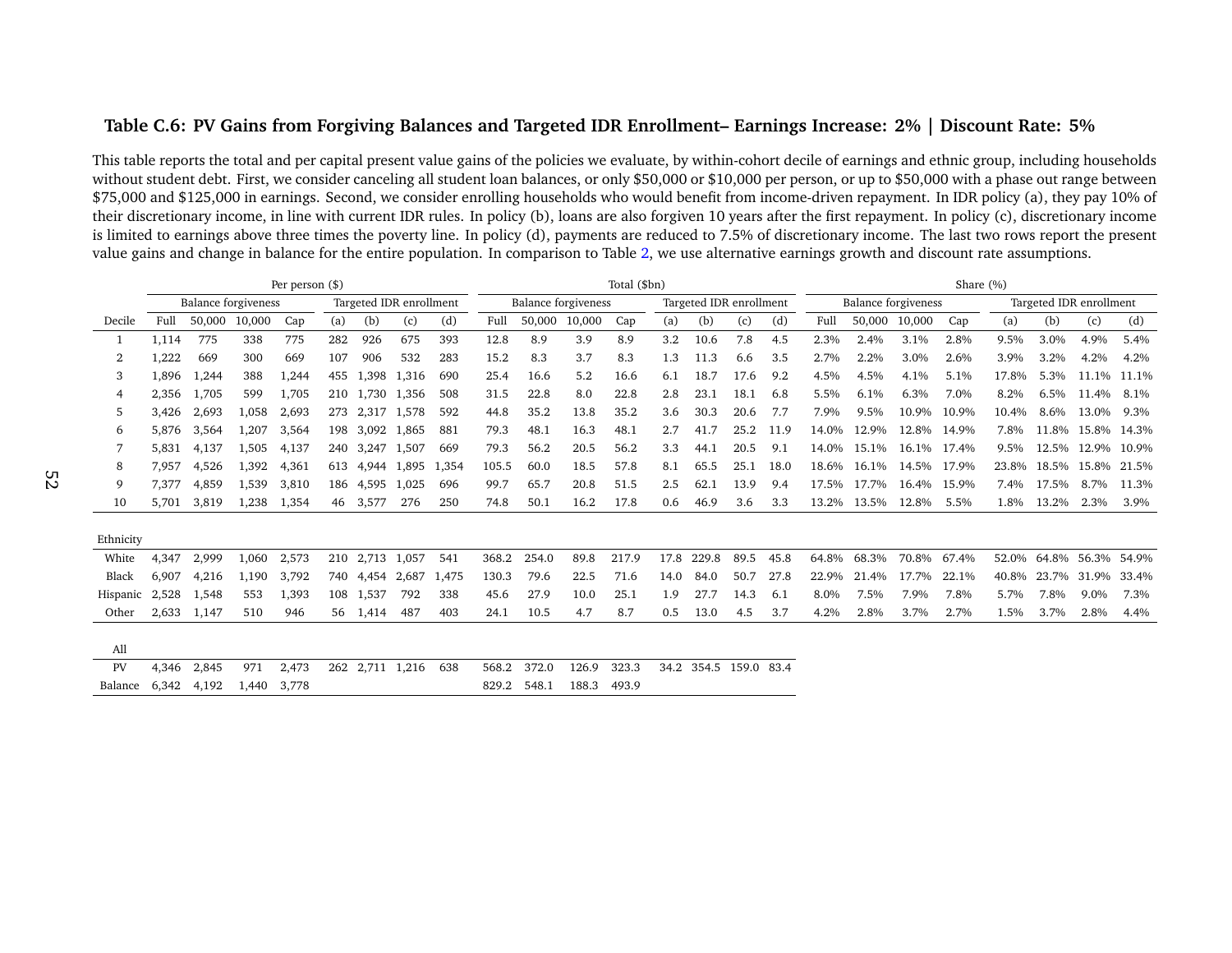#### Table C.7: PV Gains from Forgiving Balances and Targeted IDR Enrollment- Earnings Increase: 2% | Discount Rate: 7%

|           |       |                            |        | Per person (\$) |     |                         |       |       |       |        |                            | Total (\$bn) |         |                         |      |      |       |                            |             | Share (%) |       |                         |       |       |
|-----------|-------|----------------------------|--------|-----------------|-----|-------------------------|-------|-------|-------|--------|----------------------------|--------------|---------|-------------------------|------|------|-------|----------------------------|-------------|-----------|-------|-------------------------|-------|-------|
|           |       | <b>Balance forgiveness</b> |        |                 |     | Targeted IDR enrollment |       |       |       |        | <b>Balance forgiveness</b> |              |         | Targeted IDR enrollment |      |      |       | <b>Balance</b> forgiveness |             |           |       | Targeted IDR enrollment |       |       |
| Decile    | Full  | 50,000                     | 10,000 | Cap             | (a) | (b)                     | (c)   | (d)   | Full  | 50,000 | 10,000                     | Cap          | (a)     | (b)                     | (c)  | (d)  | Full  | 50,000                     | 10,000      | Cap       | (a)   | (b)                     | (c)   | (d)   |
|           | 983   | 685                        | 298    | 685             | 255 | 806                     | 603   | 354   | 11.3  | 7.9    | 3.4                        | 7.9          | 2.9     | 9.3                     | 6.9  | 4.1  | 2.2%  | 2.4%                       | 3.1%        | 2.8%      | 8.6%  | 3.0%                    | 4.7%  | 5.1%  |
| 2         | 1,070 | 602                        | 268    | 602             | 106 | 774                     | 484   | 260   | 13.3  | 7.5    | 3.3                        | 7.5          | 1.3     | 9.6                     | 6.0  | 3.2  | 2.6%  | 2.3%                       | 3.0%        | 2.6%      | 3.9%  | 3.1%                    | 4.1%  | 4.1%  |
| 3         | 1,669 | 1,081                      | 338    | 1,081           | 439 | 1,206                   | 1,184 | 642   | 22.3  | 14.5   | 4.5                        | 14.5         | 5.9     | 16.1                    | 15.8 | 8.6  | 4.4%  | 4.4%                       | 4.0%        | 5.1%      | 17.3% | 5.3%                    | 10.8% | 10.8% |
| 4         | 2,074 | 1,506                      | 529    | 1,506           | 206 | 1,491 1,218             |       | 469   | 27.7  | 20.1   | 7.1                        | 20.1         | 2.8     | 19.9                    | 16.3 | 6.3  | 5.5%  | 6.1%                       | 6.3%        | 7.0%      | 8.1%  | 6.5%                    | 11.1% | 7.9%  |
| 5         | 3.065 | 2,417                      | 946    | 2,417           | 269 | 2,028 1,461             |       | 562   | 40.1  | 31.6   | 12.4                       | 31.6         | 3.5     | 26.5                    | 19.1 | 7.3  | 7.9%  | 9.6%                       | 11.0%       | 11.1%     | 10.4% | 8.7%                    | 13.0% | 9.3%  |
| 6         | 5.149 | 3,134                      | 1,053  | 3,134           | 196 | 2,563                   | 1,696 | 808   | 69.5  | 42.3   | 14.2                       | 42.3         | 2.6     | 34.6                    | 22.9 | 10.9 | 13.7% | 12.8%                      | 12.7% 14.8% |           | 7.8%  | 11.3%                   | 15.6% | 13.8% |
|           | 5,223 | 3.676                      | 1,330  | 3,676           | 256 | 2.800 1.418             |       | 660   | 71.0  | 50.0   | 18.1                       | 50.0         | 3.5     | 38.1                    | 19.3 | 9.0  | 14.0% | 15.1%                      | 16.1% 17.5% |           |       | 10.2% 12.4% 13.1% 11.3% |       |       |
| 8         | 7,047 | 3,997                      | 1,216  | 3,840           | 608 | 4,221                   | 1,764 | 1,278 | 93.4  | 53.0   | 16.1                       | 50.9         | 8.1     | 56.0                    | 23.4 | 16.9 | 18.4% | 16.0%                      | 14.4% 17.8% |           | 23.7% | 18.3% 15.9%             |       | 21.4% |
| 9         | 6.632 | 4,325                      | 1,363  | 3,345           | 188 | 4,011                   | 972   | 674   | 89.6  | 58.4   | 18.4                       | 45.2         | 2.5     | 54.2                    | 13.1 | 9.1  | 17.7% | 17.7%                      | 16.4% 15.8% |           | 7.5%  | 17.7%                   | 8.9%  | 11.5% |
| 10        | 5.219 | 3,474                      | 1.109  | 1,207           | 66  | 3,211                   | 297   | 284   | 68.5  | 45.6   | 14.5                       | 15.8         | 0.9     | 42.1                    | 3.9  | 3.7  | 13.5% | 13.8%                      | 13.0%       | 5.5%      | 2.6%  | 13.7%                   | 2.7%  | 4.7%  |
| Ethnicity |       |                            |        |                 |     |                         |       |       |       |        |                            |              |         |                         |      |      |       |                            |             |           |       |                         |       |       |
| White     | 3,904 | 2,683                      | 940    | 2,289           | 216 | 2,369                   | 990   | 527   | 330.7 | 227.2  | 79.6                       | 193.9        | 18.3    | 200.6                   | 83.8 | 44.6 | 65.3% | 68.7%                      | 71.0%       | 67.8%     | 53.8% | 65.5%                   | 57.1% | 56.3% |
| Black     | 6.072 | 3.677                      | 1,029  | 3,287           | 700 | 3.780                   | 2,433 | 1,358 | 114.6 | 69.4   | 19.4                       | 62.0         | 13.2    | 71.3                    | 45.9 | 25.6 | 22.6% | 21.0%                      | 17.3%       | 21.7%     | 38.8% | 23.3%                   | 31.3% | 32.4% |
| Hispanic  | 2,233 | 1,373                      | 490    | 1,228           | 109 | 1,308                   | 714   | 310   | 40.2  | 24.7   | 8.8                        | 22.1         | $2.0\,$ | 23.6                    | 12.9 | 5.6  | 7.9%  | 7.5%                       | 7.9%        | 7.7%      | 5.8%  | 7.7%                    | 8.8%  | 7.1%  |
| Other     | 2,318 | 1,032                      | 463    | 847             | 60  | 1,189                   | 452   | 364   | 21.2  | 9.5    | 4.2                        | 7.8          | 0.5     | 10.9                    | 4.1  | 3.3  | 4.2%  | 2.9%                       | 3.8%        | 2.7%      | 1.6%  | 3.6%                    | 2.8%  | 4.2%  |
| All       |       |                            |        |                 |     |                         |       |       |       |        |                            |              |         |                         |      |      |       |                            |             |           |       |                         |       |       |
| PV        | 3,876 | 2,530                      | 857    | 2,186           |     | 260 2,344 1,122         |       | 605   | 506.7 | 330.8  | 112.1                      | 285.8        | 34.0    | 306.4 146.8             |      | 79.1 |       |                            |             |           |       |                         |       |       |
| Balance   | 6.342 | 4,192                      | 1.440  | 3.778           |     |                         |       |       | 829.2 | 548.1  | 188.3                      | 493.9        |         |                         |      |      |       |                            |             |           |       |                         |       |       |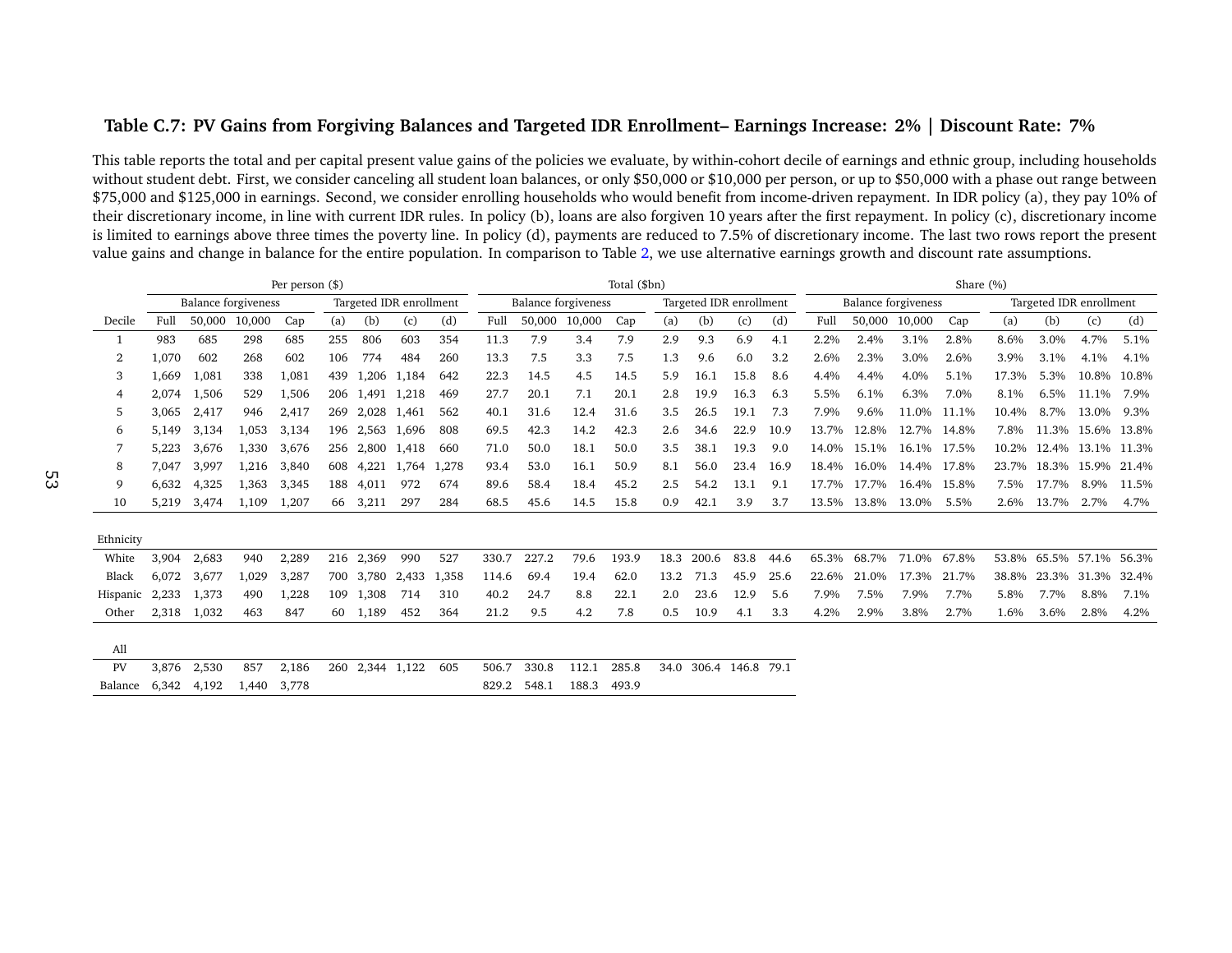#### Table C.8: PV Gains from Forgiving Balances and Targeted IDR Enrollment- Earnings Increase: 3% | Discount Rate: 1%

|           |        |                            |        | Per person $(\$)$ |     |             |                         |       |       |                            |        | Total (\$bn) |      |                         |      |      |       |                            |             | Share (%) |       |                         |             |       |
|-----------|--------|----------------------------|--------|-------------------|-----|-------------|-------------------------|-------|-------|----------------------------|--------|--------------|------|-------------------------|------|------|-------|----------------------------|-------------|-----------|-------|-------------------------|-------------|-------|
|           |        | <b>Balance forgiveness</b> |        |                   |     |             | Targeted IDR enrollment |       |       | <b>Balance forgiveness</b> |        |              |      | Targeted IDR enrollment |      |      |       | <b>Balance forgiveness</b> |             |           |       | Targeted IDR enrollment |             |       |
| Decile    | Full   | 50.000                     | 10,000 | Cap               | (a) | (b)         | (c)                     | (d)   | Full  | 50,000                     | 10,000 | Cap          | (a)  | (b)                     | (c)  | (d)  | Full  | 50,000                     | 10,000      | Cap       | (a)   | (b)                     | (c)         | (d)   |
|           | 1,594  | 1,090                      | 476    | 1,090             | 350 | 1.368       | 889                     | 507   | 18.3  | 12.5                       | 5.5    | 12.5         | 4.0  | 15.7                    | 10.2 | 5.8  | 2.4%  | 2.5%                       | 3.1%        | 2.8%      | 11.4% | 3.0%                    | 5.7%        | 6.2%  |
| 2         | 1,812  | 904                        | 405    | 904               | 94  | 1,425       | 642                     | 350   | 22.6  | 11.3                       | 5.0    | 11.3         | 1.2  | 17.8                    | 8.0  | 4.4  | 2.9%  | 2.2%                       | 2.9%        | 2.5%      | 3.3%  | $3.4\%$                 | 4.5%        | 4.7%  |
| 3         | 2.790  | 1,896                      | 590    | 1,896             | 423 | 2,155 1,687 |                         | 775   | 37.3  | 25.3                       | 7.9    | 25.3         | 5.7  | 28.8                    | 22.6 | 10.4 | 4.8%  | 5.0%                       | 4.5%        | 5.7%      | 16.1% | 5.6%                    | 12.7%       | 11.1% |
| 4         | 3,468  | 2,482                      | 850    | 2,482             | 190 | 2,686       | 1,753                   | 615   | 46.3  | 33.1                       | 11.3   | 33.1         | 2.5  | 35.9                    | 23.4 | 8.2  | 6.0%  | 6.6%                       | 6.5%        | 7.4%      | 7.2%  | 6.9%                    | 13.1%       | 8.8%  |
| 5         | 4,664  | 3,603                      | 1,423  | 3,603             | 279 | 3.330 1.760 |                         | 674   | 61.0  | 47.1                       | 18.6   | 47.1         | 3.7  | 43.6                    | 23.0 | 8.8  | 7.9%  | 9.3%                       | 10.7%       | 10.6%     | 10.4% | 8.4%                    | 12.9%       | 9.4%  |
| 6         | 8,406  | 5,048                      | 1.722  | 5,048             | 205 | 4.999       | 2,079                   | 1,052 | 113.5 | 68.2                       | 23.3   | 68.2         | 2.8  | 67.5                    | 28.1 | 14.2 | 14.7% | 13.5%                      | 13.3% 15.3% |           | 7.9%  |                         | 13.1% 15.8% | 15.2% |
|           | 7.705  | 5,543                      | 2,052  | 5,543             | 247 | 4.656       | 1,490                   | 670   | 104.8 | 75.4                       | 27.9   | 75.4         | 3.4  | 63.3                    | 20.3 | 9.1  | 13.6% | 14.9%                      | 16.0%       | 16.9%     | 9.5%  | 12.3%                   | 11.4%       | 9.8%  |
| 8         | 10,875 | 6,220                      | 1,959  | 6,029             | 602 | 7.326       | 1.933                   | 1.449 | 144.2 | 82.4                       | 26.0   | 79.9         | 8.0  | 97.1                    | 25.6 | 19.2 | 18.7% | 16.3%                      | 14.9% 17.9% |           | 22.6% |                         | 18.8% 14.4% | 20.6% |
| 9         | 9.589  | 6,459                      | 2,076  | 5,232             | 223 |             | 6,371 1,014             | 737   | 129.6 | 87.3                       | 28.0   | 70.7         | 3.0  | 86.1                    | 13.7 | 10.0 | 16.8% | 17.3%                      | 16.1% 15.8% |           | 8.5%  | 16.7%                   | 7.7%        | 10.7% |
| 10        | 7,033  | 4,772                      | 1,600  | 1,757             | 83  | 4,616       | 239                     | 251   | 92.3  | 62.6                       | 21.0   | 23.0         | 1.1  | 60.6                    | 3.1  | 3.3  | 12.0% | 12.4%                      | 12.0%       | 5.2%      | 3.1%  | 11.7%                   | 1.8%        | 3.5%  |
|           |        |                            |        |                   |     |             |                         |       |       |                            |        |              |      |                         |      |      |       |                            |             |           |       |                         |             |       |
| Ethnicity |        |                            |        |                   |     |             |                         |       |       |                            |        |              |      |                         |      |      |       |                            |             |           |       |                         |             |       |
| White     | 5,750  | 3,986                      | 1,435  | 3,476             | 211 |             | 3,830 1,126             | 566   | 486.9 | 337.6                      | 121.6  | 294.4        | 17.9 | 324.4                   | 95.4 | 47.9 | 63.3% | 66.8%                      | 69.7%       | 65.9%     | 50.8% | 62.8%                   | 53.6%       | 51.3% |
| Black     | 9,788  | 6,093                      | 1.764  | 5,568             | 799 | 6.830       | 3,219                   | 1,761 | 184.7 | 115.0                      | 33.3   | 105.1        | 15.1 | 128.9                   | 60.7 | 33.2 | 24.0% | 22.8%                      | 19.1%       | 23.5%     | 42.8% | 25.0%                   | 34.1%       | 35.6% |
| Hispanic  | 3,540  | 2,130                      | 758    | 1,948             | 103 | 2,356       | 942                     | 416   | 63.8  | 38.4                       | 13.7   | 35.1         | 1.9  | 42.5                    | 17.0 | 7.5  | 8.3%  | 7.6%                       | 7.8%        | 7.9%      | 5.3%  | 8.2%                    | 9.5%        | 8.0%  |
| Other     | 3.744  | 1,556                      | 654    | 1,309             | 45  | 2,247       | 533                     | 513   | 34.3  | 14.3                       | 6.0    | 12.0         | 0.4  | 20.6                    | 4.9  | 4.7  | 4.5%  | 2.8%                       | 3.4%        | 2.7%      | 1.2%  | 4.0%                    | 2.7%        | 5.0%  |
|           |        |                            |        |                   |     |             |                         |       |       |                            |        |              |      |                         |      |      |       |                            |             |           |       |                         |             |       |
| All       |        |                            |        |                   |     |             |                         |       |       |                            |        |              |      |                         |      |      |       |                            |             |           |       |                         |             |       |
| PV        | 5.887  | 3,864                      | 1.335  | 3,416             | 270 | 3,949 1,361 |                         | 714   | 769.7 | 505.2                      | 174.5  | 446.6        | 35.3 | 516.3 178.0 93.4        |      |      |       |                            |             |           |       |                         |             |       |
| Balance   | 6.342  | 4.192                      | 1.440  | 3.778             |     |             |                         |       | 829.2 | 548.1                      | 188.3  | 493.9        |      |                         |      |      |       |                            |             |           |       |                         |             |       |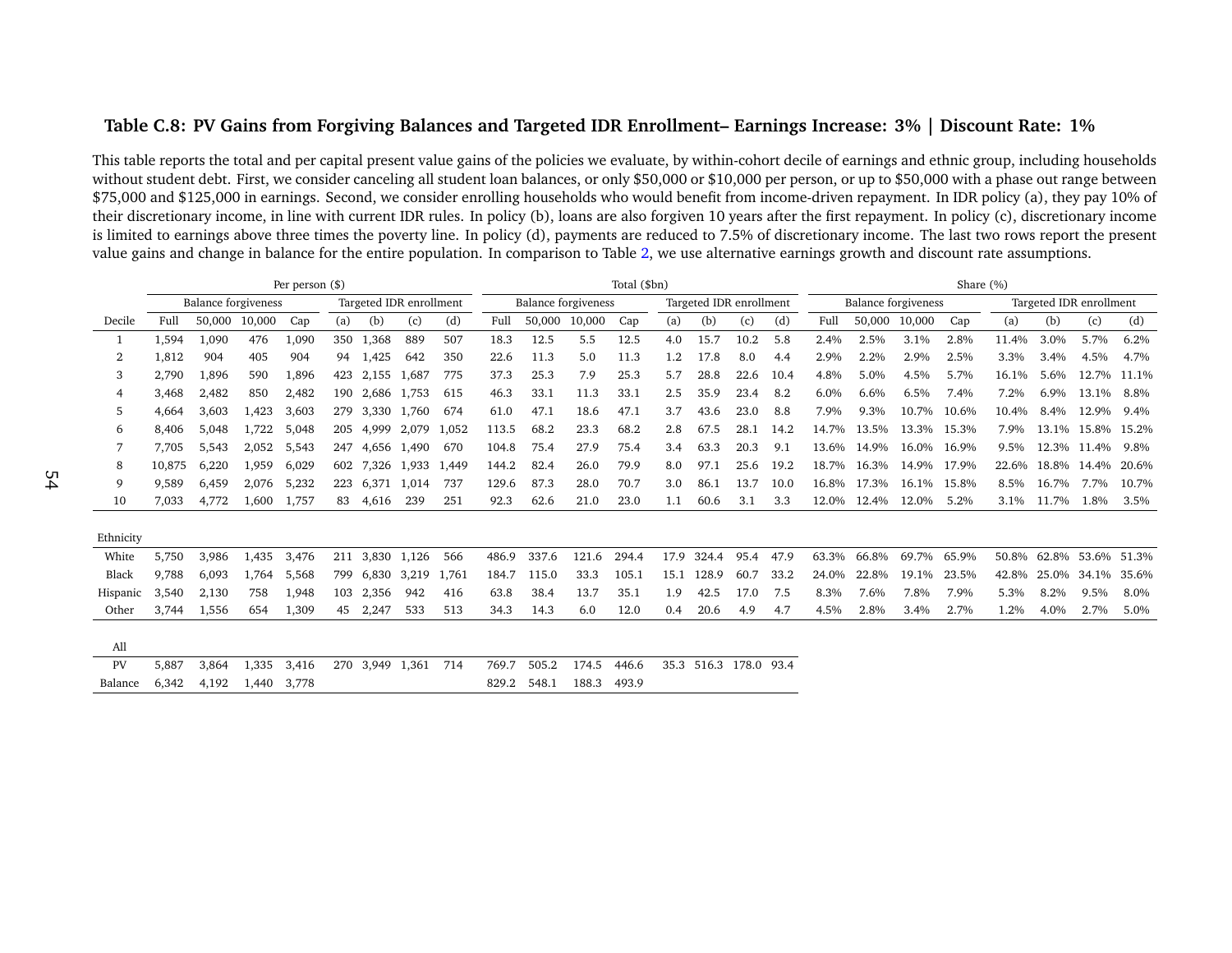#### Table C.9: PV Gains from Forgiving Balances and Targeted IDR Enrollment- Earnings Increase: 3% | Discount Rate: 3%

|           |       |                            |        | Per person (\$) |     |                         |       |       |       |        |                            | Total (\$bn) |      |                         |      |      |       |                            |             | Share (%) |       |                         |             |         |
|-----------|-------|----------------------------|--------|-----------------|-----|-------------------------|-------|-------|-------|--------|----------------------------|--------------|------|-------------------------|------|------|-------|----------------------------|-------------|-----------|-------|-------------------------|-------------|---------|
|           |       | <b>Balance forgiveness</b> |        |                 |     | Targeted IDR enrollment |       |       |       |        | <b>Balance forgiveness</b> |              |      | Targeted IDR enrollment |      |      |       | <b>Balance</b> forgiveness |             |           |       | Targeted IDR enrollment |             |         |
| Decile    | Full  | 50,000                     | 10,000 | Cap             | (a) | (b)                     | (c)   | (d)   | Full  | 50,000 | 10,000                     | Cap          | (a)  | (b)                     | (c)  | (d)  | Full  | 50,000                     | 10,000      | Cap       | (a)   | (b)                     | (c)         | (d)     |
|           | 1,370 | 939                        | 409    | 939             | 309 | 1,159                   | 776   | 445   | 15.7  | 10.8   | 4.7                        | 10.8         | 3.6  | 13.3                    | 8.9  | 5.1  | 2.3%  | 2.5%                       | 3.1%        | 2.8%      | 11.0% | 3.1%                    | 5.5%        | 6.0%    |
| 2         | 1,534 | 795                        | 355    | 795             | 95  | 1.176                   | 576   | 311   | 19.1  | 9.9    | 4.4                        | 9.9          | 1.2  | 14.7                    | 7.2  | 3.9  | 2.9%  | 2.3%                       | 2.9%        | 2.6%      | 3.7%  | 3.4%                    | 4.4%        | 4.6%    |
| 3         | 2,380 | 1,596                      | 495    | 1,596           | 426 | 1,795                   | 1,494 | 724   | 31.8  | 21.3   | 6.6                        | 21.3         | 5.7  | 24.0                    | 20.0 | 9.7  | 4.7%  | 4.9%                       | 4.4%        | 5.5%      | 17.6% | 5.5%                    | 12.4%       | 11.4%   |
| 4         | 2,963 | 2,130                      | 732    | 2,130           | 191 | 2,241 1,543             |       | 555   | 39.5  | 28.4   | 9.8                        | 28.4         | 2.6  | 29.9                    | 20.6 | 7.4  | 5.9%  | 6.5%                       | 6.5%        | 7.4%      | 7.9%  | $6.9\%$                 | 12.8%       | 8.7%    |
| 5         | 4,072 | 3.162                      | 1,245  | 3,162           | 263 | 2,833 1,614             |       | 615   | 53.3  | 41.4   | 16.3                       | 41.4         | 3.4  | 37.1                    | 21.1 | 8.1  | 7.9%  | 9.4%                       | 10.8%       | 10.7%     | 10.7% | 8.5%                    | 13.1%       | 9.5%    |
| 6         | 7.170 | 4,321                      | 1.467  | 4,321           | 182 | 4,032                   | 1,885 | 932   | 96.8  | 58.3   | 19.8                       | 58.3         | 2.5  | 54.4                    | 25.5 | 12.6 | 14.4% | 13.3%                      | 13.1% 15.1% |           | 7.6%  | 12.5%                   | 15.8%       | 14.8%   |
|           | 6.760 | 4.833                      | 1,775  | 4,833           |     | 216 3.918 1.395         |       | 626   | 91.9  | 65.7   | 24.1                       | 65.7         | 2.9  | 53.3                    | 19.0 | 8.5  | 13.7% | 14.9%                      | 16.0% 17.0% |           | 9.1%  |                         | 12.3% 11.7% | 10.0%   |
| 8         | 9,408 | 5,368                      | 1,673  | 5,191           |     | 553 6,098 1,795         |       | 1,332 | 124.7 | 71.2   | 22.2                       | 68.8         | 7.3  | 80.8                    | 23.8 | 17.7 | 18.6% | 16.2%                      | 14.7% 17.8% |           | 22.7% | 18.6% 14.7%             |             | 20.8%   |
| 9         | 8.467 | 5.648                      | 1,804  | 4,512           |     | 182 5,449               | 935   | 675   | 114.4 | 76.3   | 24.4                       | 61.0         | 2.5  | 73.6                    | 12.6 | 9.1  | 17.1% | 17.4%                      | 16.2% 15.8% |           | 7.6%  | 16.9%                   | 7.8%        | 10.7%   |
| 10        | 6.356 | 4.288                      | 1.416  | 1,549           | 51  | 4,074                   | 214   | 218   | 83.4  | 56.2   | 18.6                       | 20.3         | 0.7  | 53.4                    | 2.8  | 2.9  | 12.4% | 12.8%                      | 12.3%       | 5.3%      | 2.1%  | 12.3%                   | 1.7%        | $3.4\%$ |
| Ethnicity |       |                            |        |                 |     |                         |       |       |       |        |                            |              |      |                         |      |      |       |                            |             |           |       |                         |             |         |
|           |       |                            |        |                 |     |                         |       |       |       |        |                            |              |      |                         |      |      |       |                            |             |           |       |                         |             |         |
| White     | 5,055 | 3,495                      | 1,248  | 3,028           | 192 | 3,261 1,036             |       | 525   | 428.2 | 296.0  | 105.7                      | 256.5        | 16.2 | 276.2                   | 87.7 | 44.4 | 63.8% | 67.3%                      | 70.0%       | 66.4%     | 50.3% | 63.6%                   | 54.3%       | 52.3%   |
| Black     | 8.390 | 5.185                      | 1,484  | 4,711           |     | 735 5.647               | 2,872 | 1,577 | 158.3 | 97.8   | 28.0                       | 88.9         | 13.9 | 106.6                   | 54.2 | 29.8 | 23.6% | 22.3%                      | 18.6%       | 23.0%     | 43.0% | 24.5%                   | 33.6%       | 35.1%   |
| Hispanic  | 3,046 | 1,845                      | 657    | 1,677           | 98  | 1,945                   | 834   | 364   | 54.9  | 33.2   | 11.8                       | 30.2         | 1.8  | 35.0                    | 15.0 | 6.6  | 8.2%  | 7.6%                       | 7.8%        | 7.8%      | 5.4%  | 8.1%                    | 9.3%        | 7.7%    |
| Other     | 3.204 | 1,363                      | 583    | 1,137           | 46  | 1,829                   | 488   | 450   | 29.4  | 12.5   | 5.3                        | 10.4         | 0.4  | 16.8                    | 4.5  | 4.1  | 4.4%  | 2.8%                       | 3.5%        | 2.7%      | 1.3%  | 3.9%                    | 2.8%        | 4.9%    |
| All       |       |                            |        |                 |     |                         |       |       |       |        |                            |              |      |                         |      |      |       |                            |             |           |       |                         |             |         |
| PV        | 5,130 | 3,362                      | 1,154  | 2,952           |     | 247 3,324 1,235         |       | 649   | 670.7 | 439.6  | 150.9                      | 386.0        | 32.3 | 434.5 161.4 84.9        |      |      |       |                            |             |           |       |                         |             |         |
| Balance   | 6.342 | 4,192                      | 1.440  | 3.778           |     |                         |       |       | 829.2 | 548.1  | 188.3                      | 493.9        |      |                         |      |      |       |                            |             |           |       |                         |             |         |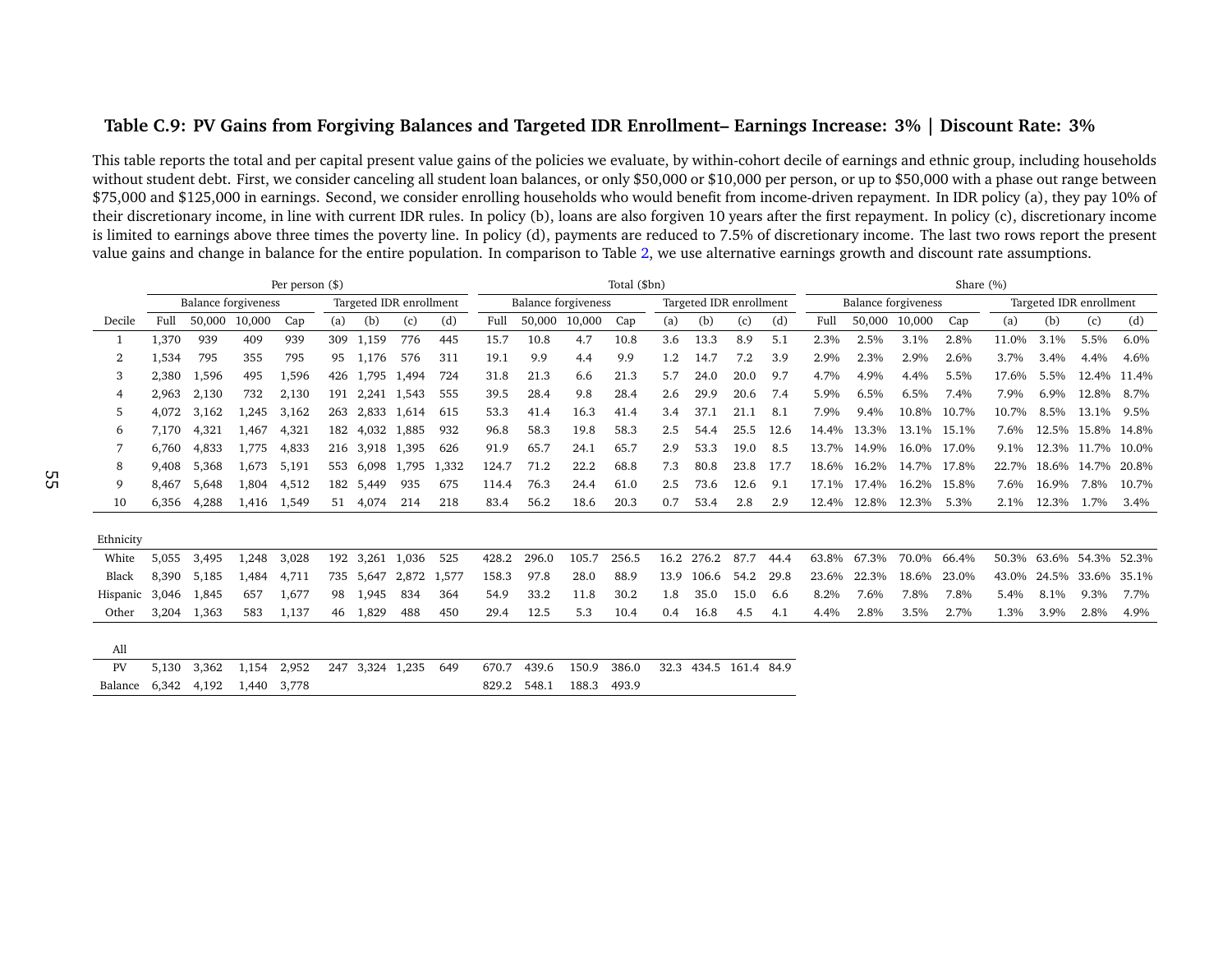#### Table C.10: PV Gains from Forgiving Balances and Targeted IDR Enrollment- Earnings Increase: 3% | Discount Rate: 5%

|           |       |                            |        | Per person $(\$)$ |     |                 |                         |       |       |        |                            | Total (\$bn) |         |                         |      |      |       |                            |             | Share (%) |       |                         |                   |       |
|-----------|-------|----------------------------|--------|-------------------|-----|-----------------|-------------------------|-------|-------|--------|----------------------------|--------------|---------|-------------------------|------|------|-------|----------------------------|-------------|-----------|-------|-------------------------|-------------------|-------|
|           |       | <b>Balance forgiveness</b> |        |                   |     |                 | Targeted IDR enrollment |       |       |        | <b>Balance forgiveness</b> |              |         | Targeted IDR enrollment |      |      |       | <b>Balance forgiveness</b> |             |           |       | Targeted IDR enrollment |                   |       |
| Decile    | Full  | 50,000                     | 10,000 | Cap               | (a) | (b)             | (c)                     | (d)   | Full  | 50,000 | 10,000                     | Cap          | (a)     | (b)                     | (c)  | (d)  | Full  | 50,000                     | 10,000      | Cap       | (a)   | (b)                     | (c)               | (d)   |
|           | 1,192 | 820                        | 356    | 820               | 277 | 995             | 687                     | 397   | 13.7  | 9.4    | 4.1                        | 9.4          | 3.2     | 11.4                    | 7.9  | 4.6  | 2.3%  | 2.4%                       | 3.1%        | 2.8%      | 10.3% | 3.1%                    | 5.3%              | 5.8%  |
| 2         | 1,319 | 706                        | 314    | 706               | 96  | 985             | 522                     | 283   | 16.4  | 8.8    | 3.9                        | 8.8          | 1.2     | 12.3                    | 6.5  | 3.5  | 2.8%  | 2.3%                       | 3.0%        | 2.6%      | 3.9%  | 3.3%                    | 4.4%              | 4.5%  |
| 3         | 2,059 | 1,362                      | 422    | 1,362             | 421 | 1,519           | 1,335                   | 676   | 27.5  | 18.2   | 5.6                        | 18.2         | 5.6     | 20.3                    | 17.9 | 9.0  | 4.7%  | 4.7%                       | 4.3%        | 5.4%      | 18.1% | 5.5%                    | 12.0% 11.4%       |       |
| 4         | 2,564 | 1,851                      | 638    | 1,851             | 192 | 1.895           | 1,373                   | 507   | 34.2  | 24.7   | 8.5                        | 24.7         | 2.6     | 25.3                    | 18.3 | 6.8  | 5.8%  | 6.4%                       | 6.5%        | 7.3%      | 8.2%  | 6.8%                    | 12.3%             | 8.6%  |
| 5         | 3.597 | 2,805                      | 1,100  | 2,805             | 255 | 2,442 1,493     |                         | 574   | 47.0  | 36.7   | 14.4                       | 36.7         | 3.3     | 31.9                    | 19.5 | 7.5  | 8.0%  | 9.5%                       | 10.9%       | 10.9%     | 10.8% | 8.6%                    | 13.1%             | 9.5%  |
| 6         | 6,195 | 3.746                      | 1,265  | 3,746             | 173 | 3,293 1,721     |                         | 846   | 83.6  | 50.6   | 17.1                       | 50.6         | 2.3     | 44.5                    | 23.2 | 11.4 | 14.2% | 13.1%                      | 13.0%       | 15.0%     | 7.5%  | 12.0%                   | 15.6%             | 14.4% |
|           | 5.993 | 4,256                      | 1,552  | 4,256             | 212 | 3.336 1.325     |                         | 604   | 81.5  | 57.9   | 21.1                       | 57.9         | 2.9     | 45.4                    | 18.0 | 8.2  | 13.8% | 15.0%                      | 16.0% 17.2% |           | 9.3%  |                         | 12.2% 12.1% 10.4% |       |
| 8         | 8,234 | 4,686                      | 1,444  | 4,519             |     | 544 5,138 1,689 |                         | 1,257 | 109.1 | 62.1   | 19.1                       | 59.9         | 7.2     | 68.1                    | 22.4 | 16.7 | 18.5% | 16.1%                      | 14.5% 17.8% |           | 23.3% | 18.4% 15.1%             |                   | 21.1% |
| 9         | 7,547 | 4,984                      | 1,582  | 3,928             | 163 | 4,710           | 886                     | 636   | 102.0 | 67.3   | 21.4                       | 53.1         | $2.2\,$ | 63.6                    | 12.0 | 8.6  | 17.3% | 17.4%                      | 16.2% 15.7% |           | 7.1%  | 17.2%                   | 8.1%              | 10.9% |
| 10        | 5.784 | 3,879                      | 1,261  | 1,374             | 38  | 3,629           | 220                     | 216   | 75.9  | 50.9   | 16.5                       | 18.0         | 0.5     | 47.6                    | 2.9  | 2.8  | 12.8% | 13.2%                      | 12.6%       | 5.3%      | 1.6%  | 12.9%                   | 1.9%              | 3.6%  |
| Ethnicity |       |                            |        |                   |     |                 |                         |       |       |        |                            |              |         |                         |      |      |       |                            |             |           |       |                         |                   |       |
| White     | 4,492 | 3,096                      | 1,095  | 2,665             | 186 | 2,811           | 970                     | 502   | 380.4 | 262.2  | 92.8                       | 225.7        | 15.7    | 238.1                   | 82.1 | 42.5 | 64.4% | 67.8%                      | 70.4% 66.9% |           | 50.7% | 64.3%                   | 55.3%             | 53.7% |
| Black     | 7,279 | 4,464                      | 1,265  | 4,032             | 695 | 4,726           | 2,588                   | 1,437 | 137.4 | 84.2   | 23.9                       | 76.1         | 13.1    | 89.2                    | 48.8 | 27.1 | 23.2% | 21.8%                      | 18.1%       | 22.6%     | 42.3% | 24.1%                   | 32.9%             | 34.3% |
| Hispanic  | 2,654 | 1,617                      | 575    | 1,460             | 95  | 1.628           | 748                     | 324   | 47.8  | 29.1   | 10.4                       | 26.3         | 1.7     | 29.3                    | 13.5 | 5.8  | 8.1%  | 7.5%                       | 7.9%        | 7.8%      | 5.5%  | 7.9%                    | 9.1%              | 7.4%  |
| Other     | 2,778 | 1,208                      | 524    | 1,001             | 50  | 1,510           | 452                     | 401   | 25.5  | 11.1   | 4.8                        | 9.2          | 0.5     | 13.8                    | 4.1  | 3.7  | 4.3%  | 2.9%                       | 3.6%        | 2.7%      | 1.5%  | 3.7%                    | 2.8%              | 4.6%  |
|           |       |                            |        |                   |     |                 |                         |       |       |        |                            |              |         |                         |      |      |       |                            |             |           |       |                         |                   |       |
| All       |       |                            |        |                   |     |                 |                         |       |       |        |                            |              |         |                         |      |      |       |                            |             |           |       |                         |                   |       |
| PV        | 4,521 | 2,957                      | 1,008  | 2,580             | 237 | 2,833 1,137     |                         | 605   | 591.1 | 386.6  | 131.8                      | 337.3        |         | 31.0 370.4 148.6 79.2   |      |      |       |                            |             |           |       |                         |                   |       |
| Balance   | 6.342 | 4.192                      | 1.440  | 3.778             |     |                 |                         |       | 829.2 | 548.1  | 188.3                      | 493.9        |         |                         |      |      |       |                            |             |           |       |                         |                   |       |